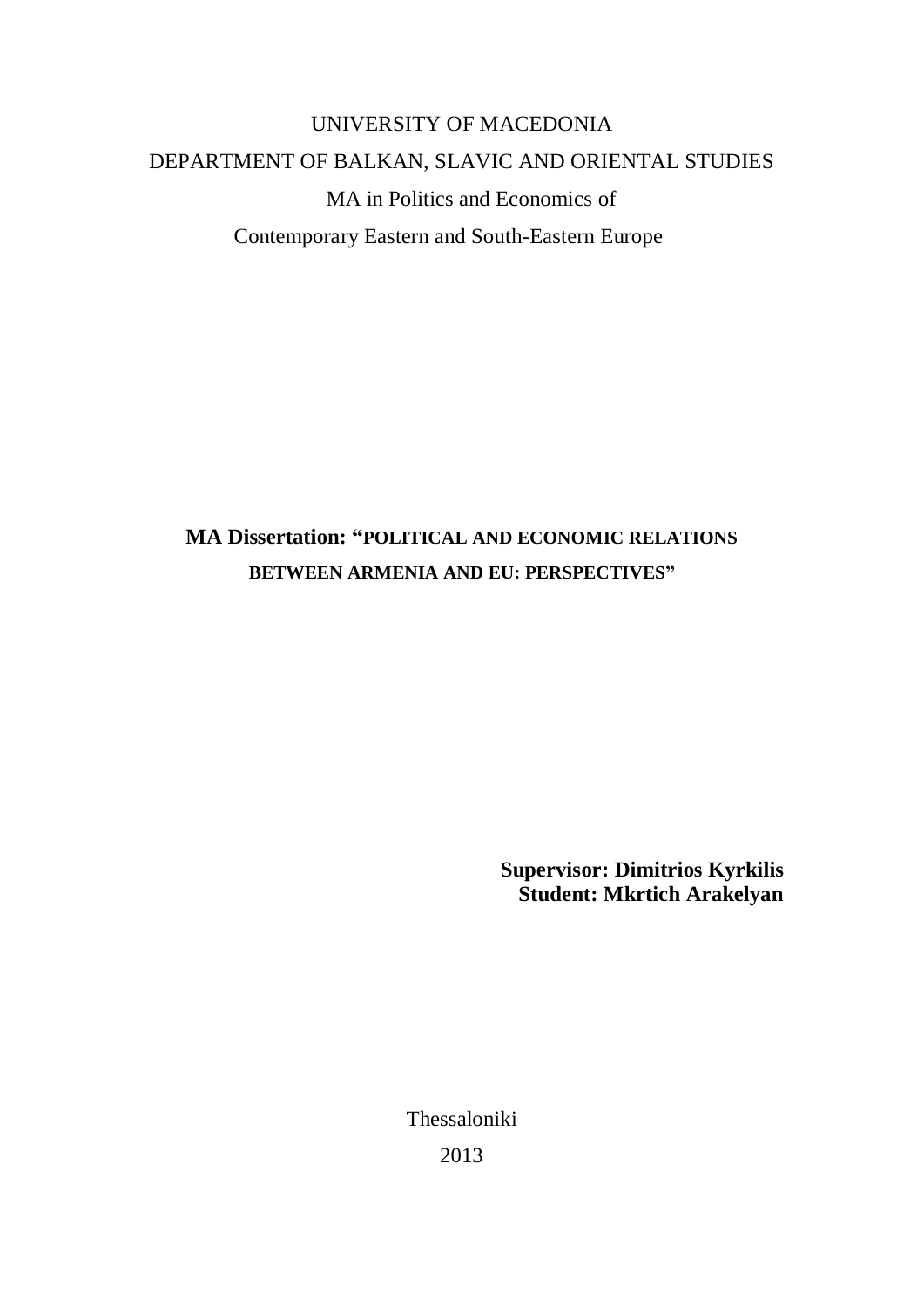## **Contents**

| 1.1. From TACIS to Partnership and Cooperation Agreement7          |  |
|--------------------------------------------------------------------|--|
|                                                                    |  |
|                                                                    |  |
|                                                                    |  |
|                                                                    |  |
|                                                                    |  |
|                                                                    |  |
|                                                                    |  |
| Chapter 2. Economic Relations between Armenia and EU24             |  |
|                                                                    |  |
|                                                                    |  |
|                                                                    |  |
|                                                                    |  |
| Chapter 3. The Main Factors Impending EU-Armenia Cooperation33     |  |
|                                                                    |  |
| 3.2. Nagorno-Karabakh conflict as an obstacle for EU integration36 |  |
|                                                                    |  |
|                                                                    |  |
|                                                                    |  |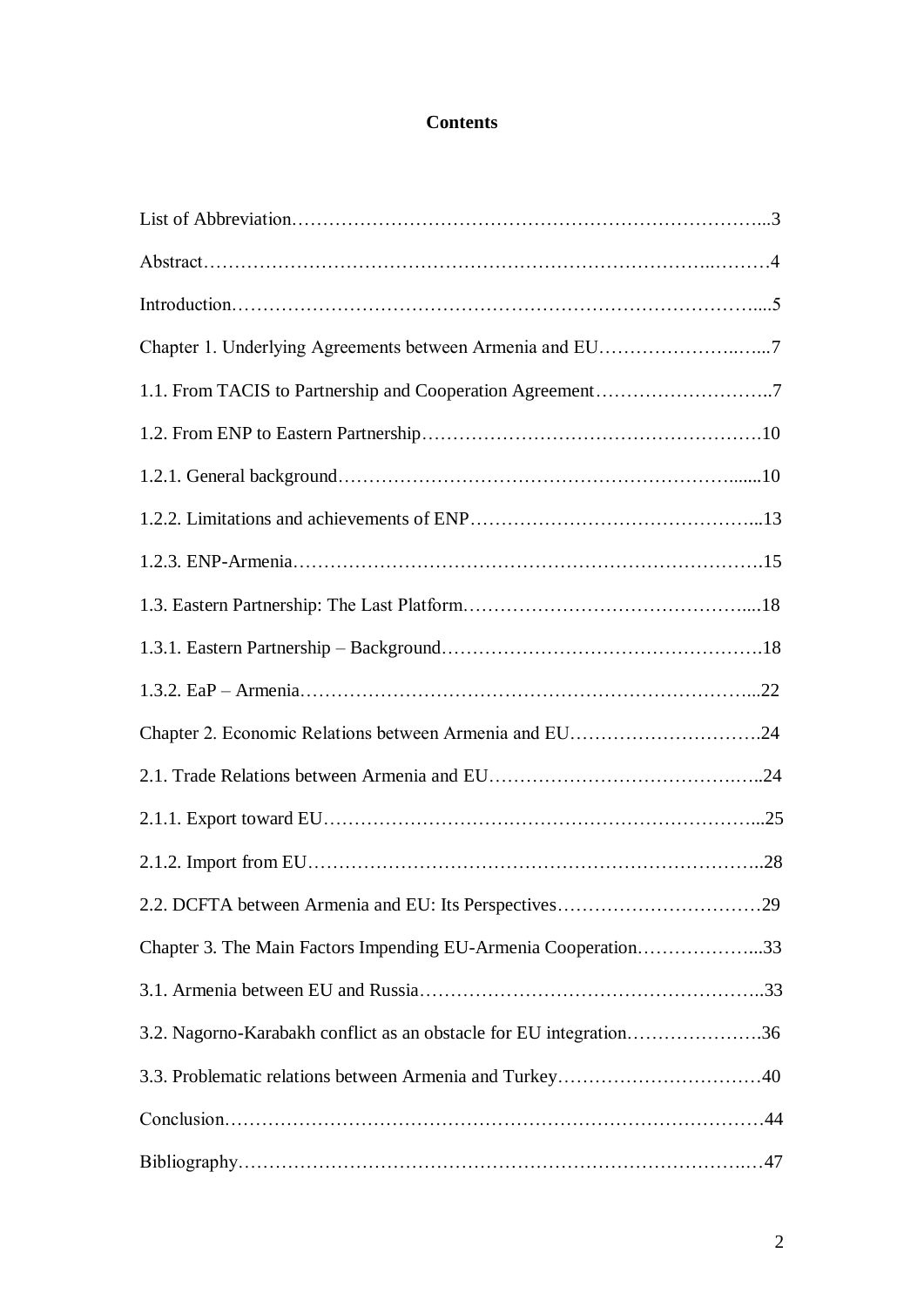## **List of Abbreviations**

| AA             | <b>Association Agreement</b>                               |
|----------------|------------------------------------------------------------|
| AP             | <b>Action Plan</b>                                         |
| <b>CFSP</b>    | Common Foreign and Security Policy                         |
| <b>CIS</b>     | Commonwealth of Independent States                         |
| <b>CSP</b>     | <b>Country Strategy Paper</b>                              |
| <b>CSTO</b>    | <b>Collective Security Treaty Organization</b>             |
| <b>DCFTA</b>   | Deep and Comprehensive Free Trade Areas                    |
| <b>ECHO</b>    | European Community Humanitarian Aid                        |
| <b>EEAS</b>    | <b>European External Action Service</b>                    |
| <b>ENP</b>     | European Neighbourhood Policy                              |
| EaP            | <b>Eastern Partnership</b>                                 |
| EU             | European Union                                             |
| <b>EUSR</b>    | European Union Special Representative                      |
| <b>FDI</b>     | <b>Foreign Direct Investments</b>                          |
| $GSP+$         | Generalized System of Preferences                          |
| <b>INOGATE</b> | Interstate Oil and Gas Transport to Europe                 |
| NGO            | Non-Governmental Organization                              |
| NK             | Nagorno-Karabakh                                           |
| <b>OSCE</b>    | Organization for Security and Co-operation in Europe       |
| <b>PCA</b>     | Partnership and Cooperation Agreement                      |
| <b>SC</b>      | <b>South Caucasus</b>                                      |
| <b>TASIC</b>   | Technical Assistance to Commonwealth of Independent States |
| <b>TRACECA</b> | Transport Corridor Europe-Caucasus-Asia                    |
| <b>WTO</b>     | World Trade Organization                                   |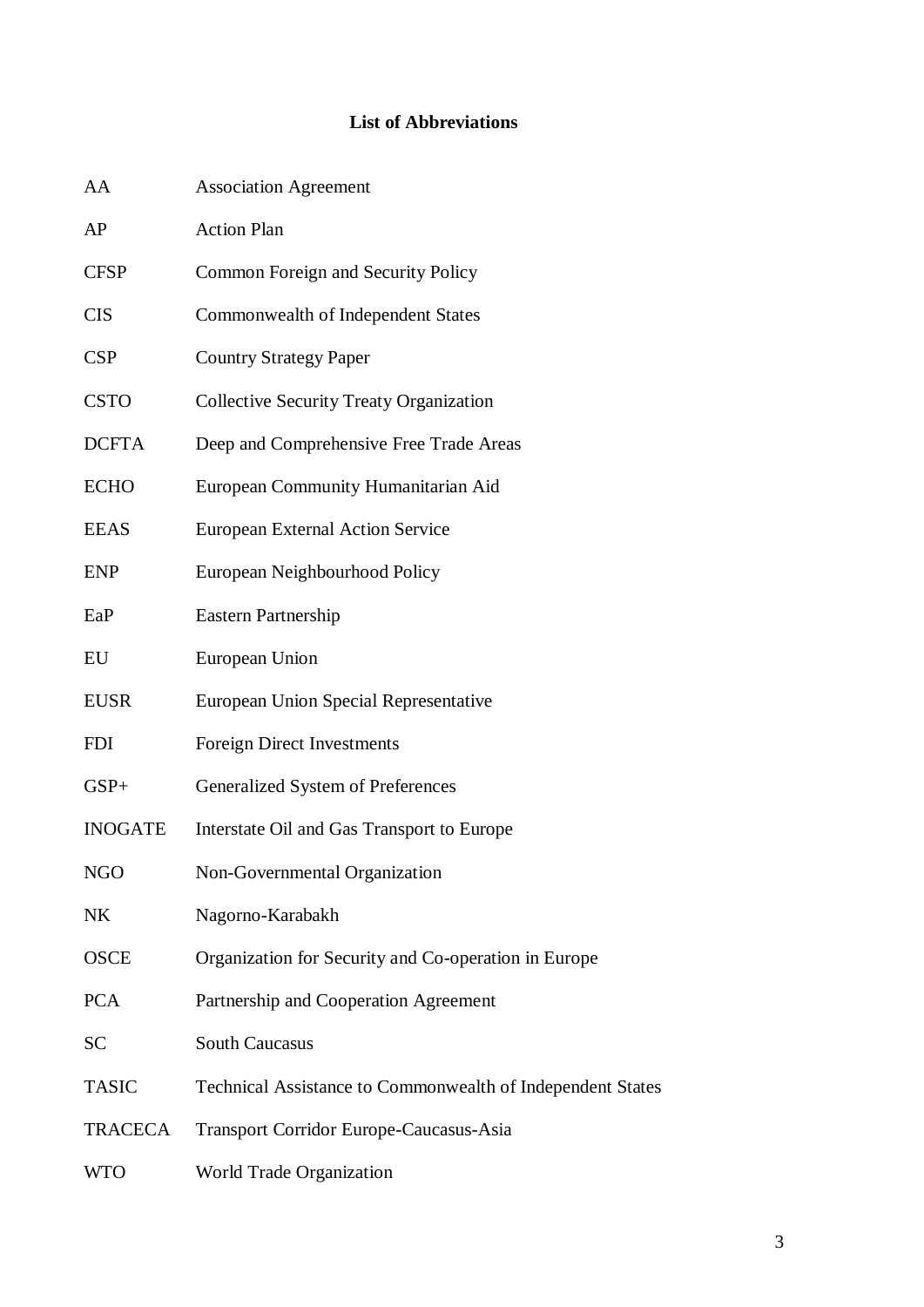## **POLITICAL AND ECONOMIC RELATIONS BETWEEN ARMENIA AND EU: PERSPECTIVES**

#### **Abstract**

The Eastern Enlargement of the European Union (EU) in 2004 and in 2007 increased the importance of the EU"s political and economic relations with the South Caucasus (SC) countries. The three countries located in the SC were invited to participate in the European Neighbourhood Policy (ENP) and in the Eastern Partnership (EaP). At the same time, the relations of these countries with the EU are strongly influenced by their relations with Russia. In order to examine the developing cooperation between EU and SC in the case of Armenia, the current thesis aims to analyze the political and economic relations between Armenia and EU and to examine the impeding factors for a closer cooperation. This thesis argues that for the closer cooperation the EU needs to enhance its influence in the region and by using available tools and mechanisms, to contribute to the gradual removal of those factors, which prevent the development of relations.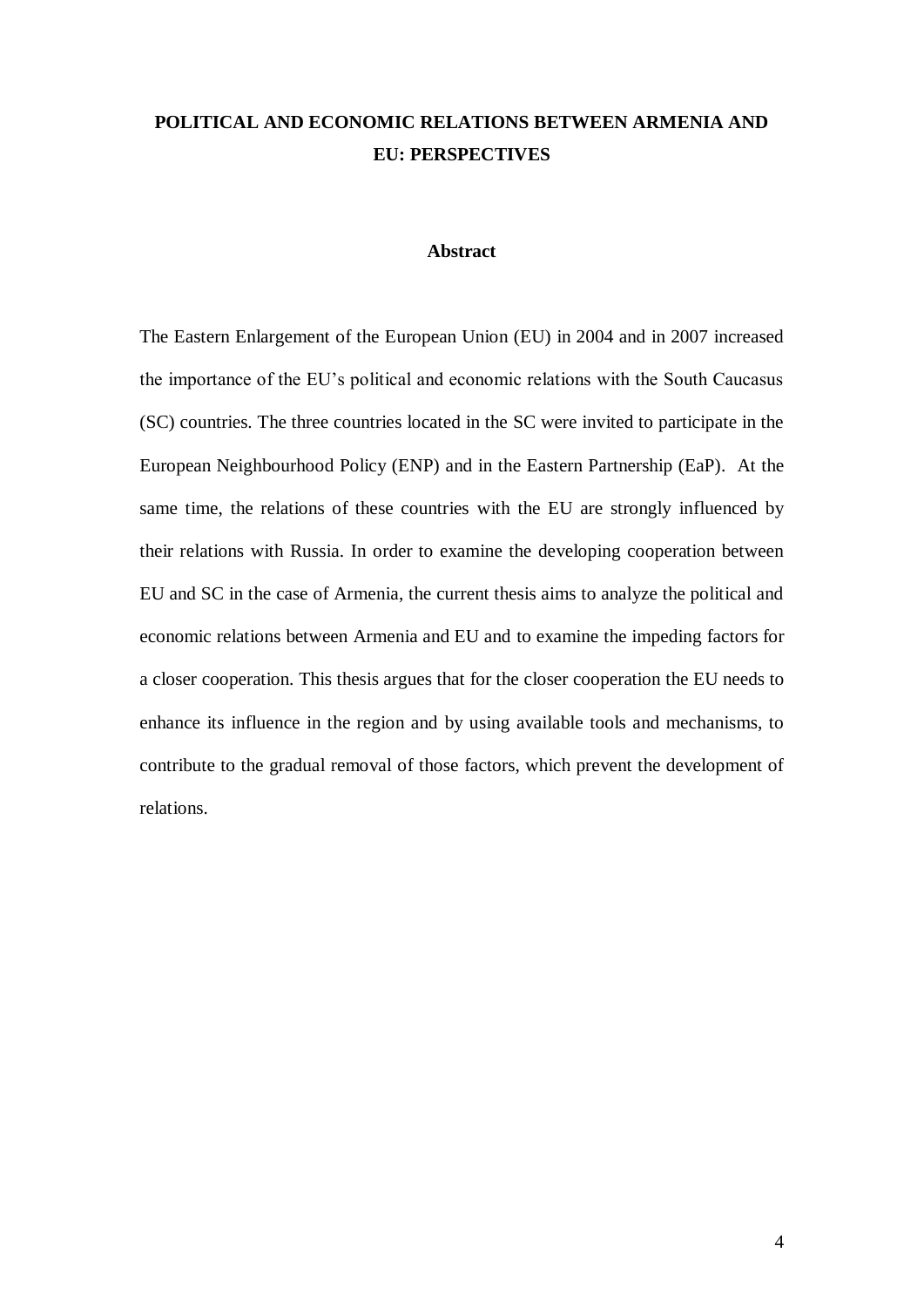#### **Introduction**

SC, including Armenia, became an object of interests of EU after the collapse of Soviet Union. In the decade following the collapse of the Soviet Union, in 1991 the EU started its activities in the SC to help post-Soviet republics to overcome their political and economic instability through different projects. Armenia and the EU first established formal relations in 1996 through their Partnership and Cooperation Agreement (PCA), which entered into force in 1999. This agreement formalized relations between Armenia and EU in the areas of political dialogue, trade, investment, economics, legislative, and cultural cooperation leading to democratization.

With the Eastern Enlargement of the EU in 2004 and 2007, the borders of organization has pushed ever closer to SC countries, thus, increasing the importance of the EU"s economic and political relations with these countries. The security threats, including frozen conflicts, make the region of vital importance for EU. What is more, the SC region plays an important role both in supplying energy to the EU and as a transit route for it. Considering all these factors, good relations with all three SC countries are very important for the EU.

As a result of Eastern Enlargement, in 2004, the European Council decided to incorporate the countries of the SC into the framework of the ENP. Subsequently, in November 2006, the ENP 5-year Action Plan (AP) containing concrete goals and actions to be achieved in the short and medium term was signed. Another step for a closer cooperation between Armenia and EU was the EaP program initiated by EU in 2009, aiming to bring the EU contribution to the region"s prosperity, stability and security.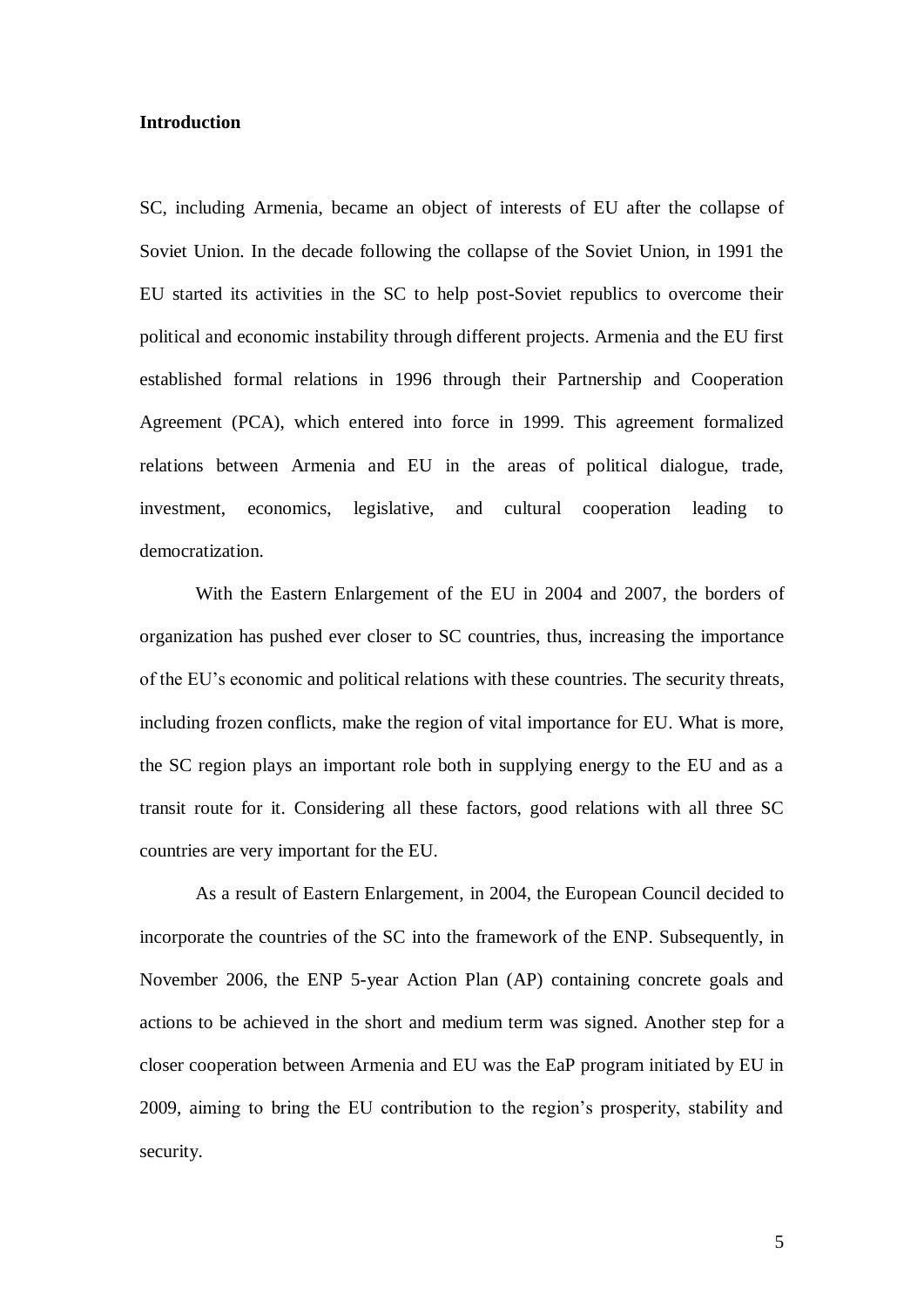On the other hand, the relations of all three countries of SC with the EU are also significantly influenced by their relations with Russia. The "Russian aspect" has always been present, although its importance varies from country to country. Armenia is the most influenced in this respect. However, Armenia's integration into European structures since the very first days of independence has been and remains a foreign policy priority for this country.

The aim of the present thesis is to analyse the political and economic cooperation between Armenia and EU and its perspectives and to discuss those factors, which impede the deepening of Armenia-EU relationship. It is argued that for the further development of a closer cooperation, the EU should get more involved into ongoing processes in the region. More specifically, in the case of Armenia, the EU should get more involved in the process of resolution of the Nagorno-Karabakh (NK) conflict, normalization of Armenia-Turkey relations and counterbalance the influence of Russia in the country.

In order to accomplish the aim of the present thesis ,different methods such as text analyses, a wide range of information on the topic available on line, such as analytical articles, official statements, press releases, policy briefs and chapter of books written on the topic will be used.

Structurally, this thesis consists of three chapters. In the first chapter, the frameworks of main agreements which lay the basis for Armenia-EU relations will be examined and analyse. In the second chapter, the economic relations between Armenia and EU will be examined. The third chapter will concentrate upon the main three factors, which hinder the closer cooperation between Armenia and EU. And, finally, the existing Armenia-EU relations and perspectives of their further development are summarized.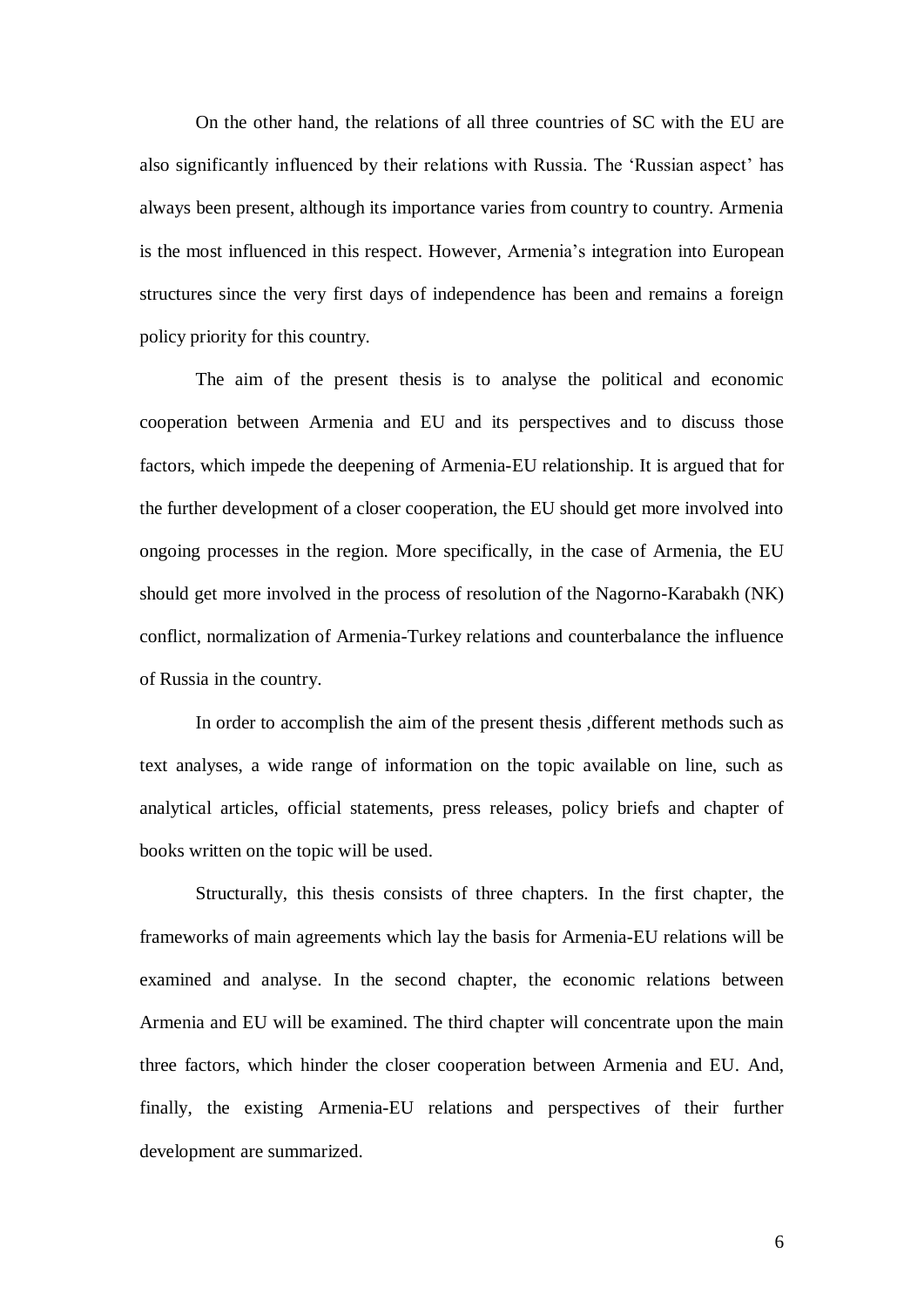#### **Chapter 1. Underlying Agreements between Armenia and EU**

The cooperation between EU and Armenia has been established with the collapse of Soviet Union. Since the independence of Armenia, the EU has launched several projects in Armenia and provided the country with humanitarian aid and technical assistance. The first legal basis for the Armenia-EU bilateral relations was the PCA which was signed in 1996 and entered into force in 1999.

In this chapter, we will present and discuss the programs launched and funded by EU in Armenia after gaining of its independence starting from Technical Assistance to Commonwealth of Independent States (TACIS) to ENP and EaP and the main agreements on the basis of which the relations between Armenia and EU are funded.

#### **1.1. From TACIS to Partnership and Cooperation Agreement**

The relations between Armenia and EU were initiated in the framework of TACIS program with the assistance of EU sent to Armenia in 1991.

At the Rome Summit in December 1990, the EU launched the TACIS program to sustain the economic reform and development process in the CIS (Commonwealth of Independent States) countries and to support their integration to the world economy (TACIS [www.eu.external\)](http://www.eu.external/). The TACIS program has been contributing to Armenia"s transition towards market economy by assistance in the field of legal and regulatory reform, the approximation of Armenian legislation to that of EU"s and support for Armenia"s accession to World Trade Organization (WTO). TACIS has also provided assistance to the implementation of Armenia"s Poverty Reduction Strategy (Armenia Country Strategy Paper, 2007-2013).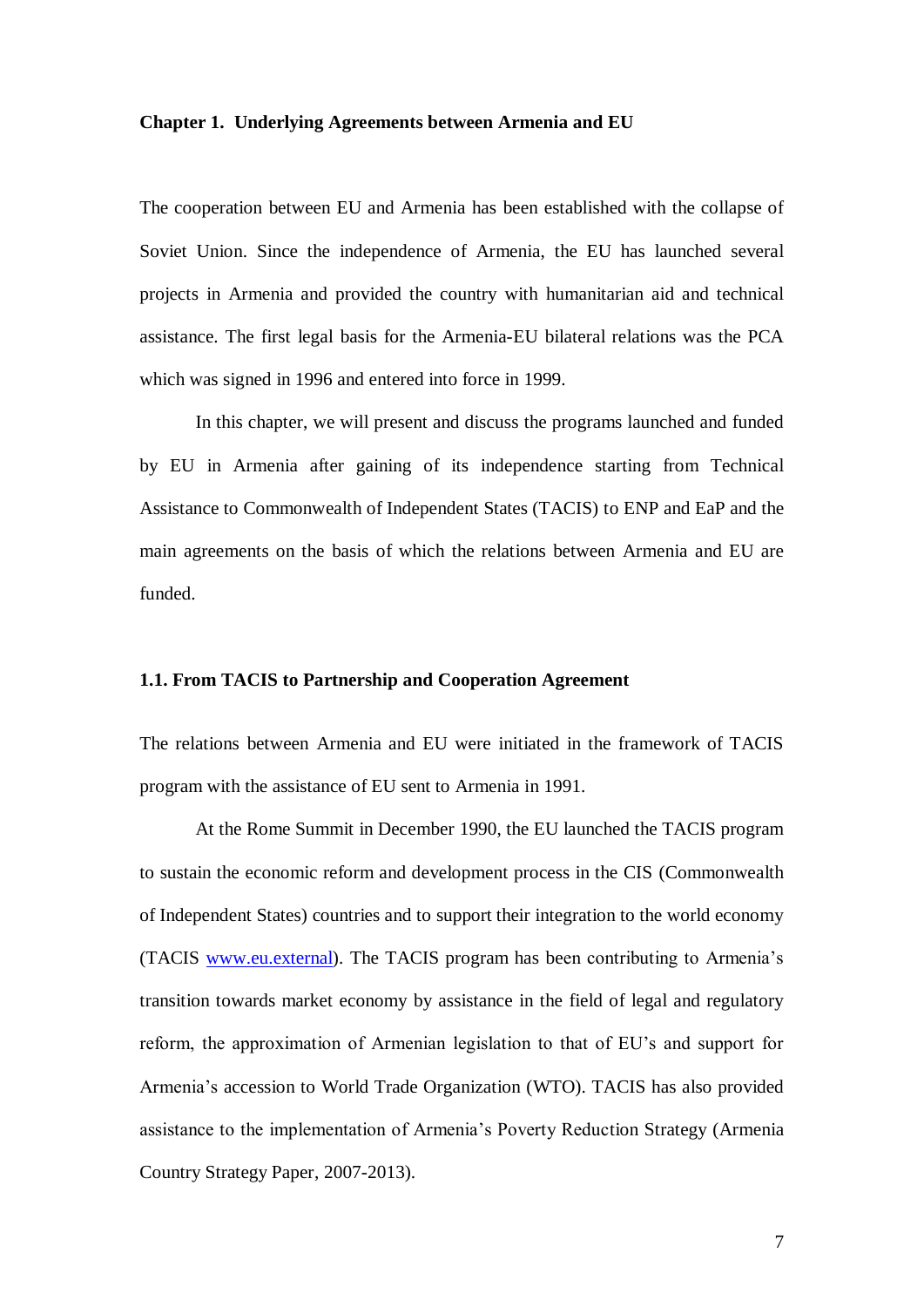After the summits held in Luxemburg on 28-29 June 1991, 9-10 December 1991 in Maastricht, and 25-27 June 1992 in Lisbon, more emphasis was put on the development of relations with the former Soviet republics. In this context, Armenia also participated in TACIS Regional Programs with projects such as TRACECA (Transport Corridor Europe-Caucasus-Asia) and INOGATE (Interstate Oil and Gas Transport to Europe) (for further information, see the following websites: www.traceca.org and www.inogate.org). TRACECA, launched in 1993, aimed at facilitating the countries' access to the world markets by developing a transport and transit corridor. INOGATE, launched in 1995, aimed to create a favorable environment for attracting private investment in the field of oil and gas and facilitating their transportation through the provision of technical assistance. A special emphasis was put on the rehabilitation of existing infrastructure (INOGATE, 1999).

Apart from TACIS, the EU has been implementing a number of other projects in Armenia: e.g. the Food Security Program, which was launched in 1996, the EU has been providing budgetary support to key agriculture and social sectors in Armenia; the European Community Humanitarian Aid program (ECHO) has been introduced to Armenia in 1992. Armenia has also benefited from EC Macro-Financial Assistance; the assistance has been conditioned to good macro-economic performance and structural reforms in the country [\(www.delarm.cec.eu.programe\)](http://www.delarm.cec.eu.programe/).

Since 1992, the EU has provided just over millions of euro in assistance to Armenia distributed through a range of programs as described above. From 1991- 2000, the EU allocated 280.33 million in grants to Armenia (Armenia Strategy Paper, 2002-2006; National Indicative Programme 2002-2003).

It becomes obvious that assistance has been the major instrument of EU activity in Armenia in the decade following the collapse of the USSR. The new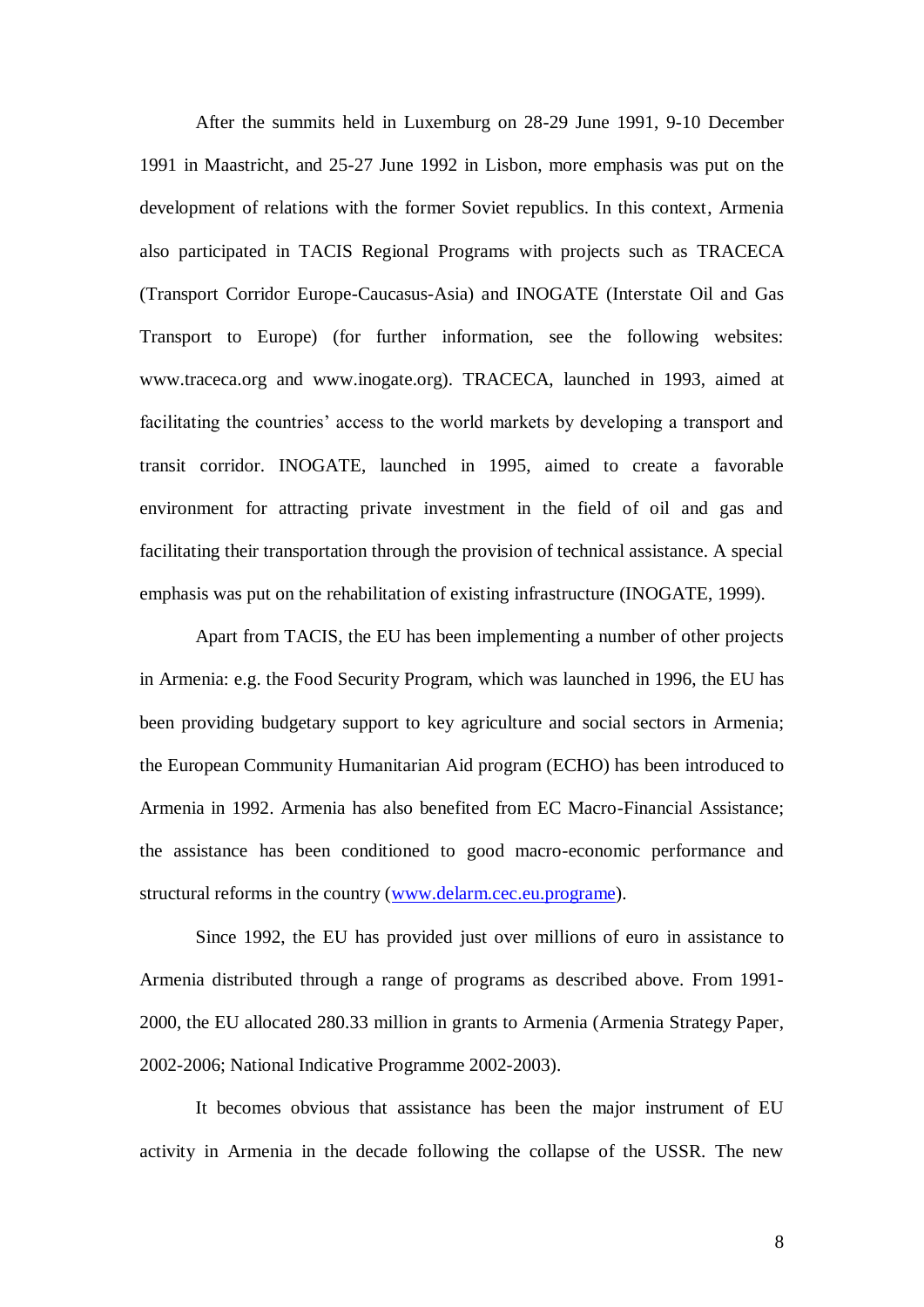contractual framework PCA signed in 1996, indeed, entered into force at the end of the decade, in 1999. Therefore, until the end of 1990s, the relations between Armenia and EU were developing in the context of the above mentioned programs and there was no legal framework between Armenia and EU. The EU established first contractual relations with Armenia in 1996 through PCA, which entered into force in July 1999; the PCA became the first legal basis for bilateral relations. What is more, after the collapse of the Soviet Union, by the PCA the EU offered the CIS a new instrument to replace the 1989 agreement regulating trade with the Soviet Union.

Since 1999, the European Parliament actively sought to bring Armenia onto the agenda of the EU. (Sundström, 2004). The signature of the PCA 13 with the three SC states (including Armenia) on 22 June 1999 in Luxembourg officially represented a qualitative breakthrough in Armenia-EU relations. (Witterbrood, 2000). The PCA provided a basis for economic, social, financial, industrial and cultural cooperation and promoted activities of joint interest.

The objectives of all PCAs were: to establish a new trade regime with CIS, to institutionalize political relations in order to address relevant issues and provide for improving and expanding cooperation and to ensure conditionality of cooperation with and assistance from the EU upon the progress in political and economic transformation of the countries concerned. PCAs offered neither a prospective membership nor any sort of association with the EU; the ultimate option to consider was to develop free trade with the EU. In this way, the PCA was clearly different from the European agreements, such as the Stabilization and Association agreements were considered for the western Balkan. The EU technical assistance to the CIS, was supposed to support goals of the PCAs and help the transformation of the societies and the economies of the countries concerned. Thus the EU became the largest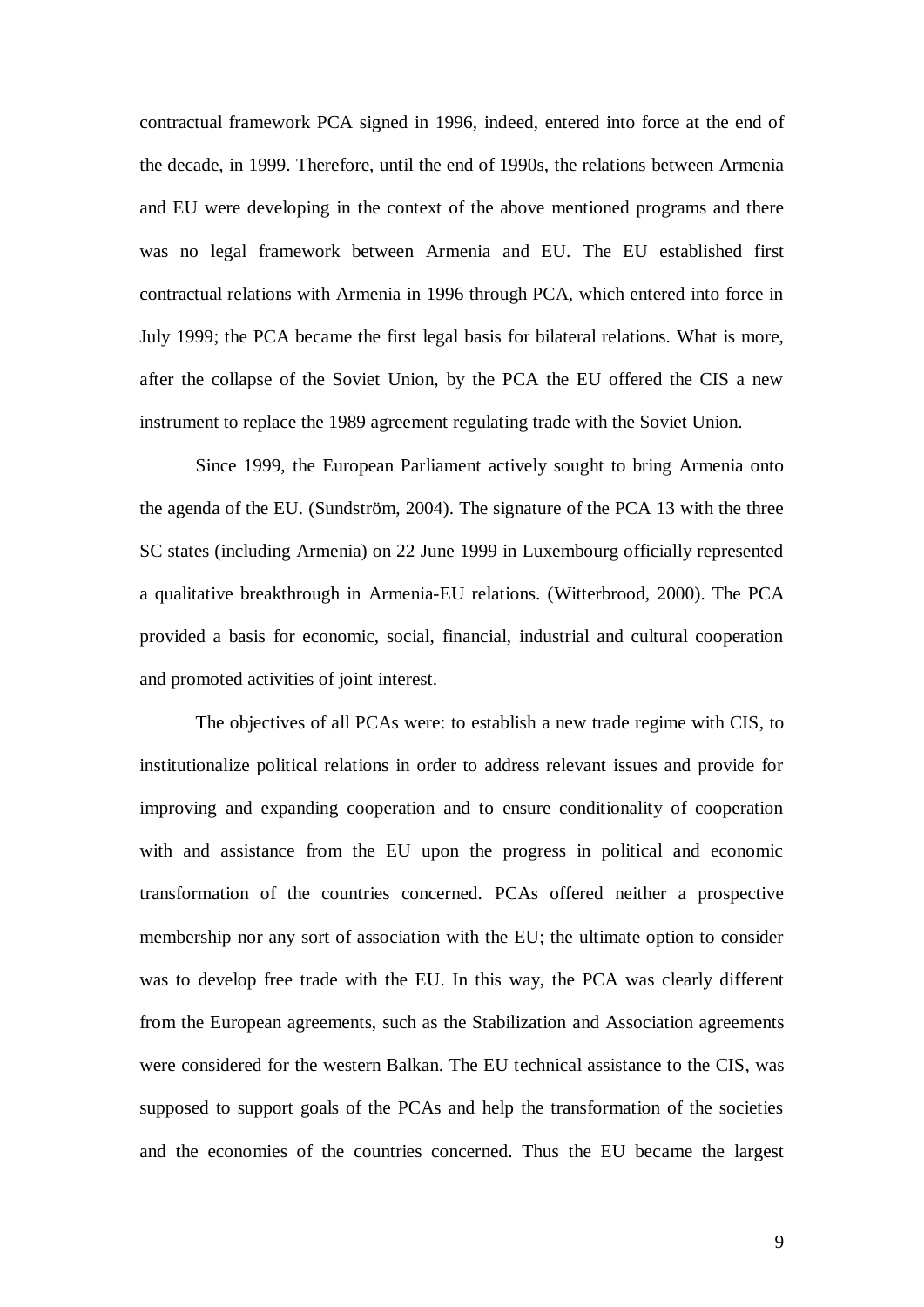provider of external assistance to those countries over the last decade, with hope of the conditionality support within the PCA framework.

For the first time, with this agreement issues such as political dialogue and cultural cooperation were emphasized in addition to issues related to trade and economy. This agreement has remained the fundamental contractual basis of Armenian-EU relations.

Notwithstanding the development of these initiatives, the EU remained a lowprofile player in the region until the development of the ENP. Despite the signature of PCA and increase in interactions between the Armenia and EU, Armenia and the wider SC have remained largely peripheral to the EU's geopolitical sphere of interest (up until 2004).

Subsequently, the original draft of the ENP did not include the SC states despite the importance of the region geopolitically. Only after the Rose Revolution in Georgia, and the consolidation of the pro-European Saakashvili in power, did the EU make the necessary amendments to the ENP to include the three SC states of Georgia, Azerbaijan and Armenia.

#### **1.2. From ENP to Eastern Partnership**

#### **1.2.1. General Background**

The formation of the ENP starts since April 2002, when the General Affairs Council requested the Commission and the High Representative for Common Foreign and Security Policy (CFSP) to think about EU's relations with its neighbors. Then, in a chronological order there is a reference made by Commission President Romano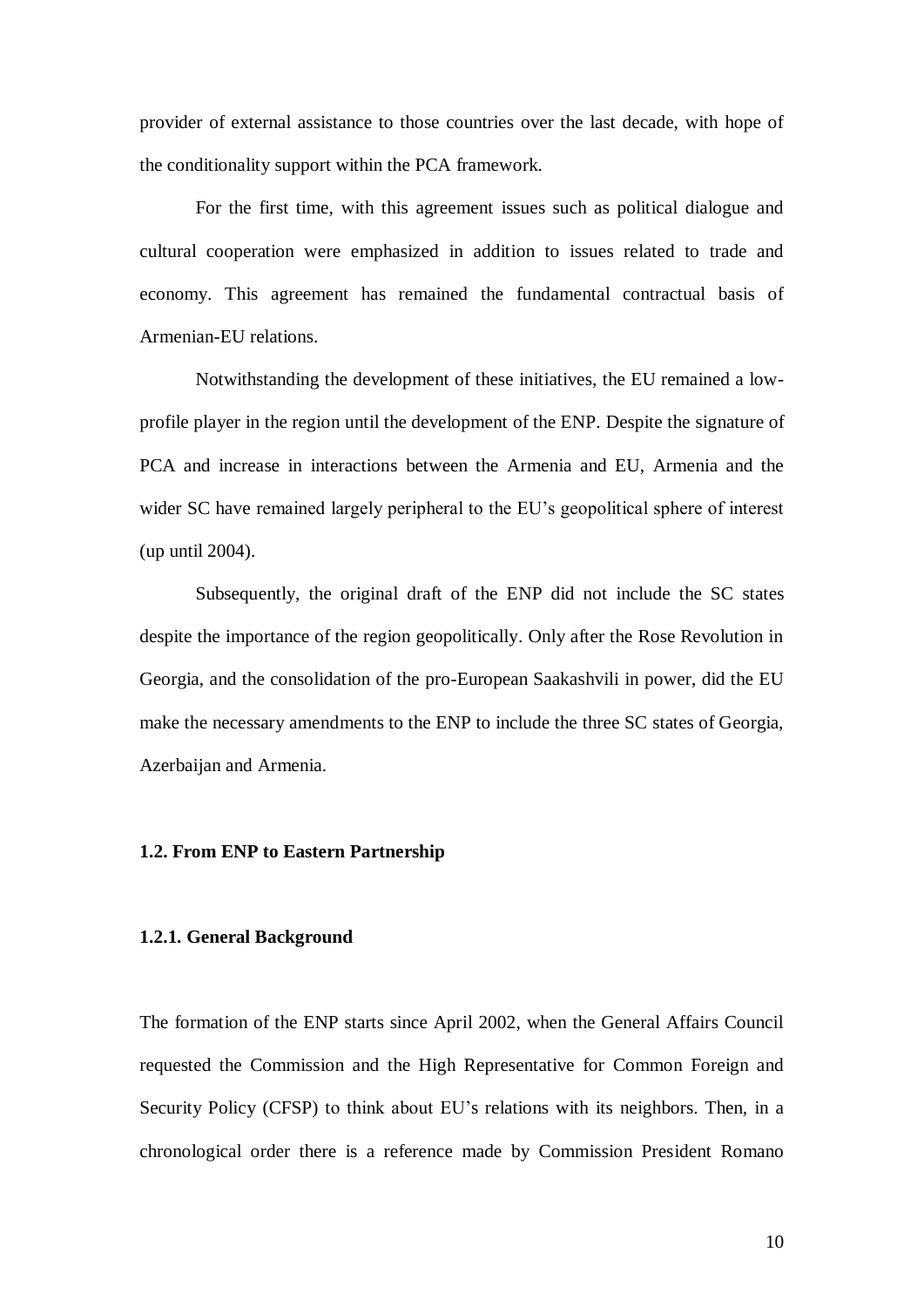Prodi about the EU's need for a 'ring of friends': "We have to be prepared to offer more than partnership and less than membership, without precluding the latter" (Prodi, 2002). Later on in March 2003, the Commission presented its Communication "Wider Europe – Neighbourhood: A new Framework for relations with our Eastern and Southern Neighbors" (COM, 104 final, 2003), and then the same year in July, presented another Communication "Paving the Way for New Neighbourhood Instrument" (COM, 393 final, 2003) and established a Wider Europe Task Force and a Wider Europe Inter-Service Group. In May 2004, the Commission presented Strategy Reports and later in 2004 bilateral AP was set out with the EN countries.

The ENP, as identified by many authors, was shaped by path dependency and was modeled on the enlargement policy, with the same logic and based on the same principles. According to Kelly (2006), it is the outcome of a combination of institutional learning and organizational adaptation by the Commission as a response to the changed post-enlargement environment (Kelly, 2006).

ENP is also an expansion of the Commission"s active role in forming the enlargement. Indeed, the Commission considers the 2004 enlargement as the EU"s most successful foreign policy and with the connection to the enlargement process it started to conceive itself as an important foreign policy actor. As the Commission administered the enlargement policies, it also conceptualized the ENP and was the body to implement and to follow it up. This new policy helped the Commission to continue playing a strong role in external affairs: "The Commission"s strengths are its executive powers based on EU internal laws and policies, whereas it has very limited room for maneuver in traditional foreign policy, which the member states and Council jealously keep out of the Commission"s hands" (Emerson, 2005).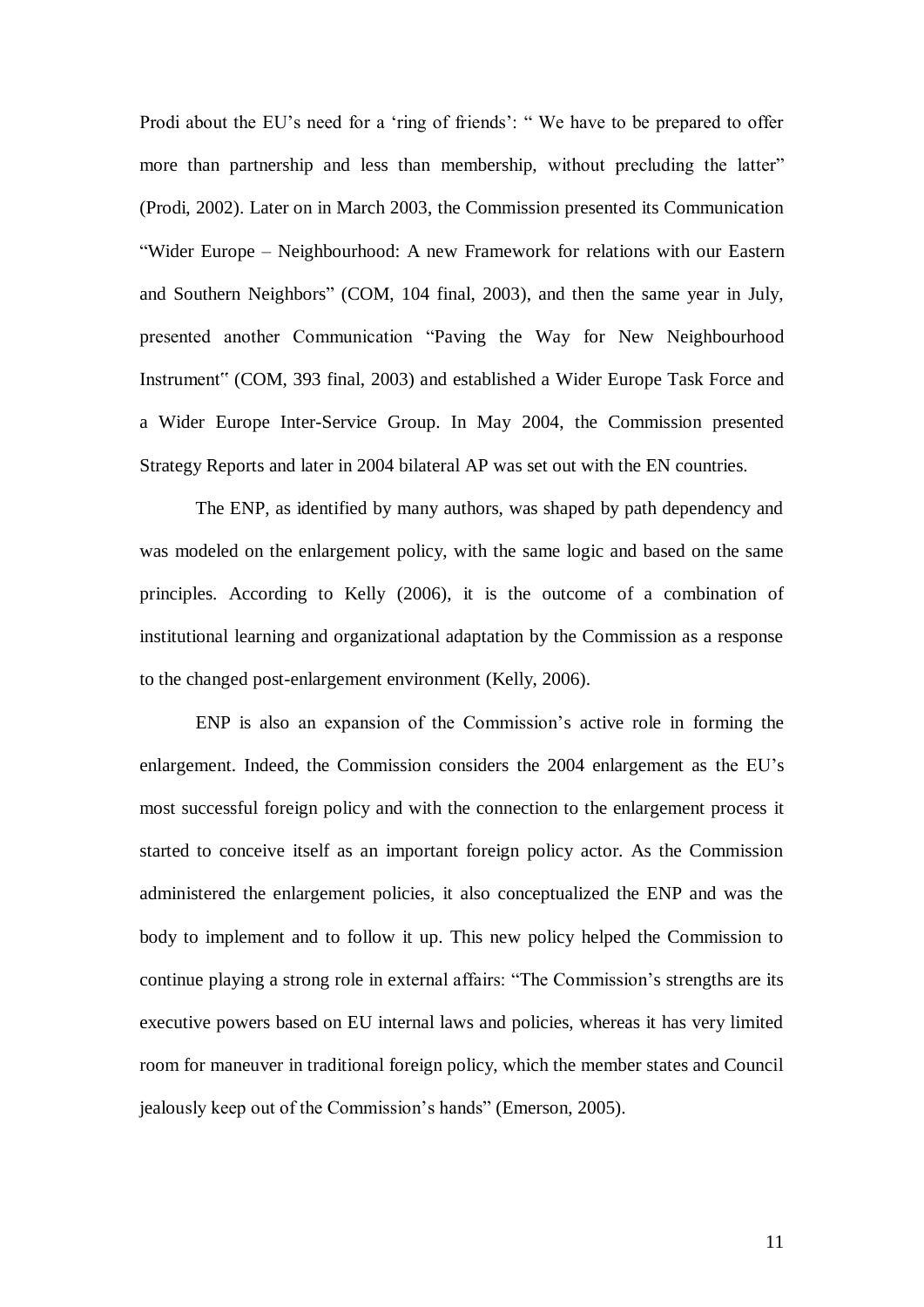The similarities between the ENP and enlargement policy are explained firstly by the fact that the task to design the ENP was given to the Enlargement Directorate General, and secondly by the fact that the top task force officials of the ENP all have enlargement background. As a result, what was produced was based on the enlargement policy with some "direct mechanical borrowing" from the later, and based on the same accession model with the same list of chapters. Some early drafts of the action plans were even directly modeled on the accession agreements. Labeling the ENP as a "new wine in old wineskins". Kelly gives a range of examples of learning and adaptation in the policy; however, the most prominent are the use of conditionality and socialization.

The ENP is among the top foreign policy priorities of the EU. The ENP includes group of states that currently do not have EU membership potential. It covers six states in the east (Ukraine, Moldova, Belarus and South Caucasus countries Armenia, Azerbaijan and Georgia) and ten Mediterranean states in the south.

The ENP was launched in 2004 "with the objective of avoiding the emergence of new dividing lines between the enlarged EU and our neighbors and instead strengthening the prosperity, stability and security of all concerned (www.ec.europa.eu/world/enp/policy\_en.htm).

From this it is clear that the ENP was mainly created out of security consideration, and therefore should be understood within the European Security Strategy: "Our task is to promote a ring of well governed countries to the East of the EU and on the borders of the Mediterranean with whom we can enjoy close and cooperative relations" (Smith, Karen: 2005). The ENP expresses the following security related concerns of the EU: firstly, a concern for political stability on the EU borders; secondly, the inclination to counter negative implications of the recent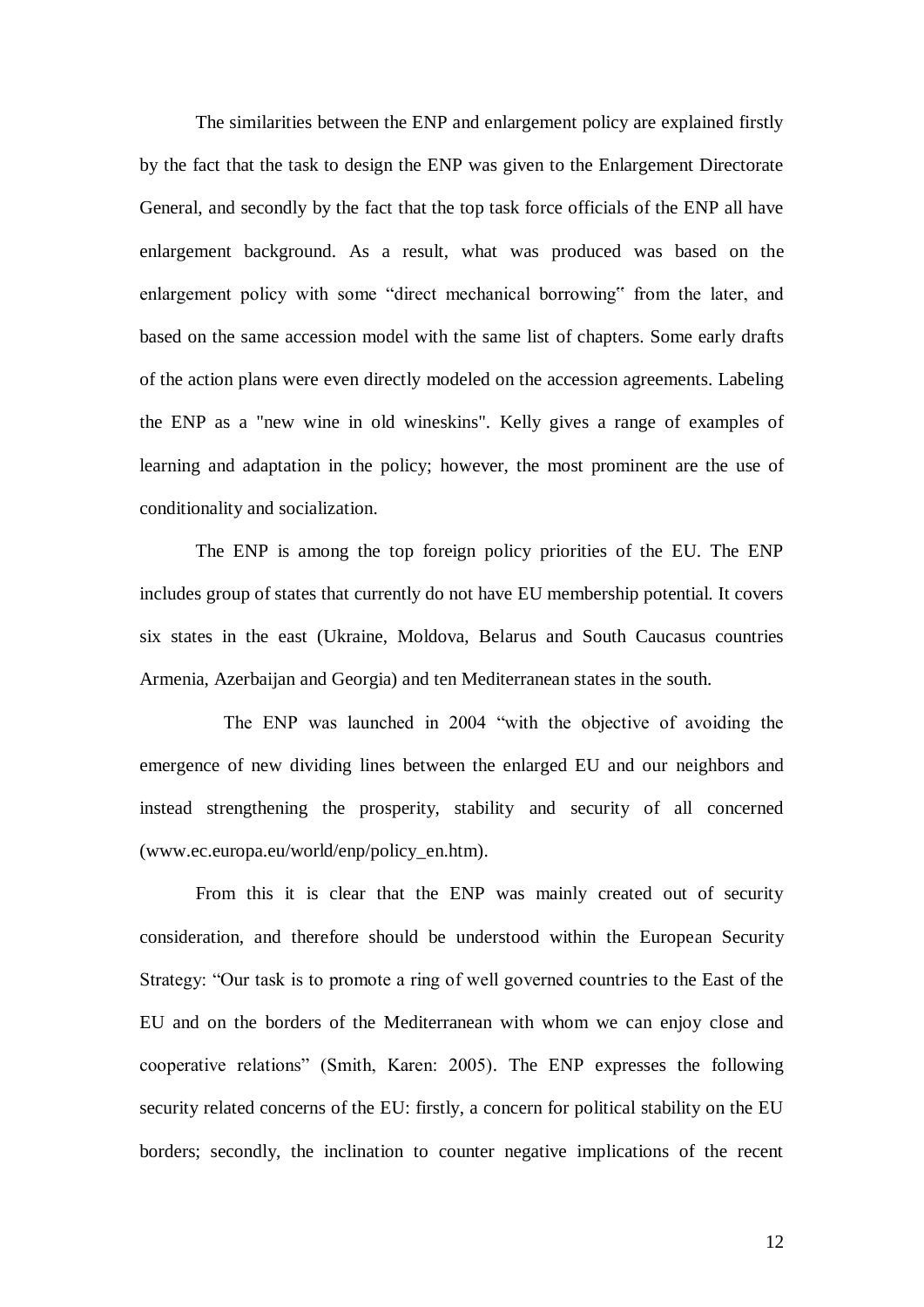rounds of enlargement for the "outsiders", as the idea behind ENP is that "The Union remains determined to avoid new dividing lines in Europe and to promote stability and prosperity within and beyond the new borders of the Union" (Council of the European Union, 15917/02, p. 6.), and thirdly ENP is an attempt to define an attractive alternative to EU membership.

To increase European security, stability and prosperity, the ENP aims to promote political, economic and institutional reforms in the targeted countries. Through all these development strategies, the EU is also actively promoting democracy, human rights and the rule of law, so while EU takes ENP mostly from security perspective, it also tries to diffuse its norms and values through the ENP: "the development of the ENP depends very substantially on the will of the neighboring states and their peoples to share the same values as those on which the European Union is based" (European Parliament resolution on the ENP, 19/01/06).

As evident the ENP is based on shared values and commitments between the EU and the neighboring countries, and within these values security and stability plays a central role. So it can be said that with the development of the ENP, the EU obtained new tool to promote stability and security to EU countries.

#### **1.2.2. Limitations and Achievements of ENP**

Although theoretically ENP can be perceived as a unified policy with a comprehensive framework, the implementation of the ENP highlights several weaknesses. The EU has not introduced a strong regional component in the ENP, being considered a policy based on strengthening bilateral ties between the EU and each neighbor; a policy of neighbors, rather than a neighborhood policy. The umbrella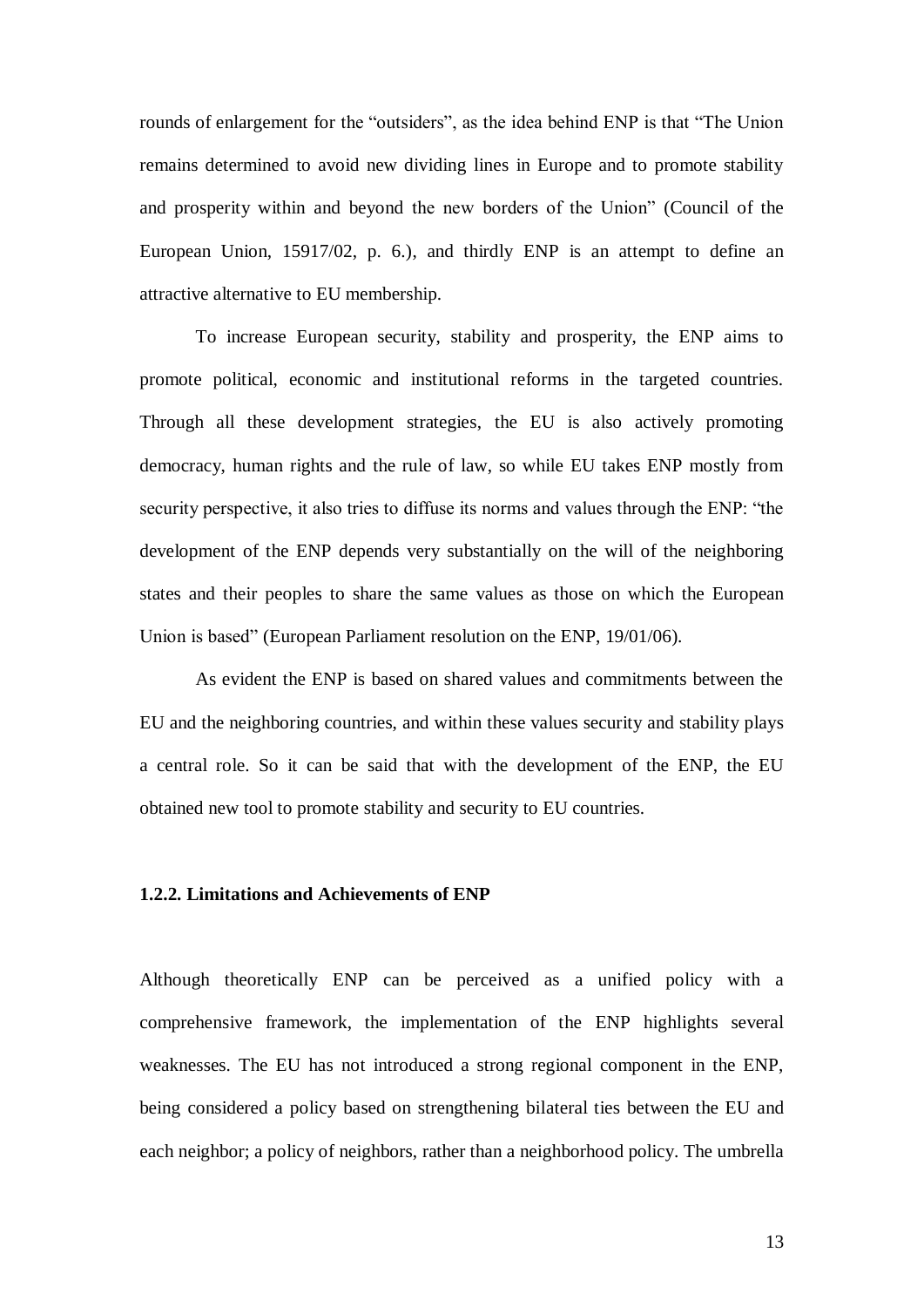of the ENP includes a large geographical area in the same policy; more precisely, two different sides: South and East. Consequently, the ENP has been often accused of lack of consistency by including eastern and southern neighbors of the EU in the same framework, countries which had nothing in common other than being neighbors of the EU and which were located in totally different geo-strategic regions. Due to these major differences between them, these Southern/Eastern neighbors have particularities and problems which do not resemble, that require different resolutions as well as the use of different instruments in order to overcome them.

What is more, the absence of a regional component of the ENP as well as the existence of different interests of the member states in the neighborhood area, the new policy is also criticized for the lack of attractiveness, limited resources or its conditionality which brings into perspective a hegemonic behavior on the behalf of the EU. The fact that ENP does not contain the promise of membership reduces its attractiveness for the neighbors. Without the prospect of membership, the countries are less excited to adopt to the reforms offered by EU (Grabbe, 2004).

Contrary to its ambitious objectives, the ENP has extremely limited resources. Due to this inconsistency, the credibility, efficiency and success of this policy are questionable as they all directly depend on the resources destined to its proper management. The financial perspective for the 2007-2013 ENP budget highlights very modest sums, only  $\epsilon$  11.967 billion (down from  $\epsilon$  14.929 billion initially proposed) (Bordeianu, 2007).

Despite all the inconsistencies mentioned above, since 2004, the EU has gradually increased its presence in its Eastern neighborhood, namely: Ukraine, Moldova, Georgia, Belarus, Armenia and Azerbaijan. The trade between EU and its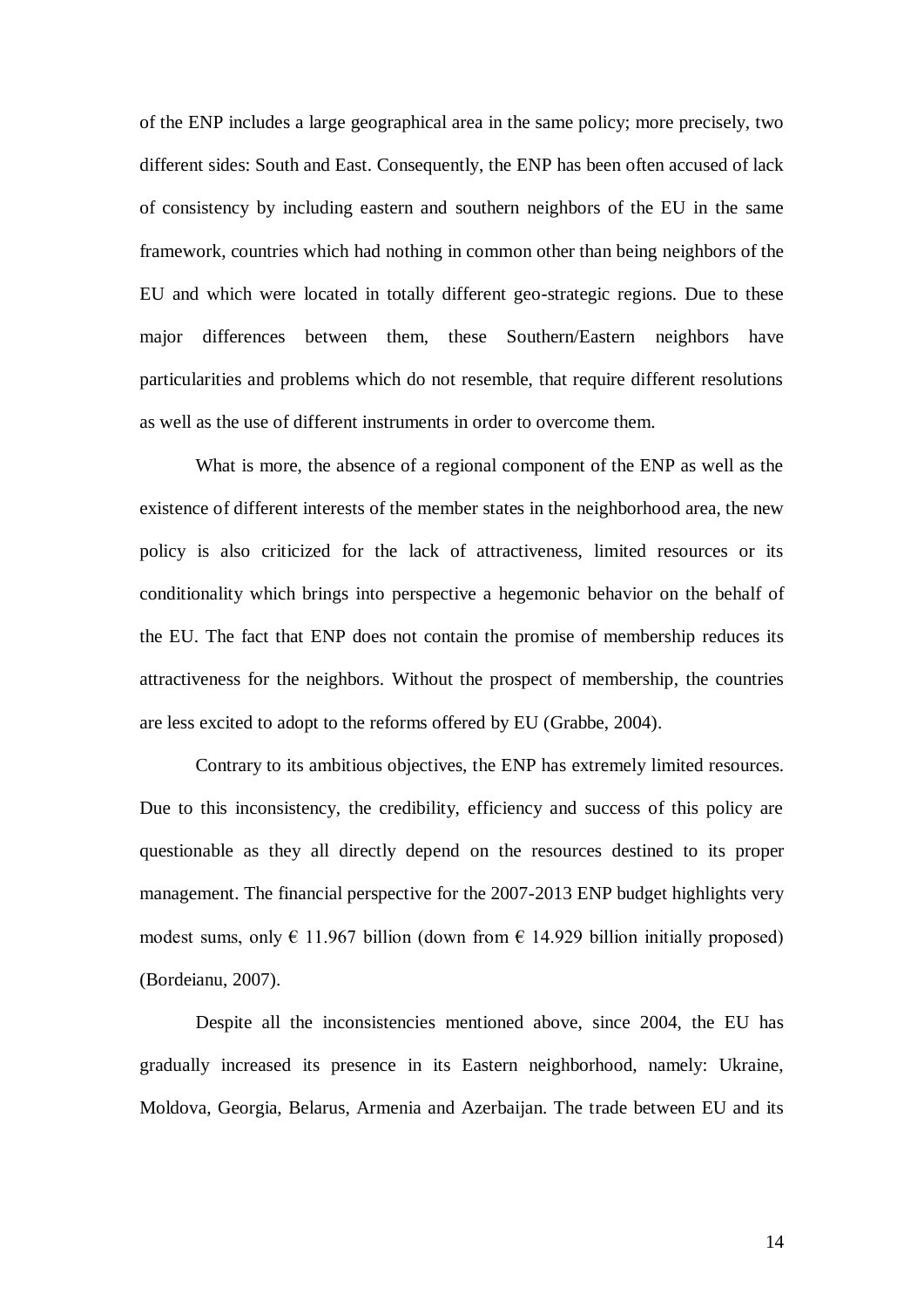Eastern neighbors has considerably increased and the EU is moving towards free trade agreements with most of its eastern neighbors.

Since the launch of the ENP, the EU and its Member States have intensified and improved diplomatic relations with these countries. The number of Delegations in the region increased from two to six, so now the EU is represented in each of the six EaP countries.

In addition, the EU has become more involved in managing conflicts in its eastern neighborhood. The EU is a mediator in negotiations between Moldova and its breakaway Transnistria region, starting the EU Border Assistant Mission in Ukraine and Moldova. EU also has developed a monitoring mission in Georgia and acts as a mediator in the talks in Geneva between Russia and Georgia (including Abkhazia and South Ossetia). Unfortunately, the involvement of the EU in NK conflict is very limited.

#### **1.2.3. ENP-Armenia**

On 14 June 2004, the European Council decided to include Armenia in the ENP. Benita Ferrero-Waldner, the commissioner for External Relations and ENP, commented: "The European Neighbourhood Policy gives us an opportunity to take relations with Armenia up a gear. I very much hope that the Council will give the go ahead to negotiate an AP, so that we can work out a joint agenda for action in the coming years. Progress in our relationship will reflect the efforts and success of the country itself" (Recommendation from the European Commission IP/05/23, 2005).

In March 2005, the Armenian Country Report assessing the progress in Armenia towards political and economic reform was published and on the basis of it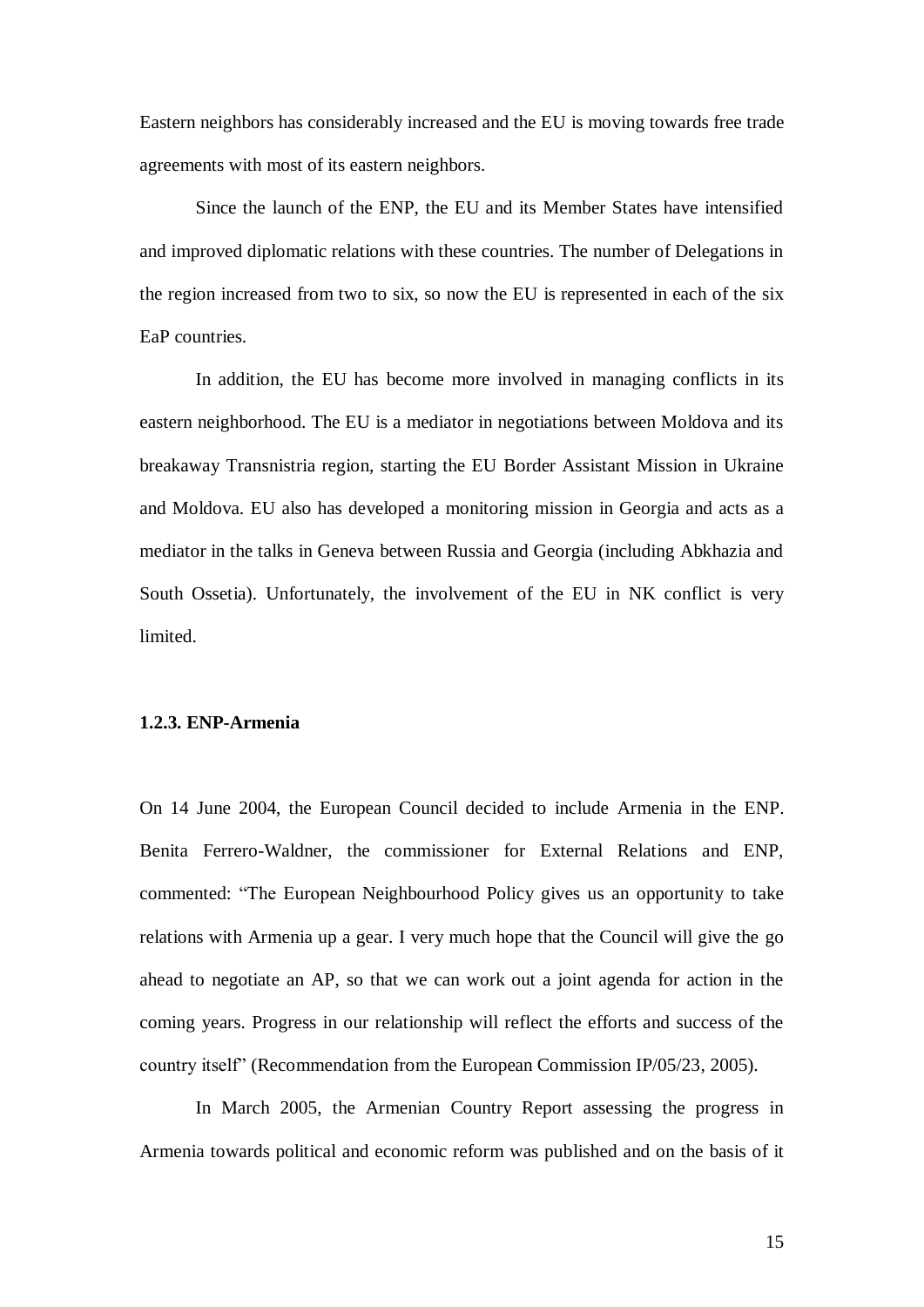on 14 November 2006, the Commission and the Armenian government adopted the ENP AP, which serves as a primary agenda-setting instrument for the ENP countries and encourages the governments to implement reforms.

In addition, the main EU cooperation objectives, policy responses and priority fields are found in the Country Strategy Paper (CSP) 2007-2013. The CSP covers the EC financial assistance to Armenia under the European Neighbourhood and Partnership Instrument (ENPI) as well as National Indicative Programme (NIP) for 2007-2010, with the indicative total sum of  $\epsilon$  98,4 million for that period [\(www.ec.europa.eu/external\\_relations/armenia/index\\_en.htm\)](http://www.ec.europa.eu/external_relations/armenia/index_en.htm). The bulk of EU"s financial support to Armenia is based on ENPI. Besides, Armenia also benefits from the regional ENPI and Black Sea Programme.

Therefore, the AP will be taken a closer look at, as on one hand, it serves as a framework for evaluating the progress made in the country and on the other, it provides insights in what the EU expects in terms of policy reforms and what is meant by "shared values". Armenia"s Action Plan is based on bilateral and differentiated approach and the basis for the cooperation is a commitment to shared values and regional collaboration (COM, 373, 2004). The ENP AP specifies eight high-priority areas for cooperation between Armenia and the EU, of which only the seventh and eighth concern regional relations and conflict resolution. The others focus on (1) democratic structures, the rule of law, judicial reforms and combating corruption, (2) respect for human rights and fundamental freedoms, (3) economic development and poverty reduction issues, environmental protection, (4) improvement of investment climate, (5) the convergence of economic legislation and administrative practices, (6) the development of energy strategy, (7) contribution to peaceful solution of the NK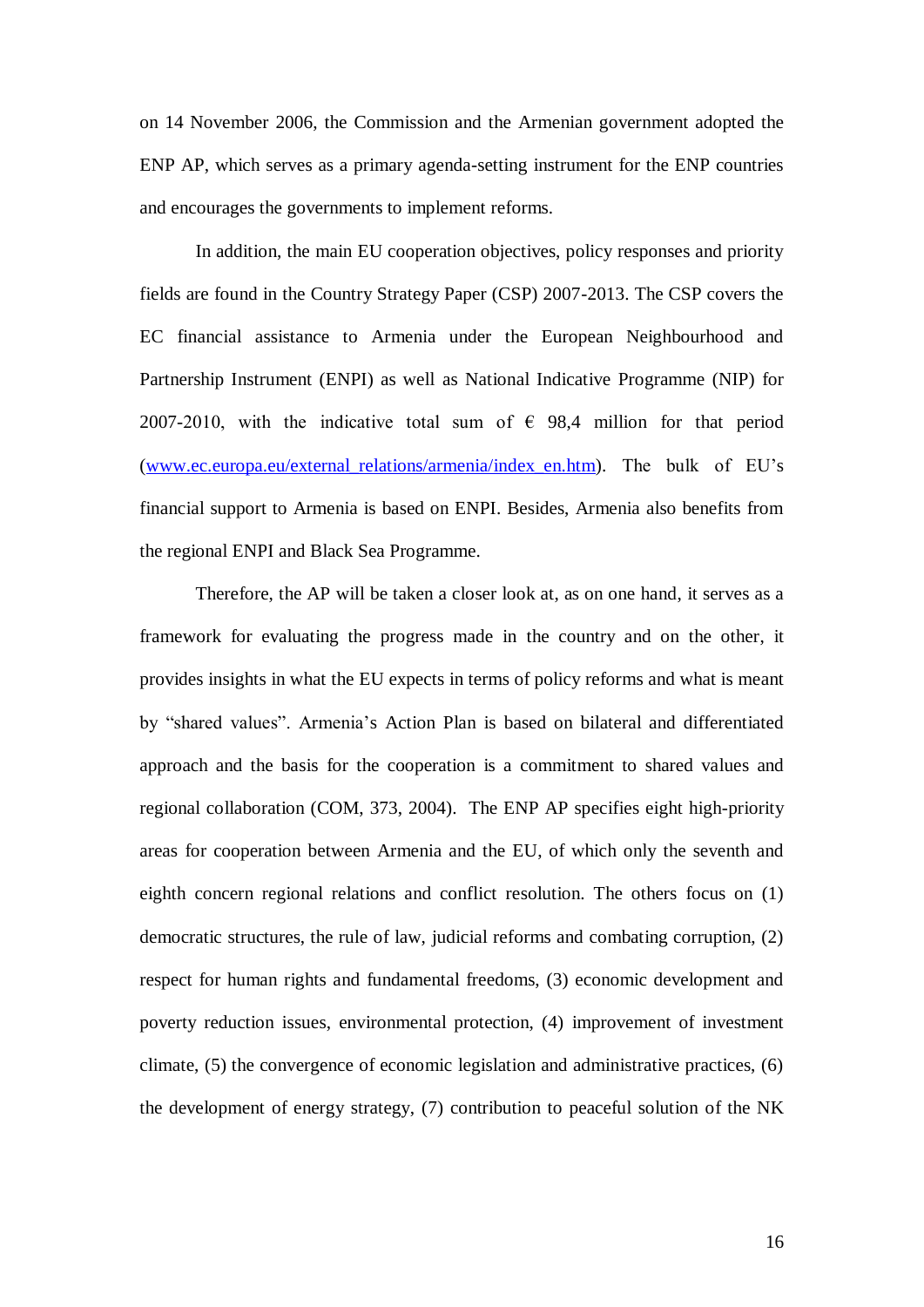conflict, and (8) enhancement of efforts in the field of regional cooperation [\(http://ec.europa.eu/world/enp/pdf/action\\_plans/armenia\\_enp\\_ap\\_final\\_en.pdf](http://ec.europa.eu/world/enp/pdf/action_plans/armenia_enp_ap_final_en.pdf) ).

The internal development of Armenia in accordance with a democratic and free-market spirit is, therefore, considered to be the cornerstone of the ENP AP. The ENP is seen by the Armenian Ministry of Foreign Affairs as a "useful anchor for reforms" (Economist Intelligence Unit 2006: 17).

However, when analyzing cost benefit for EU's Eastern neighbours, Kratochvil (2007) divides the countries into two groups and puts Armenia in the group were the ENP is viewed with suspicion and where the "Europeanization drive is less palpable" (Kratochvil & Lippert 2007, p.1). In fact, the political elites in Armenia have doubts about the cost-benefit balance of the ENP"s conditionality.

The problem is that the ENP does not answer Armenia's security considerations, which is the priority area for the government. The ENP does not offer a credible solution for the NK conflict, thus leaving Russia to be the most significant security anchor. In Kratochvil's words on Armenia, "the ENP's carrots are politically not conductive enough to make the ENP the centrepiece of their (domestic and foreign) policies"(Kratochvil & Lippert, 2007, p.1). Similar to many other ENP states, where size of the rewards is a constant problem, in Armenia as well the EU cannot compensate hard domestic reforms in a sufficient way.

Adoption costs: The adoption costs in ENP countries are high. Armenia is a vivid example. First factor to state is that Armenian government is highly pro-Russian and closer ties with EU can harm the relations with Russia, on which Armenia is highly dependent both politically and economically. The pro-Russian political forces often express unwillingness to implement EU-led reforms, particularly economic ones, since these reforms are often incompatible with Armenia"s participation in the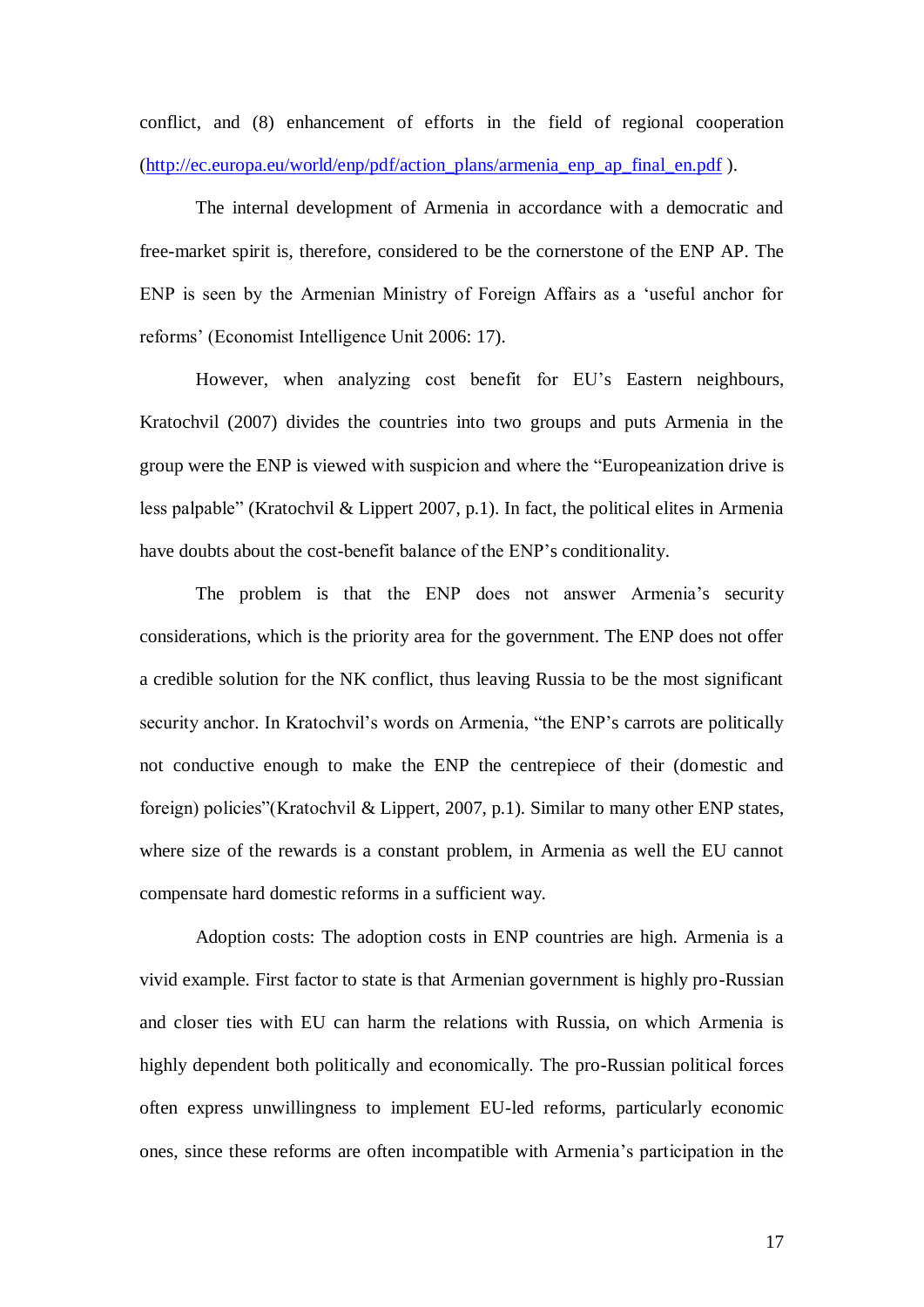Common Economic Space or Eurasian Economic Community, which are Russian led (Kratochwil, 2007). And secondly, of course, there are the security considerations, as Russia is actively involved in the resolution of the NK conflict.

Another problem is that many oligarchs in Armenia are high governmental officials at the same time. In order to conduct their profitable business these oligarchs are in favor of less transparency and less strict juridical system.

It is worthy to mention that although the AP signed with Armenia in 2006 contain a host of joint commitments to promoting democratic reforms, rule of law and combating corruption, the democracy performance of Armenia during the period 2005–2008 actually deteriorated (see Table 1).

Table 1. Dynamics of democratic performance of countries in 2005–2008

| Country | Democracy<br>(overall) | Electoral<br>process | Civil<br>society | Independent<br>media | National<br>Democratic<br>Governance | Local<br>Democratic<br>Governance | Judiciary | Corruption |
|---------|------------------------|----------------------|------------------|----------------------|--------------------------------------|-----------------------------------|-----------|------------|
| Armenia | ◡                      | 0                    | ◡                | ◡                    | ◡                                    |                                   | ◡         | ́          |

(Source: Freedom House, 2006, 2007, 2008, 2009)

 $\psi$  - Deteriorated;  $\uparrow$  - improved; 0 – no change

Thus the ENP AP, the main instruments to implement the ENP objectives, have not been successful tools for neither promoting democratic reforms in Armenia nor for peaceful resolution of NK conflict.

#### **1.3. Eastern Partnership: The Last Platform**

#### **1.3.1. Eastern Partnership - Background**

The last platform for Armenia-EU cooperation is the EaP. In order to further enhance the EU"s relationship with the countries of Eastern Europe and the SC and address the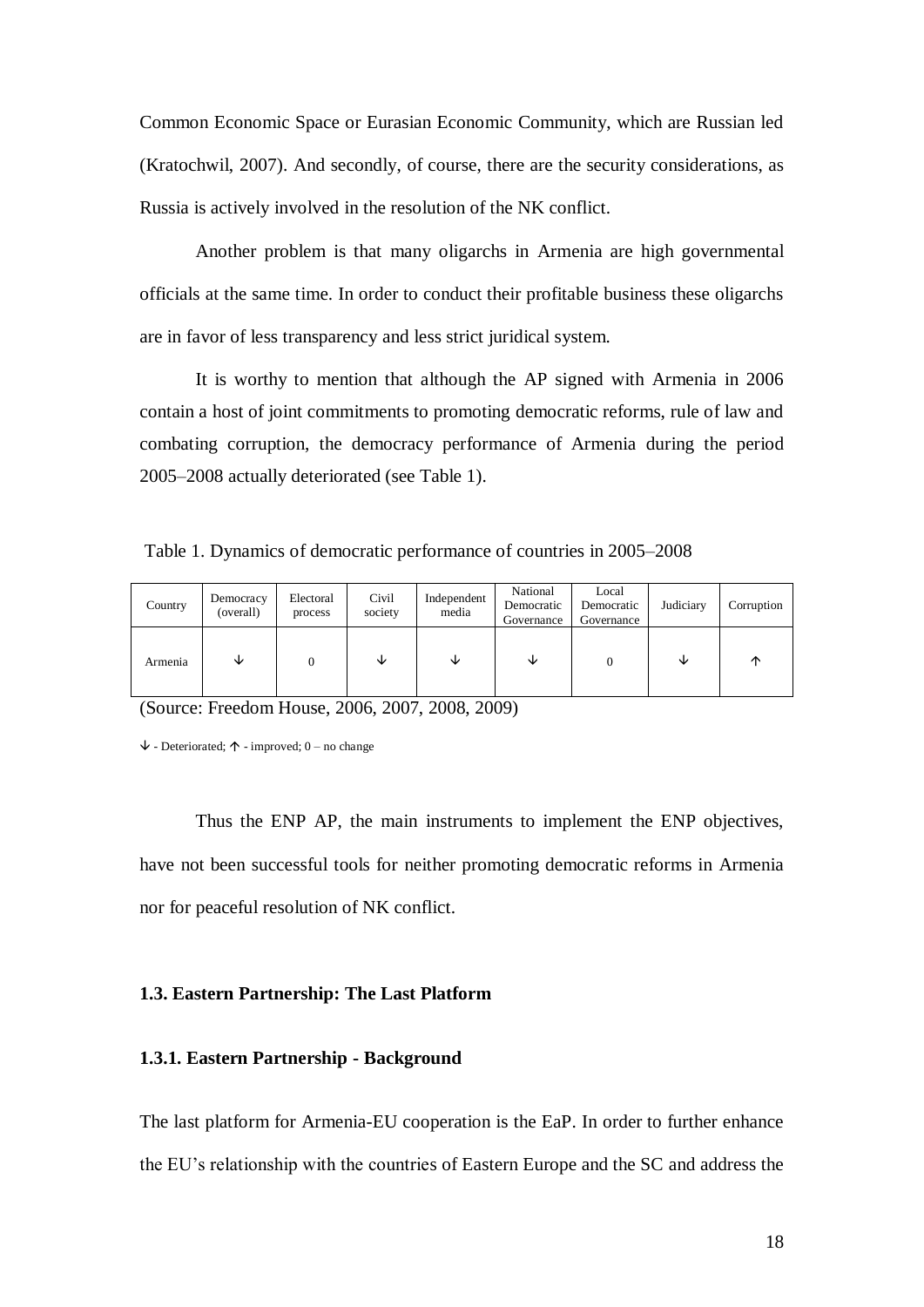rampant security challenges in the region, the EaP initiative was endorsed in Prague in 2009, based on a Polish-Swedish proposal (Council of the European Union, Joint Declaration, 2009). The EaP includes six countries -Belarus, Moldova, Ukraine, Armenia, Georgia an Azerbaijan. It aims to promote further integration between these countries and the EU, in order to assure European security and stability. For that purpose, the EaP promotes new frameworks for these countries to come into gradual integration with the EU economy and fosters political reforms to reduce socioeconomic imbalances. The need to offer further differentiation, ownership and a more ambitious partnership between the EU and its Eastern neighbours, suggesting a greater role for the EU in the region, is at the core of this initiative (COM, 823, 2008). For that purpose, it provides a dual-track approach combining the traditional bilateral relations between the EU and its neighbouring countries – that foresees their political association with and economic integration into EU – with a multilateral track that supports regional cooperation and the development of closer ties among the EaP partners (Council of the European Union, Joint Declaration, 2009).

At the bilateral level, the EaP"s main goals are "to create a closer relationship between the EU and each of the partner countries to foster their stability and prosperity in our mutual interests" – are to be implemented through Association Agreements (AAs), which will supersede the PCAs as the legal basis for EU relations with its Eastern neighbours, Deep and Comprehensive Free Trade Areas (DCFTA), visa liberalization, enhanced cooperation in the field of energy security and support to reforms in the EU"s partner countries (COM, 823, 2008). Conditionality remains the main instrument to promote transformation in the region.

What is more, the multilateral track, run by the European External Action Service (EEAS), is the main novelty of the EaP. Based upon the principle of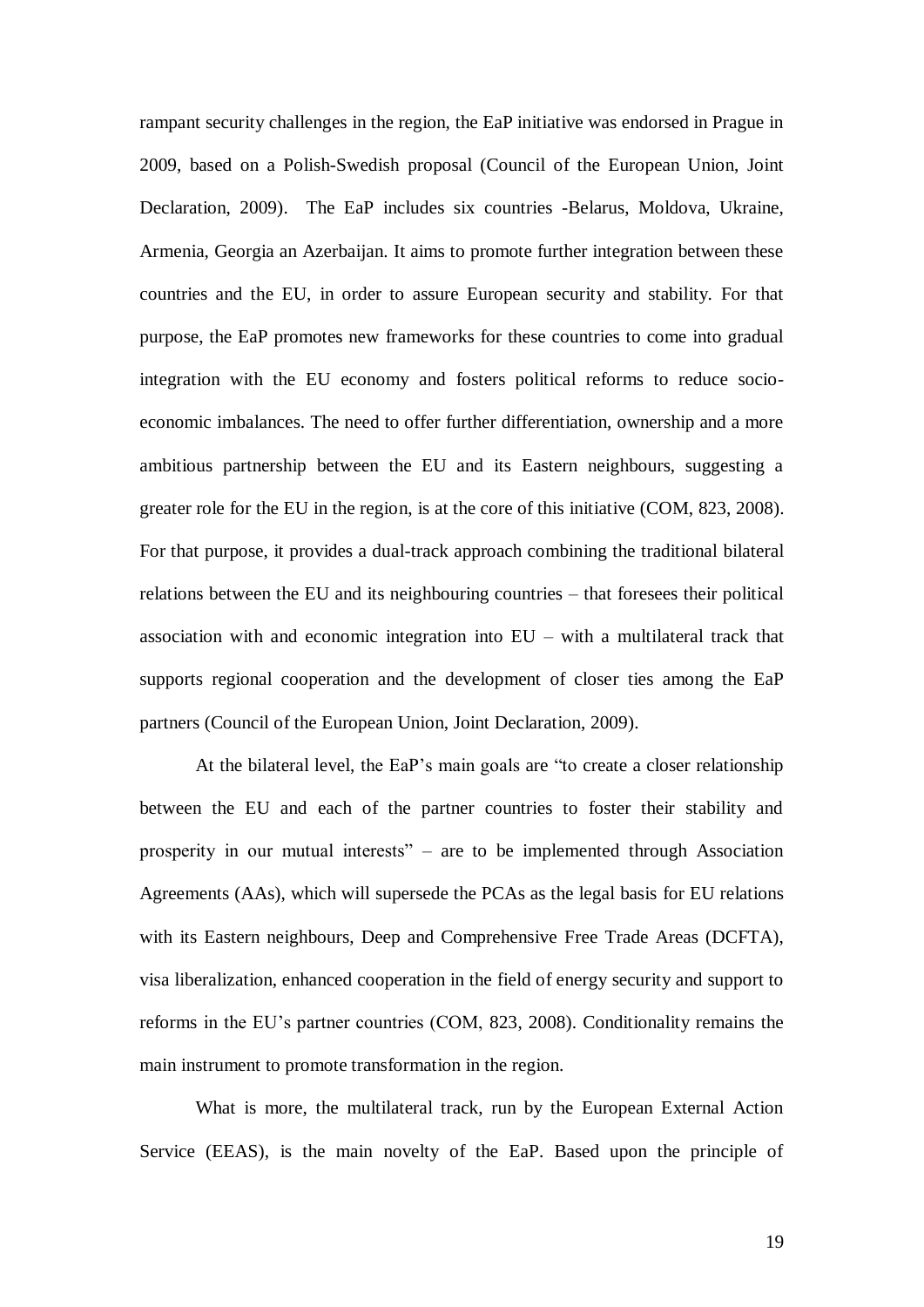differentiation, the multilateral dimension is regarded as one of the main strengths of the EaP providing for high-level political support and a number of experts meetings, which may have the potential to ensure its practical impact. Furthermore, it opens a number of channels for socialization and social learning that can impact positively on the EU"s approach towards the Eastern neighbourhood and represent an improvement over the original ENP framework (Shapovalova, 2010).

According to the Joint Declaration of the Prague Eastern Partnership Summit held in 2009: "it will provide a forum to share information and experience on the partner countries steps towards transition, reform and modernization and give the EU an additional instrument to accompany these processes. It will facilitate the development of common positions and joint activities" (Council of the European Union, 2009, 8435/09).

There are four thematic platforms: 1. democracy, good governance and stability 2. economic integration and convergence with EU policies 3. energy security 4. and contacts between people and five flagship initiatives outlined within this track but funded by the private sector (COM, 823, 2008).

Another very important step that the EaP took consists in promoting the involvement of civil society. Previously, the relations with the governments of the former Soviet republics were privileged at the expense of civil society cooperation, the EaP, in contrast, aims to redress the balance. NGOs are key actors in promoting democratic reforms and a vibrant civil society is an obstacle to authoritarianism. Thus, the EaP offers a more efficient support for the civil society development by establishing a Civil Societies Forum in order to help civil society organizations to develop their "advocacy" and to enhance their ability to monitor the reforms. In addition, it will focus on developing "people-to-people" actions such as increasing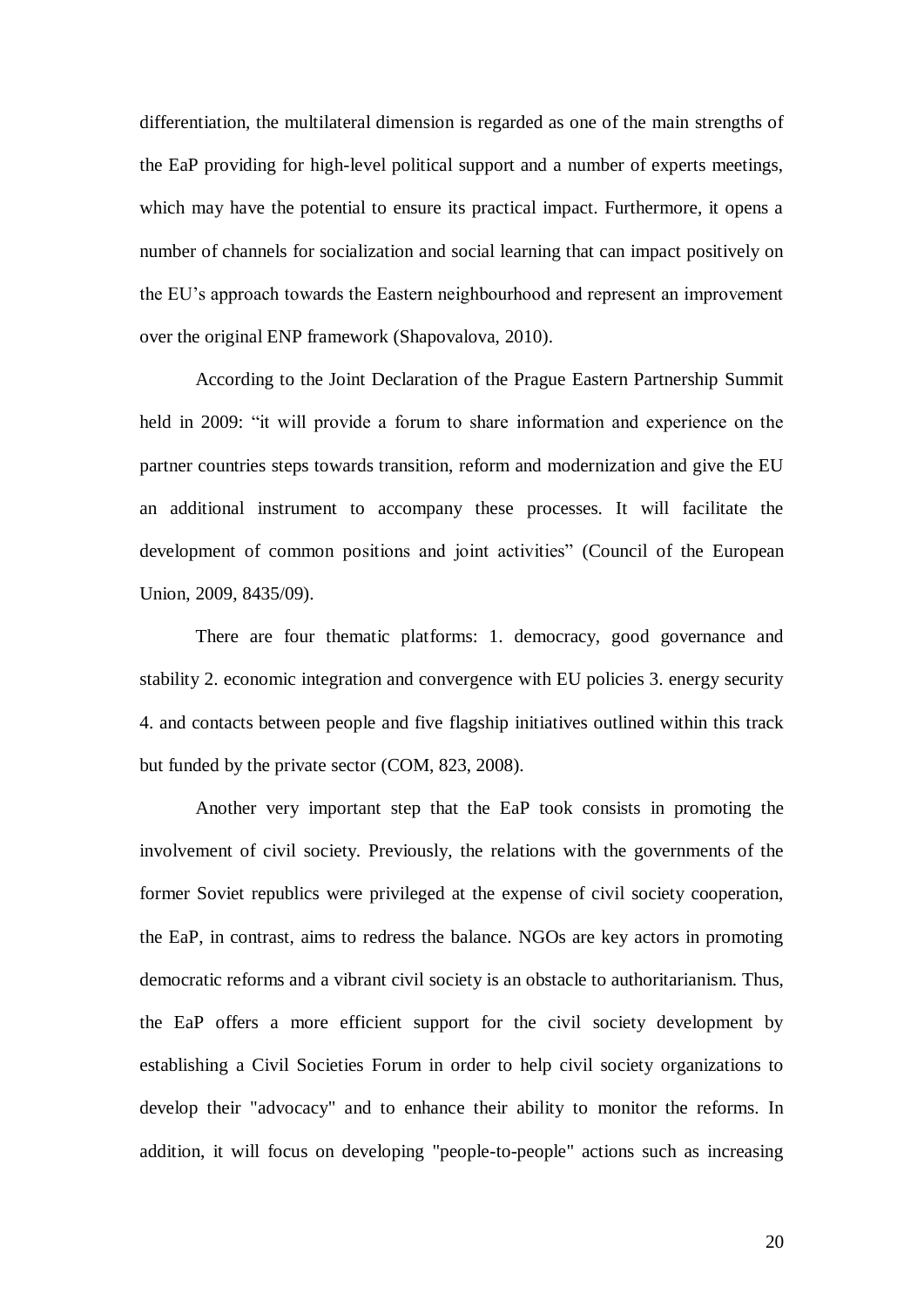funds destined for the development of students' exchanges together with other legitimate measures which facilitate the mobility of persons within the EU, while guarding the security of its citizens.

However, the EU's approach eastwards is by no means consensual among member states. Given the historical past and memory of many of the EU"s new members, these countries tend to favour a stronger rapprochement towards the East and the inclusion of membership in the frameworks for relations with the Eastern neighbourhood. That position is not shared by France and Germany, which fear that any rapprochement to the East might jeopardize their relations with Russia and thus are reluctant to strengthen the Eastern dimension of the ENP or include a membership perspective within the EaP (Nitoiu, 2011).

It is perceived as a program whose objectives will upset Moscow"s plans to achieve a unique economic space with the former Soviet republics.

The EaP has been praised as a step towards further differentiation between Southern and Eastern neighbours within the ENP and a timely initiative to reinforce the ENP"s Eastern dimension, however it has been criticized as having not much potential for East-European countries, such as Ukraine in terms of democracy and aligning with the EU (Transitional Governments or Hybrid Regimes (4.39 on a scale of 1–7, where 1 represents the highest level of democratic progress and 7 the lowest), and too much to those with less political reforms, such as Armenia (5.39 and under semiconsolidated authoritarian rule).

Notwithstanding these critiques, the EU"s own evaluation on its neighbouring policies has been rather positive. As stated in the EaP Warsaw Summit: "much has been achieved already. Political and economic reforms have been implemented in partner countries and relations between the EU and its Eastern European partners have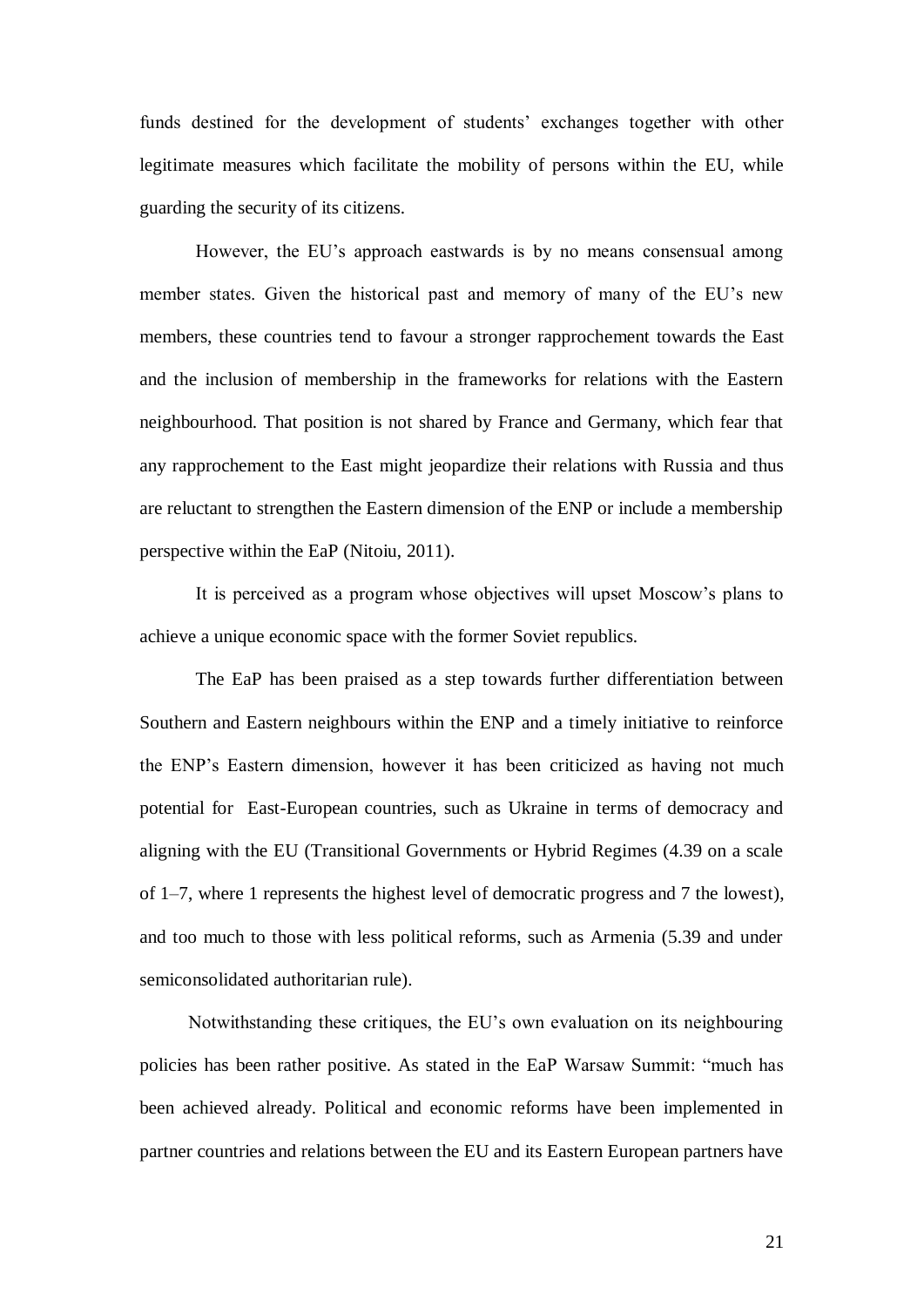deepened significantly. There is more trade and economic interaction between the EU and the Eastern European partners than ever before" (Council of the European Union, Joint Declaration, 2011). According to the EU, significant bilateral and multilateral progresses were made in implementing the EaP. Civil Society Forum platforms have been established in all EaP countries and there has been substantial progress in negotiations on AAs, including DCFTA.

In addition, Financial assistance to the EaP partners has also increased considerably in order to support reforms in these countries (COM, 4, 2013).

#### **1.3.2. EaP – Armenia**

Armenia is reported to be the only EaP country to benefit pragmatically from what is on offer from the EU (technical assistance and aid) without complaining that the EU is not doing enough, i.e. advancing towards accession (as Georgia, Moldova, and Ukraine often do). This may speak of Armenia"s real ambitions vis-à-vis the EU.

The Armenian political elite is divided on the issue of European integration. The EaP is positively perceived because the country has moderate ambitions on developing its relations with the union. Armenia believes that European institutions must be balanced against its strategic partnership with Russia. As a result, Armenia-EU relations have not been developing as positively as relations with Moldova or Georgia.

Armenia's location between Azerbaijan and Turkey makes it a reliable ally for Russia in the region, but also a very isolated country. The EaP is therefore seen as a way out of regional isolation, as well as a way of obtaining new funds to modernize the country. In this respect, Armenia received from EU macro-financial assistance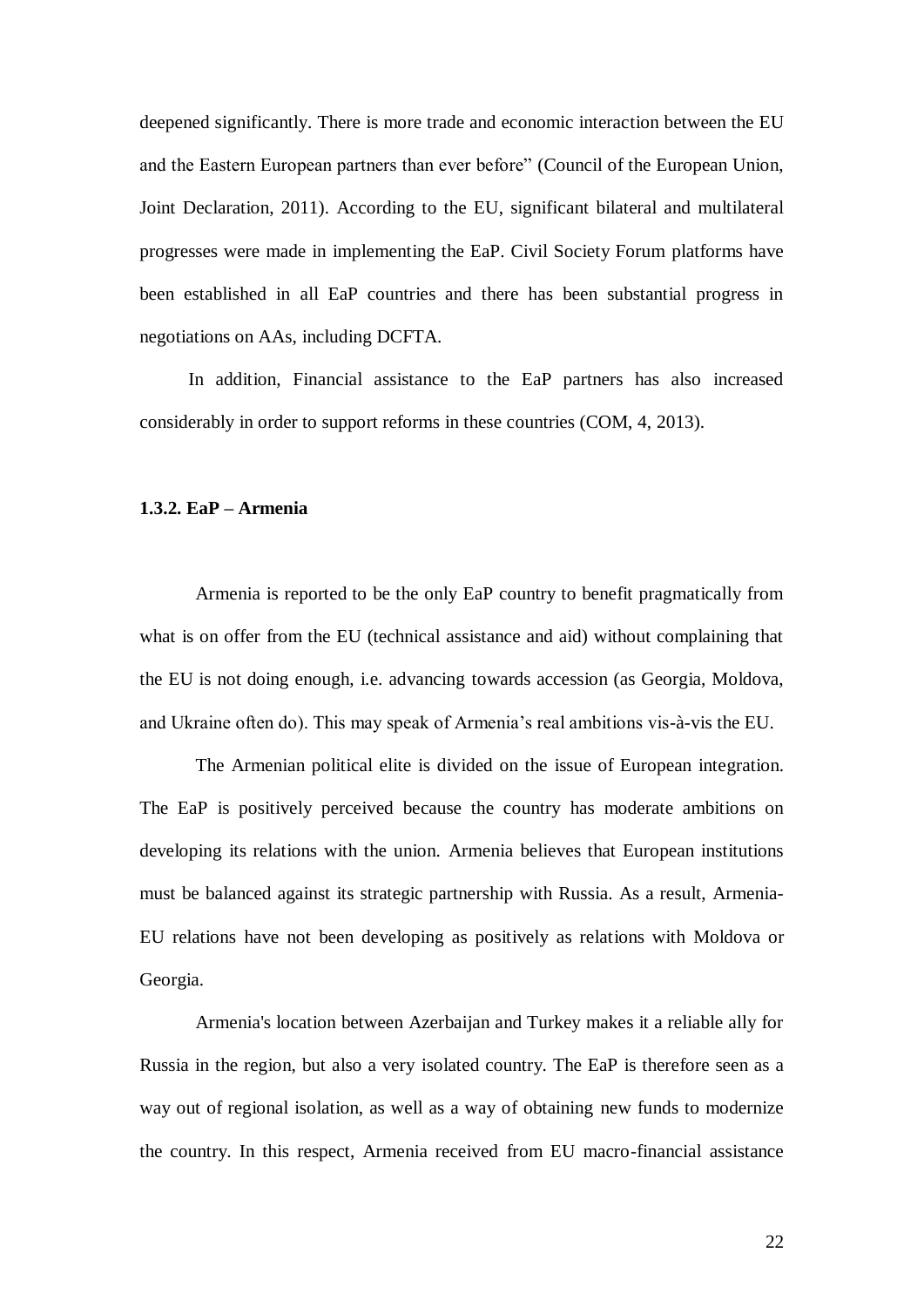totaling 100 million Euros (65 million as a loan and 35 as a subsidy) (Boostra and Shapovalova, 2010).

The Armenian government declared its interest in visa liberalization as well as in the creation of a free trade zone with the EU. Armenia also hopes that the EU could play an important role in stabilizing the troubled Caucasus region. The European Commission together with Armenia has already started the negotiations for an AA which will replace the present PCA.

EU Advisory Group started to work with the Armenia administration in order to prepare negotiations on the future Armenia-EU AA, which were launched in July 2010. Preparations for developing an Armenia-EU Mobility Partnership are also currently taking place (Meeting doc., 319/09, 2009). Progress on energy cooperation has been noteworthy and Armenia now has an observer status in the European Energy Community (Meeting doc. 336/10, 2010). The EU stresses the fact that Armenia has acted only on some of the key recommendations under the ENP and EaP frameworks, even though it praises the country for the adoption of a roadmap to improve the electoral processes and a set of other measures aiming at improving the human rights situation in the country and to fight corruption and organized crime (COM, 4, 2013).

Overall the EaP is a very good platform for Armenia-EU cooperation. With its emphases on deeper bilateral and multilateral cooperation frameworks the EaP is the most ambitious EU program implemented in the region and particularly, in Armenia.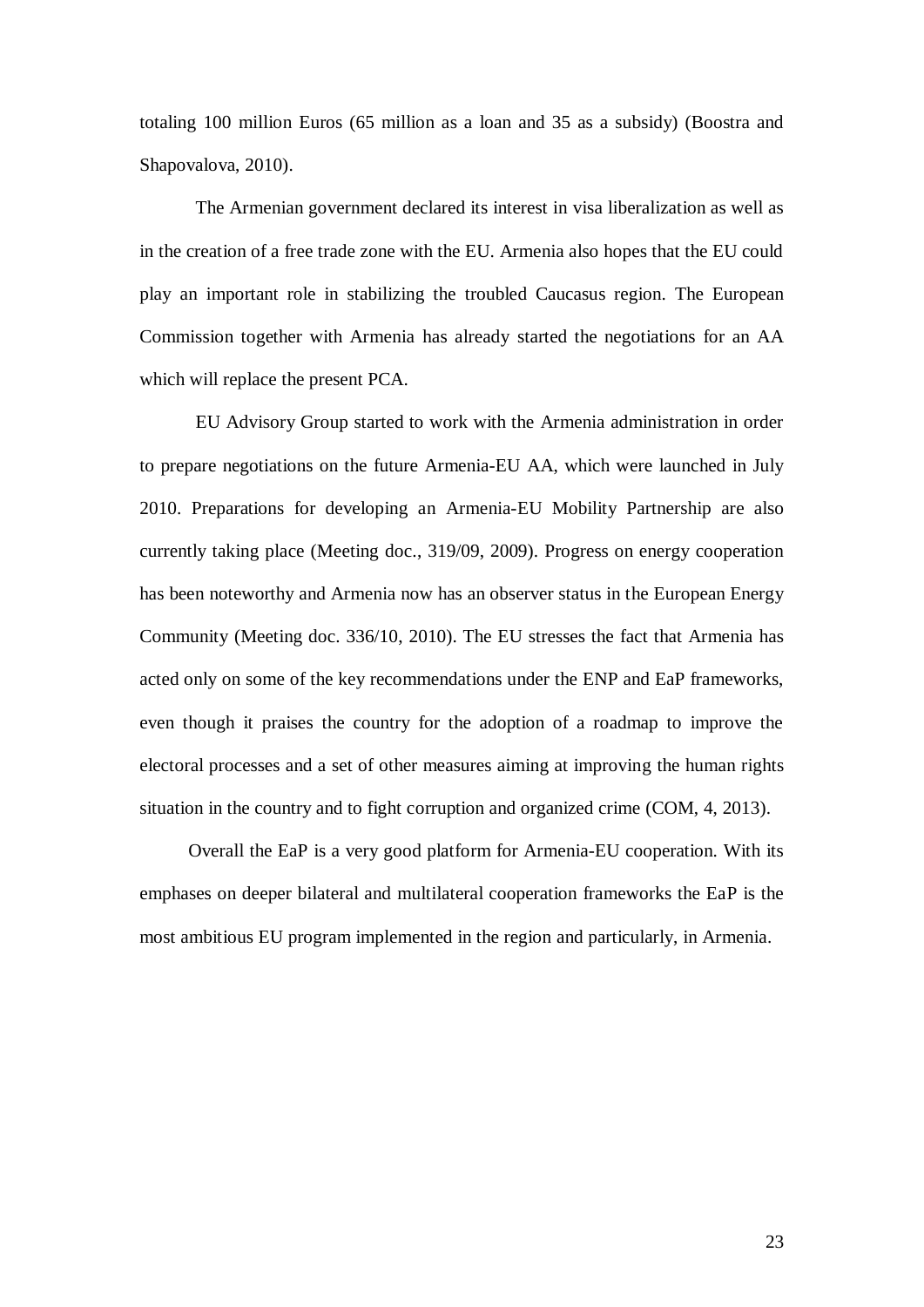#### **Chapter 2. Economic Relations between Armenia and EU**

As presented above, Armenia - EU relations are grounded on the PCA signed in 1996. Afterwards, Armenia was included in the EU Neighborhood Policy, as a part of which a five-year Armenia - EU joint action plan was developed and approved in 2007. Under this program, Armenia was obliged to implement legislative and administrative reforms regulating the areas of trade and the economy. Armenia has been included in the EU"s comprehensive Generalized System of Preferences (GSP+), which allows all goods of Armenian origin, except weaponry, to be imported into EU territory with either zero or a preferential customs duty.

Moreover, as already mentioned, after its inclusion in the EU"s EaP program, Armenia received the opportunity to negotiate and sign an AA with the EU, which also assumes the signing of an Armenia - EU DCFTA.

In this chapter, the trade relations between Armenia and EU and the perspectives of economic and trade relations in the framework of DCFTA will be examined and discussed.

#### **2.1. Trade Relations between Armenia and EU**

The EU is one of the world"s largest single markets with over 500 million high income customers. As in most developing countries, Armenia's economy is small, and negotiations with the EU will encourage and enable the country to establish larger markets, more attractive for investors in a wider range of sectors.

It is a common knowledge that there has always been an imbalance between the volumes of the exports and imports of the Armenian goods. The percentage of the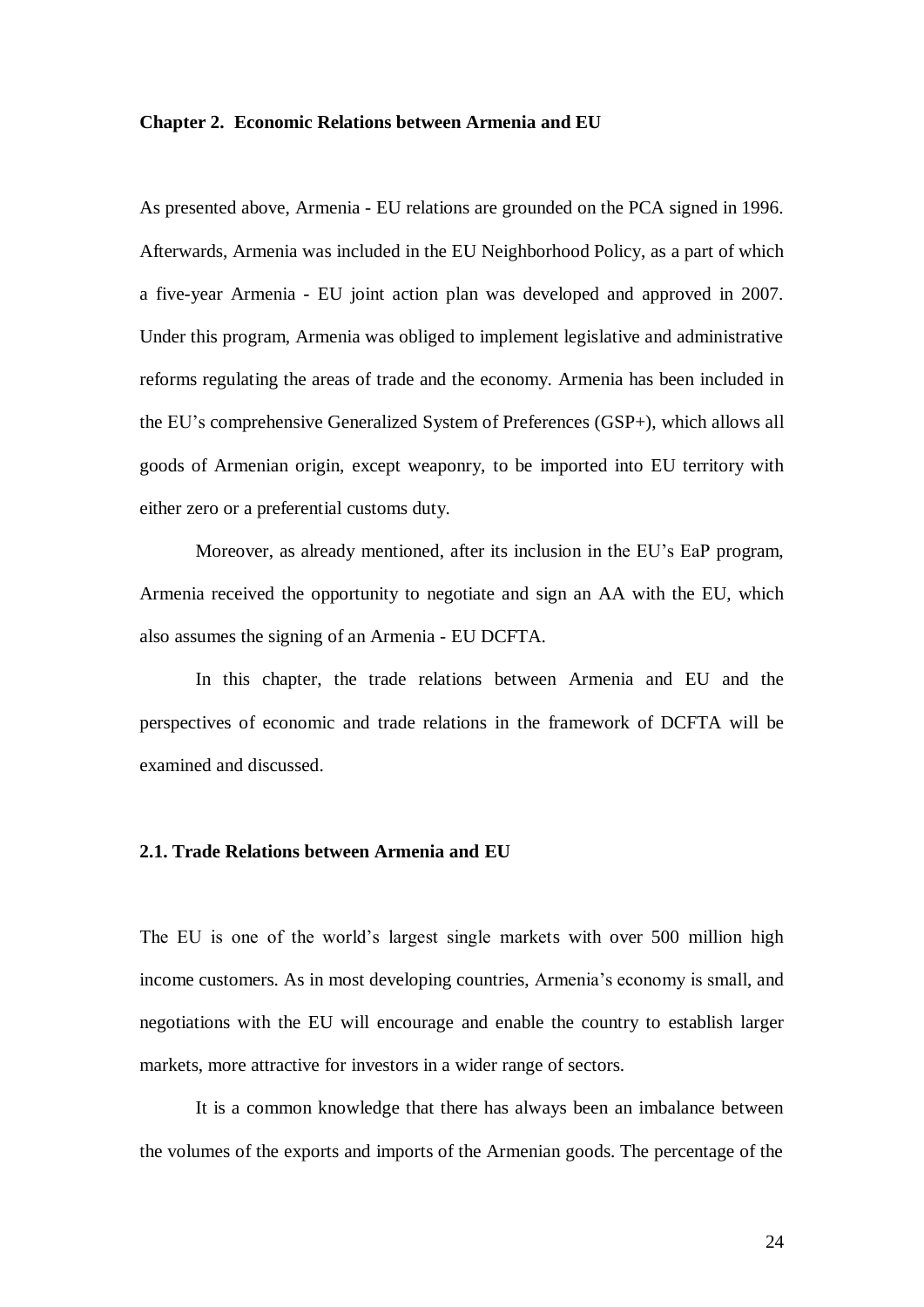imports to Armenia exceeds the percentage of the exports. According to the statistics of the WTO, the total US dollar amount of exports in 2011 was 1.3bln, whereas the imports were 4bln dollars (Statistical Yearbooks of Armenia 2011). Thus, it becomes obvious that there is a large gap between the exports and imports of the Armenian goods, which hinders the development of the economy of Armenia. Exports are the impetus for long-term development, especially for countries that have a limited domestic market, such as Armenia.

#### **2.1.1. Export toward EU**

The European market absorbs a large share of exports from developing countries and these countries in their turn receive huge volumes of imports from the EU market. The EU is the number one destination for Armenian exports. Armenian exports to the EU have been reporting a consistent growth over the last decade (overall, exports have grown by 7.6 times from 1997). In 2008, its share had arrived about 54%, but due to economic crisis its share decreased to 39.2% in 2012. (Statistical Yearbooks of Armenia 2008-2012).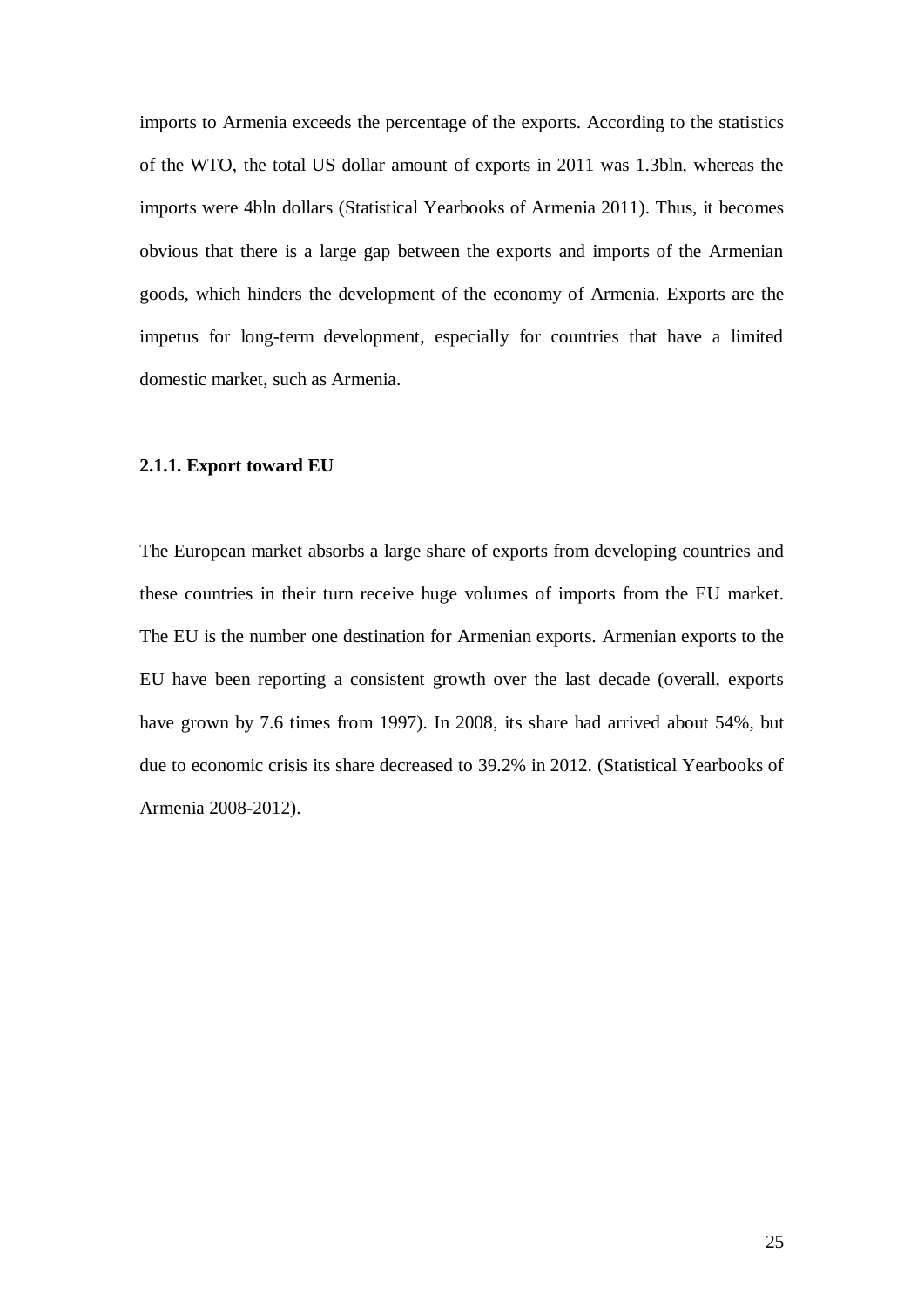

Table 2: Export toward EU (Source: Statistical Yearbooks of Armenia 2008-2012)

Belgium, Netherlands, Germany and Bulgaria are the main EU countries where Armenia exports goods. Therefore, Armenia has a potential to extend its geographical distribution of exports in EU (Statistical Yearbook of Armenia 2007).

The geographical structure of Armenia"s exports has undergone significant changes over the last decade. Armenia has been developing its trade with the EU and other non-CIS countries, while reorienting it from its traditional CIS partners. The weight of the CIS bloc has decreased from 36.6% in 1997 to 25% in 2001 and to 20.1% in 2006. The share of exports to Russia has also significantly dropped by about 2 times as compared to 1997 (www.armstat.am). However, Russia still remains the key destination market for Armenia"s traditional exports, first of all, beverages, spirits and agricultural products.

In contrast, with reference to EU's exports destination to Armenia, the share is very small. For example, in 2012 its share was about 0.0% with 272 million euro,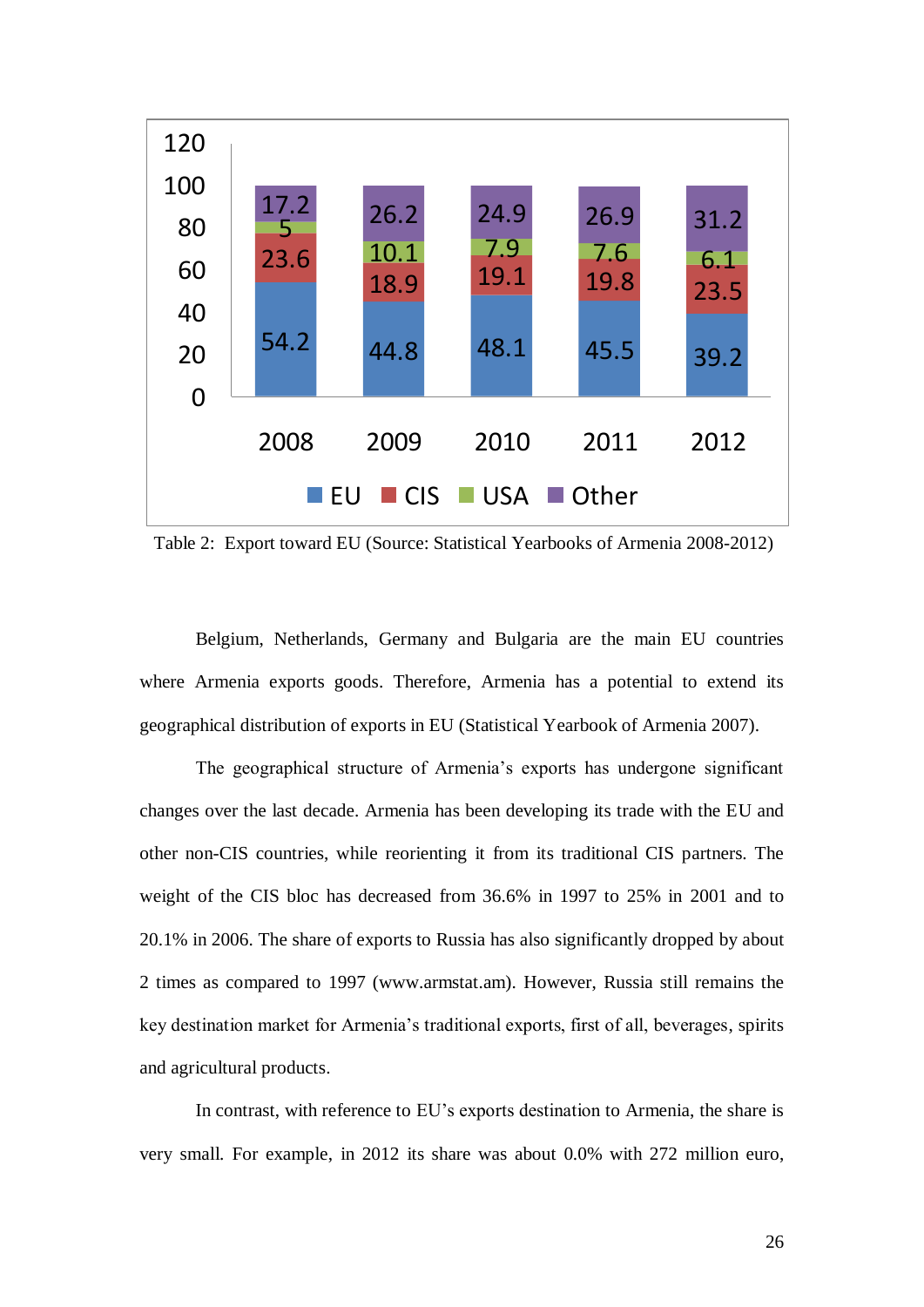ranked the 106<sup>th</sup> between EU's export partner countries (Eurostat, 2013). Furthermore, as mentioned above, starting from 2009 Armenia has been benefiting from preferential access to the EU market through the EU GSP+ (www.eeas.europa.eu/delegations/armenia/eu\_armenia/trade\_relation/pref\_reg\_gsp/in dex\_en.htm). This means that existing import duties are already very low, so the benefits of the future deep and comprehensive free trade area lie predominantly behind the border, in the regulatory area.

With regard to export structures by commodities, Armenian exports to the EU are highly concentrated by product sections, being mainly based on exports of natural resources. The year 2008 marked the highest rate of Armenian export to EU. In 2008, base metals and articles of base metal section made 53% of Armenian total exports to the EU, mineral products 20%, natural or cultured pearls, precious or semi-precious stones, precious metals, metals  $-15%$ , textiles and textile articles  $-6%$ , etc. In 2008, the first three product sections made 88% of Armenia"s total exports to the EU. However, there was a strong decline of the shares of the first and the second section products compared to 2004. In 2004, the first product section had a share of 42% and the second – of 11% (Armenia Country Strategy 2011-2014).

Mineral products in 2008 had a 20% share in Armenian exports to the EU, whereas only 17% of the exports of this product belong to the world. The picture is different in the case of prepared foodstuffs, beverages, spirits and vinegar, tobacco and manufactured tobacco substitutes. This product group had a 17% share in Armenia's total exports to the world in 2008, but to the EU it is only 3% and the main products from this group exported to the EU are beverages, spirits and vinegar. Thus, it becomes obvious that mainly raw materials are exported from Armenia to EU.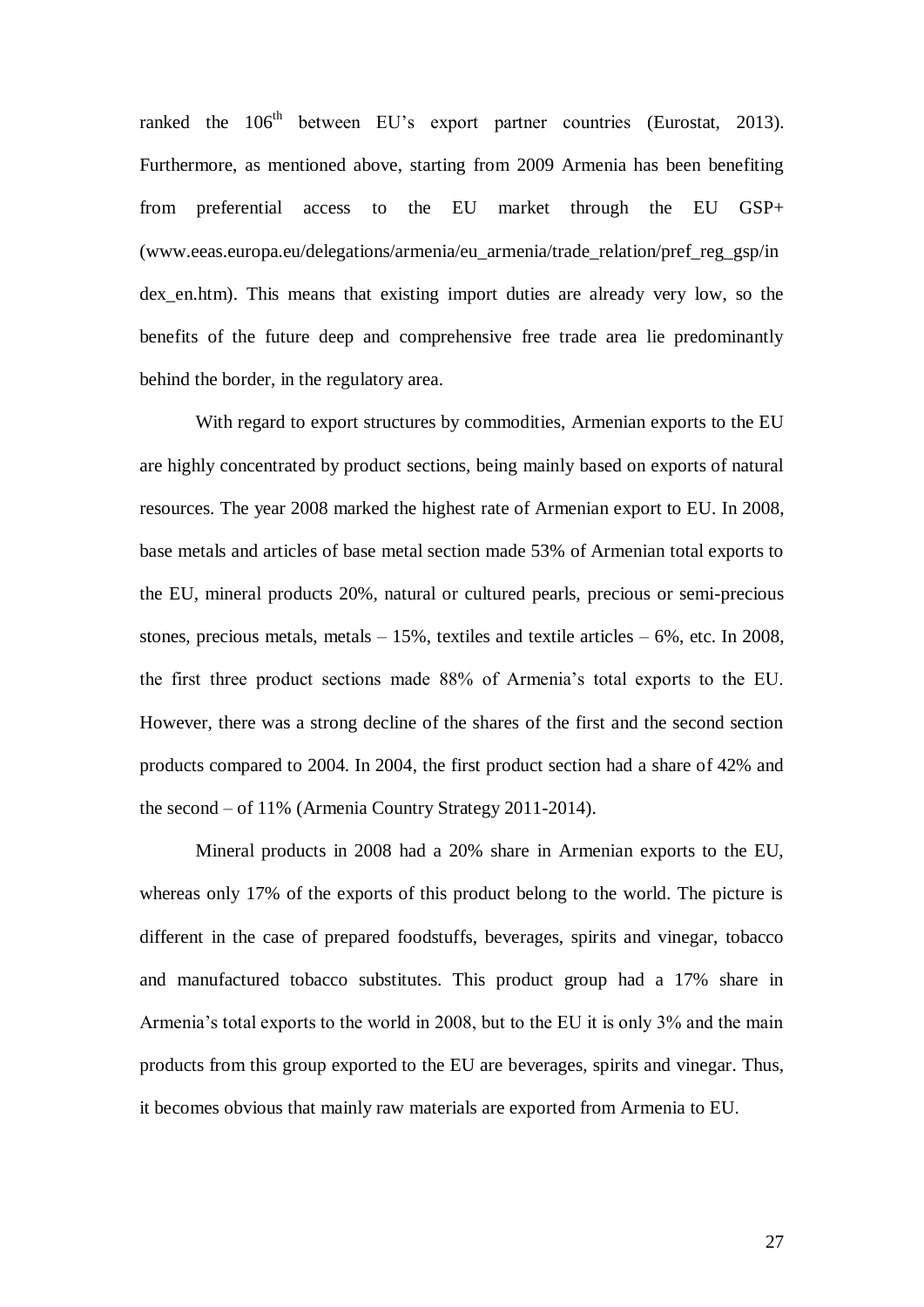#### **2.1.2. Import from EU**

The EU is the most important trade partner of Armenia on the imports side accounting for about one third of Armenia"s imports. The EU imports to Armenia have expanded by 3.5 times since 1997, the EU totaled 26.6% in 2008 and it remained almost the same until 2012 coming second after the CIS countries (Statistical Yearbooks of Armenia 2008-2012).



Table 3: import from EU (Source: Statistical Yearbooks of Armenia 2008-2012)

Overall, Armenia's imports from the EU are dominated by machinery (34%), precious stones (14%), agricultural products (13%) and chemicals (11%). With regard to the imports of agricultural products from the EU, there has been a huge decline since 1997: from 37.2% of total imports from the EU in 1997 to 8.7% in 2006. The two major commodity groups of agricultural imports from the EU in 2006 included tobacco products (1.8% of total imports from the EU) and preparations of vegetables,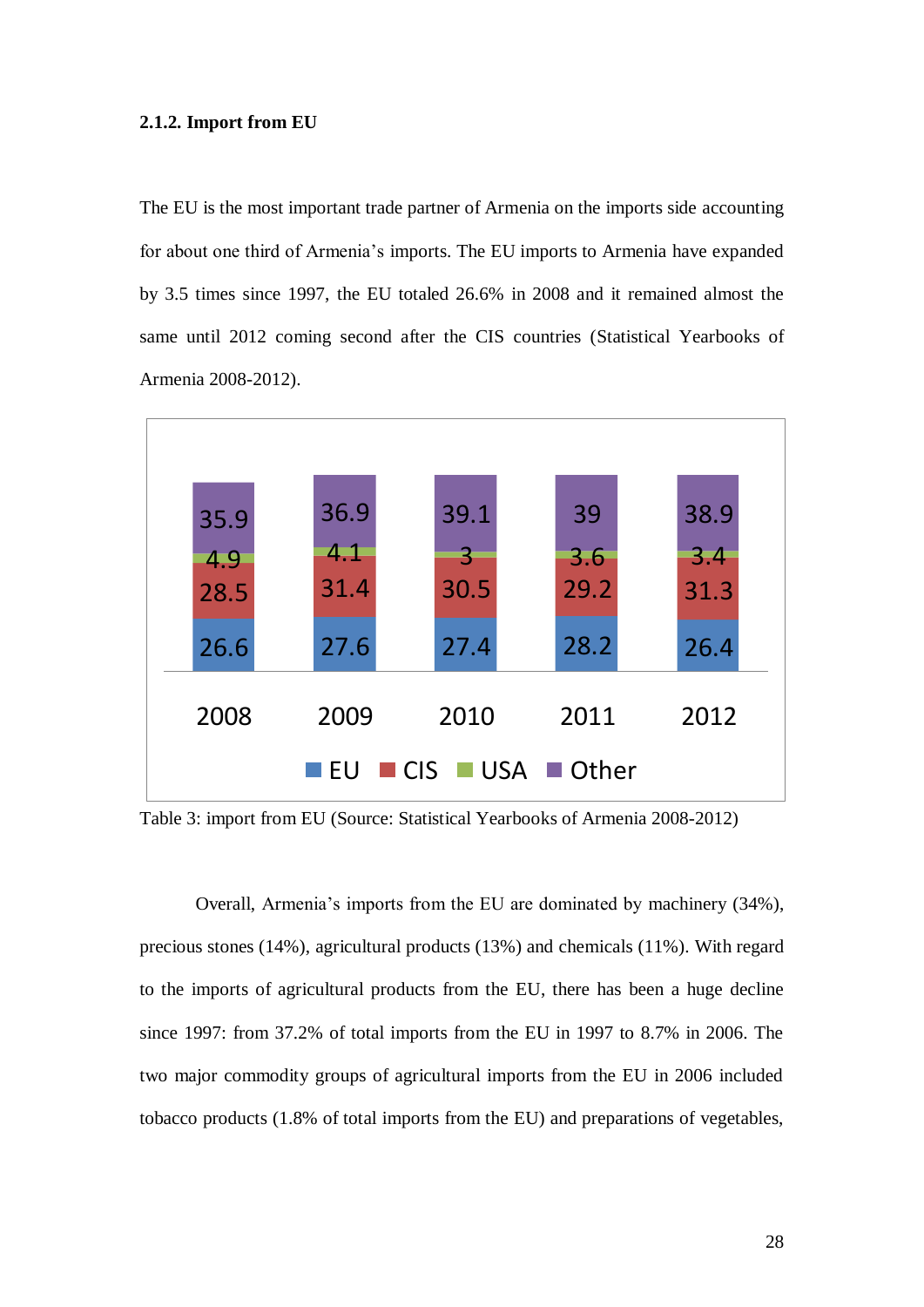$(0.8\%)$ , while in 1997 – products of the milling industry,  $(10.1\%)$  and cereals,  $(8.5\%)$ (www.armstat.am).

Despite the fact that EU is Armenia"s main import partner, the share of EU export to Armenia is very little near 0.0% with 678 million euro and ranked 101th as an export partner for EU in 2012 (Eurostat, 2013).

Thus, Armenia is a net importer of the European products with 406 million euro negative trade balance. Overall, Armenia"s trade turnover with the EU has grown by 4.5 times since 1997; as a result, the share of the EU in Armenia"s total trade has risen by over 10 percentage points over the last decade (from 27.1% in 1997). On the contrary, the role of trade with Russia has declined substantially during the past years (from 25% in 1997 to 13.5% in 2006); still Russia has preserved its second largest partner position.

#### **2.2. DCFTA between Armenia and EU: Its Perspectives**

The EU has been negotiating an AA with Armenia since July 2010 in the framework of the EaP. The future DCFTA Area will be part of this Agreement. In 2012, the EU announced its readiness to start its first negotiations of a DCFTA with Armenia. The EU officials in Brussels and Yerevan affirmed that Armenia had necessary capacity buildings and legal approximations to start the negotiations. The first round of negotiations was held in Brussels on June 19-20, 2012. This meeting gave the Armenian side the overall picture of the expectations of the EU from different spheres; it as well showed the EU that Armenia is ready to continue the process. In October 2012, the second round of the negotiations took place in Armenia. The sides discussed the legal texts of the agreement in trade in goods, competition, technical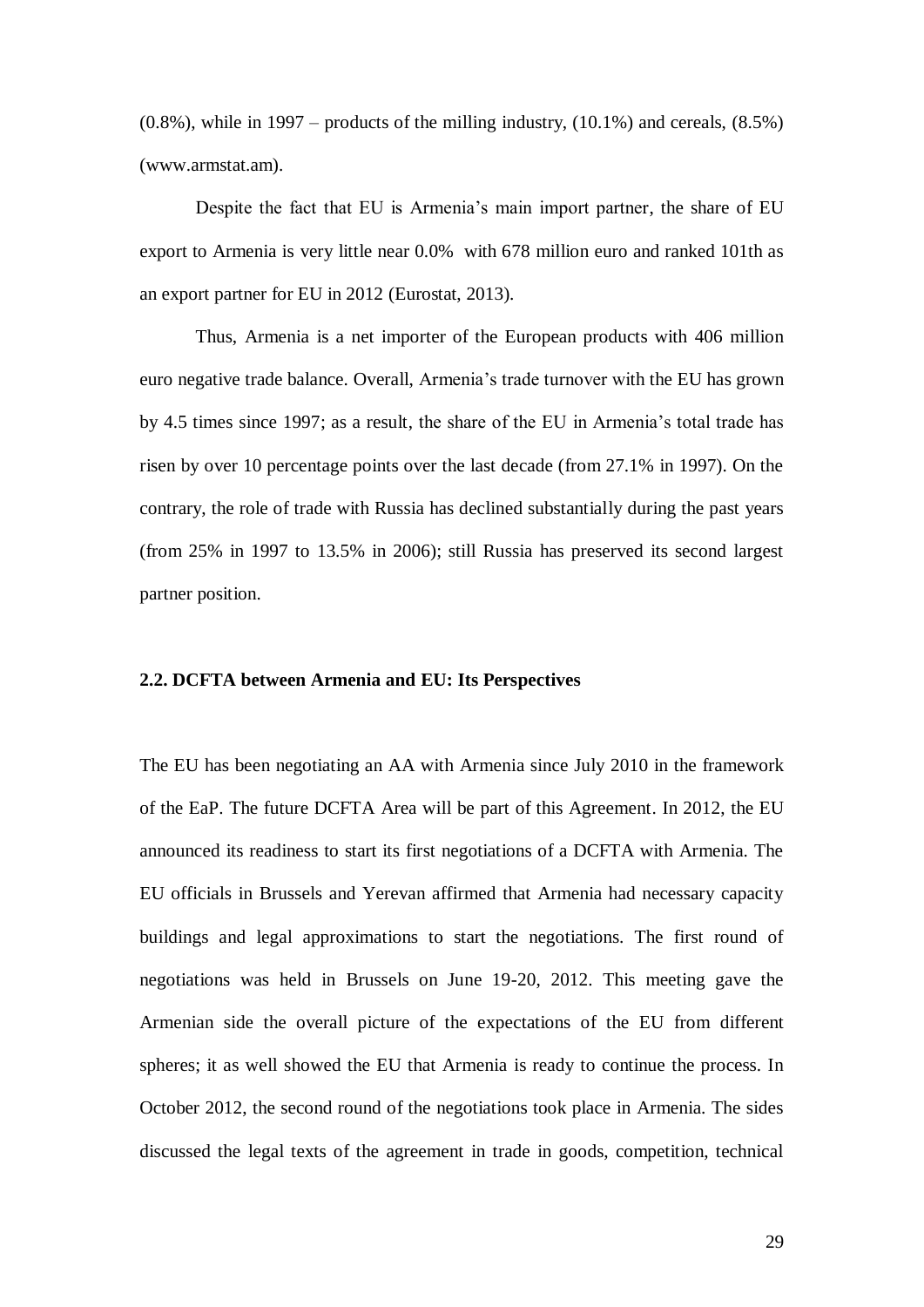barriers to trade, customs issues, sustainable development, transparency, protection of trade, sanitary and phyto-sanitary facilities (European Friends of Armenia, 2012). In consequence, on November 2013 the signature of DCFTA was scheduled.

A deep and comprehensive free trade area entails a closer economic integration, including:

- $\Box$  Complete elimination of customs duties so that products can enter duty free and result in lower prices of goods to the benefit of consumers
- $\Box$  Improvement of customs procedures bringing the partners' legislation closer to the E U one to unify procedures for imports
- $\Box$  Increased protection of intellectual property to improve in particular enforcement of legislation and bring the level of IP protection on a par with that in the EU
- $\Box$  Application of EU sanitary and phytosanitary rules to increase the level of food safety protection within the countries and, thus, allow exports of products of animal origin to the EU
- $\Box$  Upgrade rules on public procurement and competition thereby creating a transparent and predictable regime for economic operators both in private and public commercial transactions
- $\Box$  Removal of technical obstacles to trade to facilitate trade in industrial products but also, by upgrading infrastructure and conformity assessment procedures, to gradually increase competitiveness of their industries (www.eufoa.org/uploads/Documents/DCFTA\_negotiations\_launch.pdf).

Therefore, it can be concluded that the DCFTA will have important impact on the Armenian trade and incomes. The liberalization of services will provide a welfare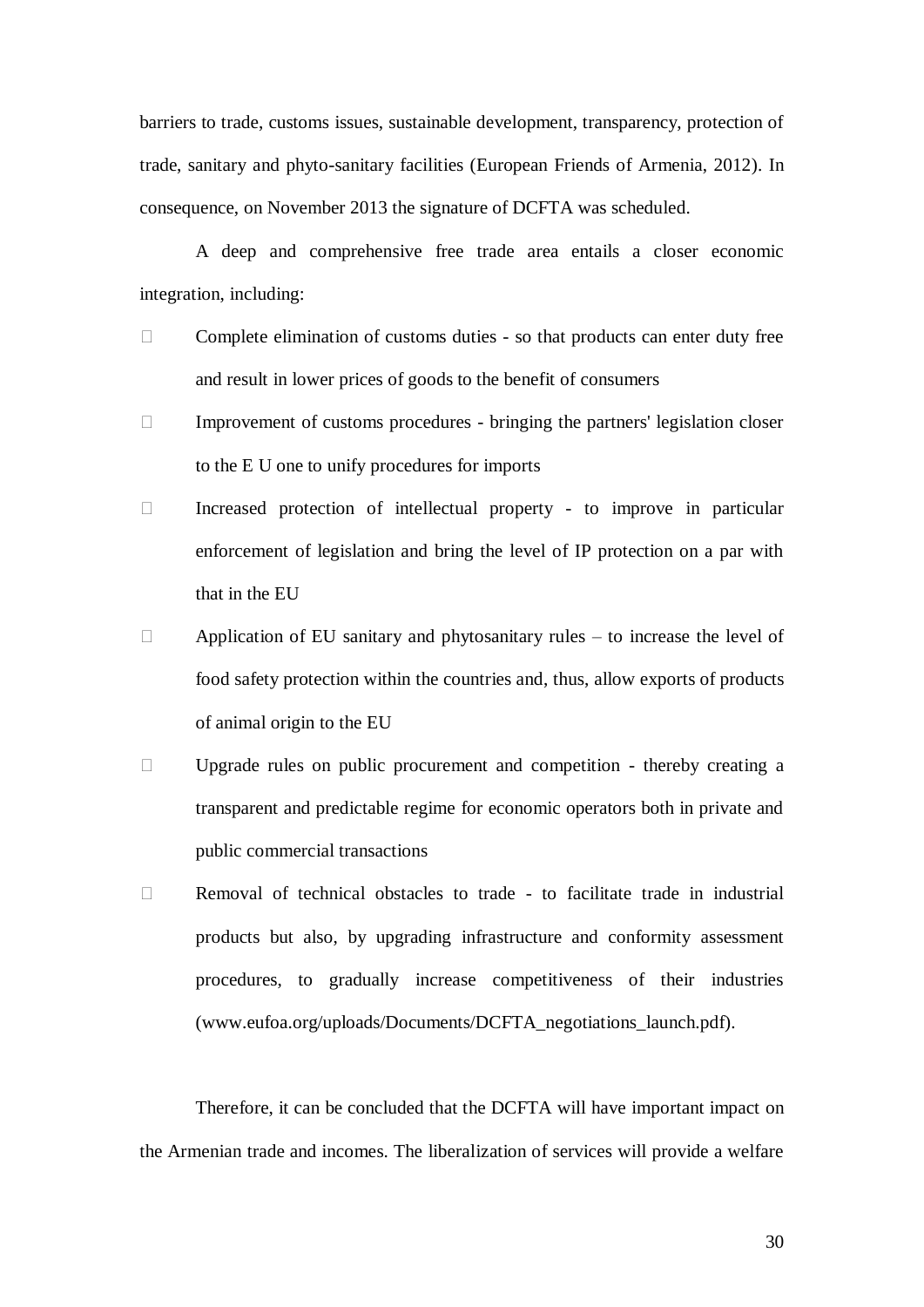gain for Armenia. It is assumed that the barriers against EU multinational service providers will be reduced.

What is more, the DCFTA with the EU will reduce the production costs of imports from and exports to the EU. Jensen and Tarr (2012) suggest that the main source of gains from the DCFTA with the EU is due to the reduction of the costs of the trade transport on imports and exports not only from Europe but also from non-EU countries only with a smaller percentage. In spite of the large gains from the reduced border costs, Armenia"s benefits from the harmonization with EU standards as part of the DCFTA are relatively low. Cost reduction will be seen in the exports from Armenian firms, agriculture and manufacturing sectors. These sectors and the firms need to adapt to the EU standards and develop National Quality Infrastructure (Jesper & Tarr, 2012).

The DCFTA will benefit to Armenia's integration with the EU Internal Market to the fullest possible extent. Armenian producers and exporters will be offered free access to an EU market. Moreover, it is expected that DCFTA will have a significant positive effect on Foreign Direct Investments (FDI) inflows into the country. Following a reduction in trade barriers, FDI flows are expected to take off due to the increased market size of the area (i.e. access to the EU markets). What is more, liberalization of internal tariffs should open a door for FDI seeking lower costs of production. Consequently, an overall improvement in the country"s economic effectiveness following a DCFTA should also contribute to Armenia"s improved attractiveness as an FDI destination.

In addition, inward direct investment into a country increases following an Free Trade Agreement, as outsider Multinational Companies take advantage of the increased market size of the area (Buckley, 2001). Another reason for an increase in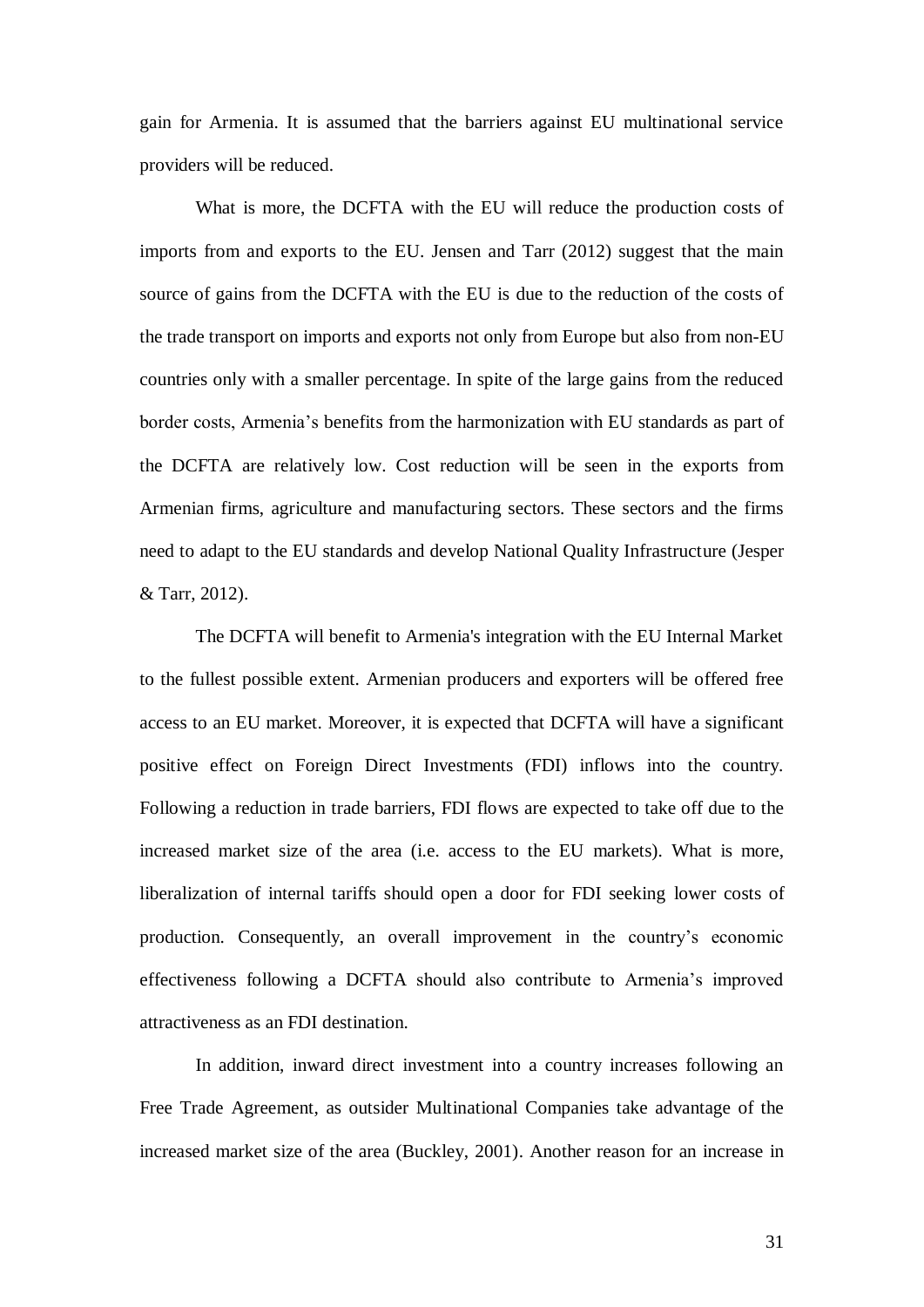FDI following a DCFTA is related to the fact that Multinational Companies are likely to divert production from more efficient, non-member countries to less efficient fellow regional integration agreement member countries to take advantage of the lowered trade barriers following integration (Globerman and Shapiro, 1999). The major sources of FDIs in the Armenian economy are the Russian Federation (\$3,170 million USD), followed by France (\$727 million USD), Greece (\$479 million USD), United States (\$378 million USD), Lebanon (\$365 million USD), Germany (\$357 million USD) and Argentina (\$334 million USD) according to the National Statistical Service of Armenia [\(www.armstat.am/en/?nid=82\)](http://www.armstat.am/en/?nid=82).

From the above discussion it becomes clear that DCFTA with the EU is likely to have a substantial impact on FDI inflows into Armenia. If economic, institutional and political reforms are entrenched and enhanced, the country will enjoy a sizeable increase in FDI inflows (that will result in Armenia"s moving in its transition towards the level of advanced CEE countries). DCFTA with the EU can become one of the triggers for these reforms. Thus, the final signature of this agreement will be very beneficiary for Armenian economic development; it is a very good opportunity not only to increase Armenia"s export toward EU but also to attract more FDI into Armenia.

#### **Chapter 3. The Main Factors Impeding Armenia-EU Cooperation**

Despite the deepening cooperation between Armenia and EU, there are some factors impeding the further development of Armenia-EU cooperation and Armenian integration within the EU.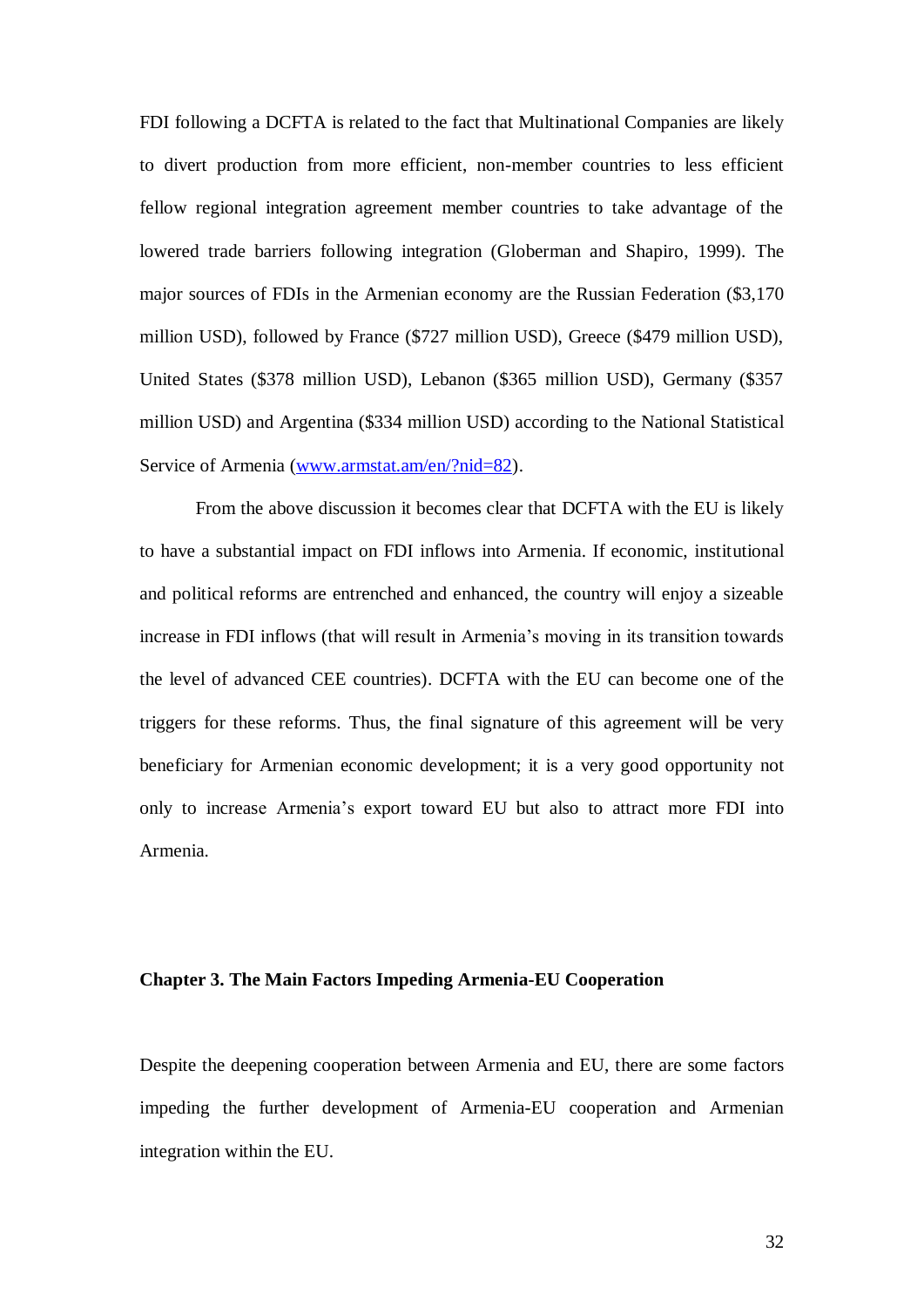The main factor impeding Armenia-EU relations first of all is its political and economic overdependence on Russia. The other factor is the NK conflict between Armenia and Azerbaijan. Problematic relations between Armenia and Turkey are yet another factor which hampers Armenia-EU cooperation. In this chapter all these three factors will be examined and discussed separately.

#### **3.1. Armenia between EU and Russia**

The first factor impeding Armenian – EU cooperation is its political, military and economic overdependence on Russia. Russia accounts for the greatest share of investment in Armenia: telecommunication companies, the banking system, energy plants and gas suppliers, the metal (foil) industry, and the railway system all are completely or partially under Russian control. [\(www.arka.am/eng/economy/2008/09/17/11200.html.g\)](http://www.arka.am/eng/economy/2008/09/17/11200.html.g).

Russian investments in Armenia total are 3,170 million US Dollar. Except for this, Russia is one of Armenia"s biggest source of exported goods. Armenian export to Russia is relatively more diversified than to other main trade partners (which are mainly the EU countries). More than half of Armenian export to Russia presents one product group "Beverages, spirits and vinegar"; and about 16% is "Pearls, precious stones, metals, coins ( Statistical Yearbook of Armenia 2007). Therefore, Armenian export flows to Russia are comparatively more diversified than to EU. One of the reasons that Armenian export flows to Russia are relatively more diversified is relatively weak competition, as well the presence of the cultural and historical similarities.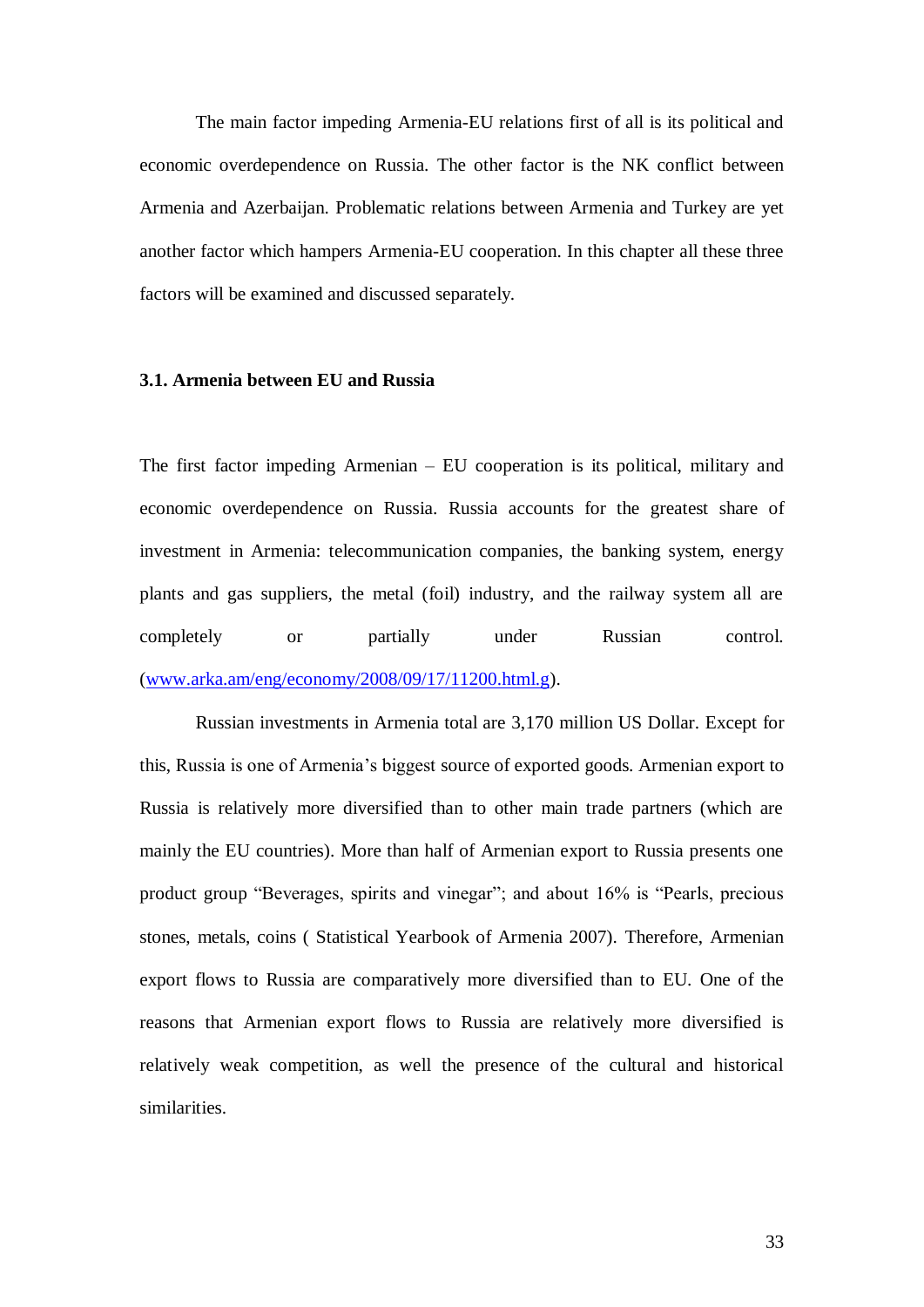Notwithstanding the fact that the Armenian Diaspora is quite widespread, 70 percent of remittances sent to Armenia are from Russia (IMF 2007). Hundreds of thousands of Armenians work in Russia and send remittances to their relatives living at home. Remittances from abroad are an important component of Armenian economy. According to the Central Bank of Armenia, in 2007, cash remittances sent back to Armenia by Armenians working abroad rose by 37 percent to a record-high level of 1.32 billion US Dollar (Danielyan 2008).

Apart from strong economic ties with Russia, due to the NK conflict with Azerbaijan, and the tense Armenian-Turkis relations, Armenia has been dependent on Russian military support as well. Armenia is a founding member of the Collective Security Treaty Organization (CSTO), founded in 2002, and currently including members are Armenia, Belarus, Kazakhstan, Kyrgyzstan, Russia, Tajikistan and Uzbekistan. Like NATO"s Article 5, the CSTO has security guarantees to its members against external threats. Russia is thus a security guarantor of Armenia: Armenian-Turkish borders are kept by Russian military forces.

In August 2010, the Kremlin has extended a lease for a Military Base in Gyumri (the second biggest city in Armenia) until 2044 on terms most favourable to Russia. According to the conditions in the new military pact, the Russian government will continue not to pay for the base's upkeep and its utilities, despite the base's growing strategic significance to Russia. Conversely, the Armenian government will continue to take on the full financial responsibilities of the base. This arrangement is highly unusual, as global powers such as the USA or Russia usually offer lucrative contracts to station their troops on foreign soil.

Therefore, in recent years, Armenia has become Russia"s primary and strongest foothold in the SC. Following the war with Georgia in August 2008,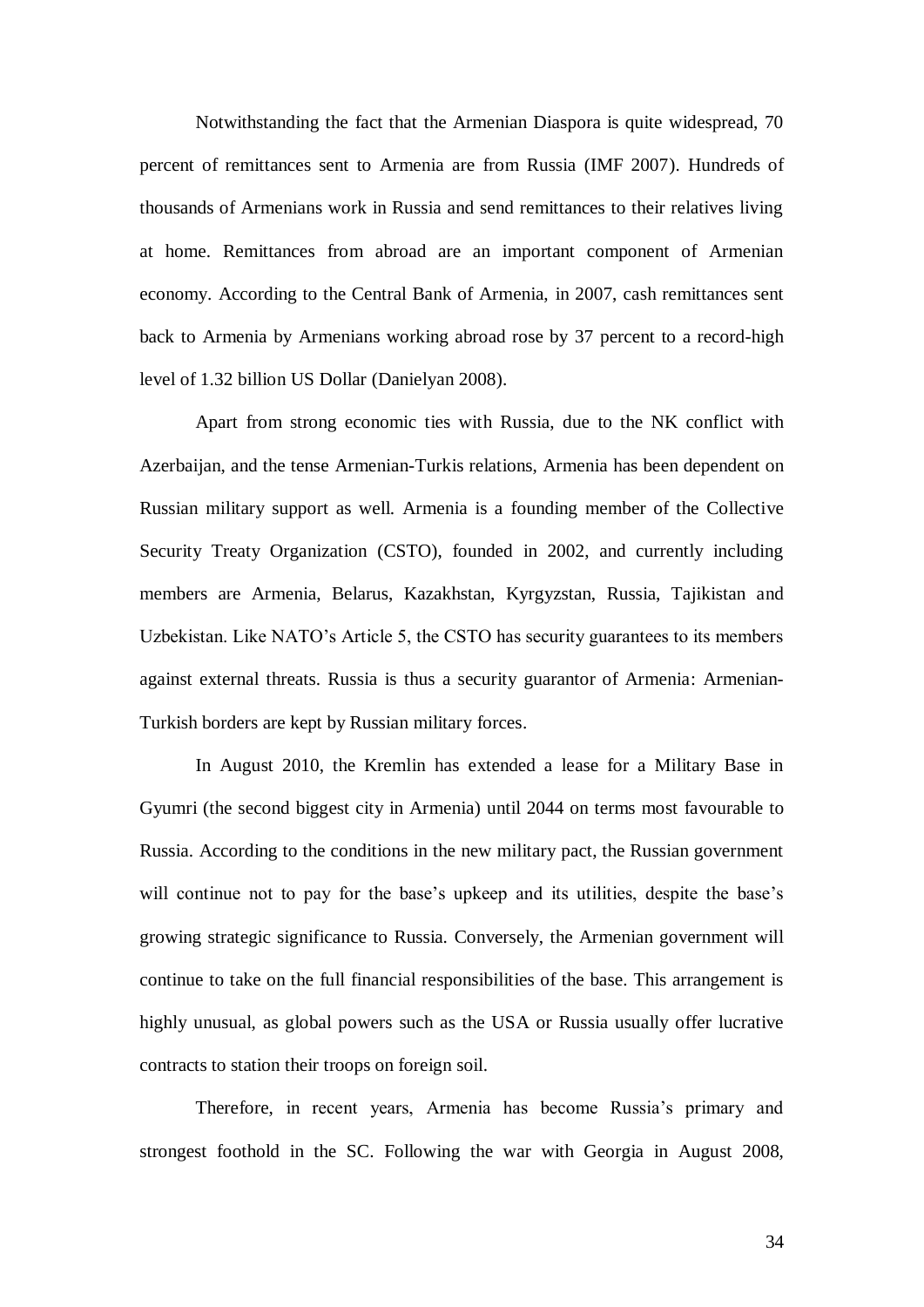Moscow began increasing its influence in the SC, primarily through Armenia. Russian influence in Armenia is immense – not only political and economic, but also military.

Meanwhile, the Kremlin has been pressuring Yerevan to join the Russiadominated Customs Union with Belarus and Kazakhstan (Danielyan, 2013). Established in January 2010, the Customs Union is a precursor to the EU, which Russian president Vladimir Putin hopes will be a counterweight to the EU. According to many experts, it is an attempt to re-create the Soviet Union.

It should be pointed out, however, that Russia"s Customs Union and European DCFTA are mutually exclusive. Legally, a country cannot be party to both because a Customs Union has a common external trade policy, depriving each individual member-state of sovereign control of this policy within its borders (Coalson, 2013). Once a country joins the Customs Union, the EU cannot conclude a DCFTA with only one country but with the entire union, all its members, because countries within the Customs Union have a unified trade regime towards non-Union countries (Van der Loo, 2011).

"The EU cannot sign a DCFTA with a country that is a member of Russiainitiated Customs Union," said Elmar Brok Chairman of the European Parliament Committee on Foreign Affairs and Vice-Chairman of the European People"s Party, in March 2013 talking to Armenia"s Radio Free Europe/Radio Liberty (A1Plus, 2013). In the same vein, the Russian Foreign Ministry official Aleksandr Gorban said on 1 January 2013: "You cannot be a little bit pregnant."(He was referring with frustration to Ukraine"s attempts to simultaneously pursue DCFTA and Russia"s Customs Union but that same frustration would apply to Armenia) (Coalson, 2013).

As Brussels and Moscow are both pressuring Armenia, the President of Armenia S. Sargsyan will have to make such a choice soon – either join Custom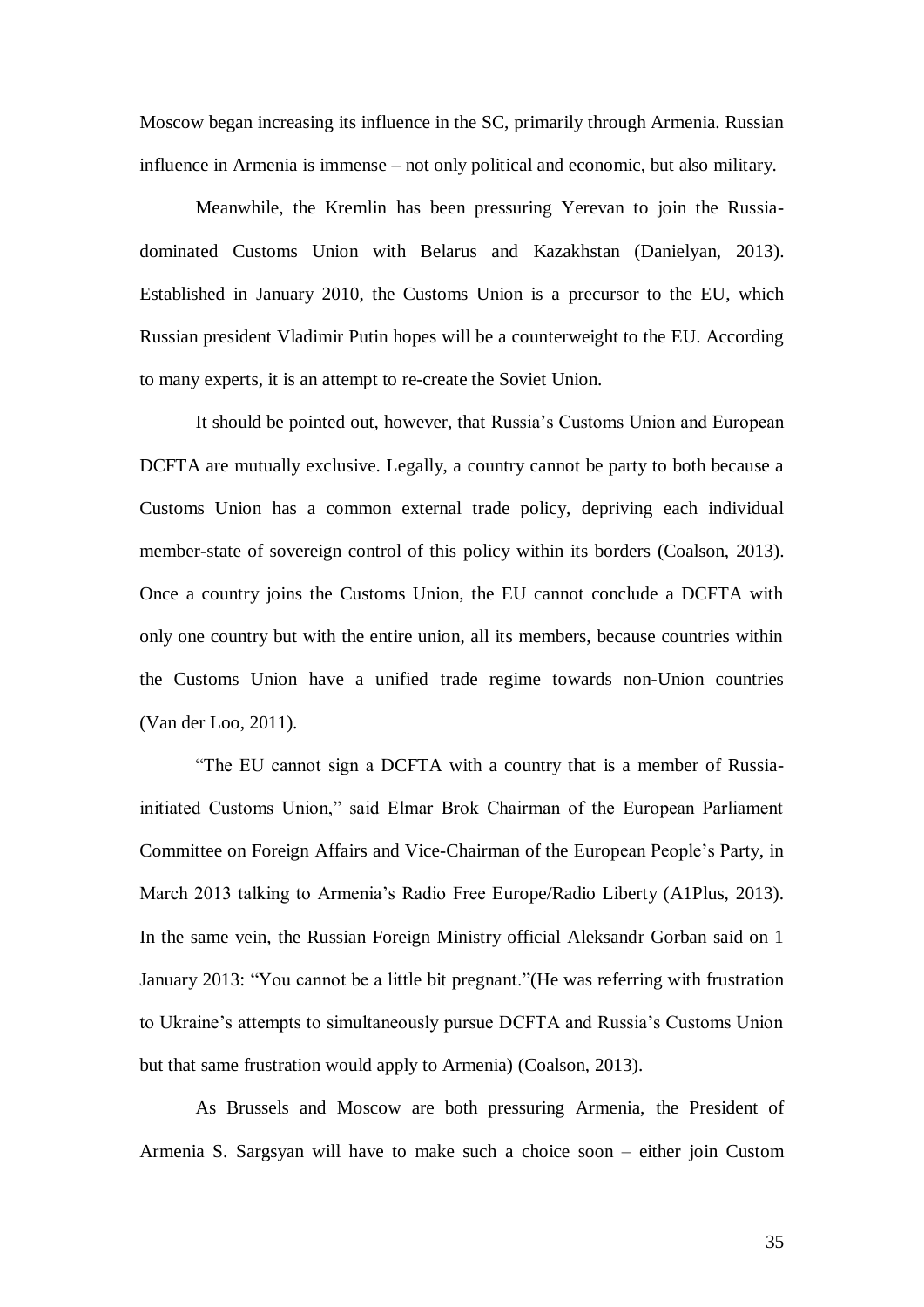Union or to develop the cooperation with EU signing the DCFTA as part of AA between Armenia and EU. As a consequence, in Moscow on 3 September 2013, S. Sargsyan proclaimed the will to join the Custom Union. Thus, the signature of AA scheduled on November 2013 has become endangered, because as mentioned above a simultaneous integration into two different economic unions is impossible, which was announced and reaffirmed by EU Commissioner for Enlargement and Neighbourhood Policy Stefan Fule as an immediate response to Sargsyan's announcement [\(http://www.azatutyun.am/search/?k=stefan%20fule#article\)](http://www.azatutyun.am/search/?k=stefan%20fule#article).

It should be underlined that Armenia"s choice to join the Custom Union was, in a sense, imposed because apart from the fact that Russia is security guarantor of Armenia, Russia also offers thousands of Armenians the chance of an improved life, it is one of Armenia"s biggest trading partners, and the majority of remittances come from Russia. Therefore, it is in Armenia"s interest to maintain high levels of economic interaction with Russia. Nevertheless, it is also in Armenia's best interest to diversify its economy and deepen ties, at least economically, with the EU.

#### **3.2. Nagorno-Karabakh Conflict as an Obstacle for EU Integration**

The second external factor impeding regional integration is the NK conflict, the war of people for self-determination and independence, and Armenia"s support to the ethnic Armenians of NK. This prolonged, as yet unresolved conflict is the most significant obstacle to peace and stability in the SC. Nineteen years after the declaration of a ceasefire, the parties have failed to take any tangible steps towards a settlement despite the efforts of international mediators. The conflict took over 20,000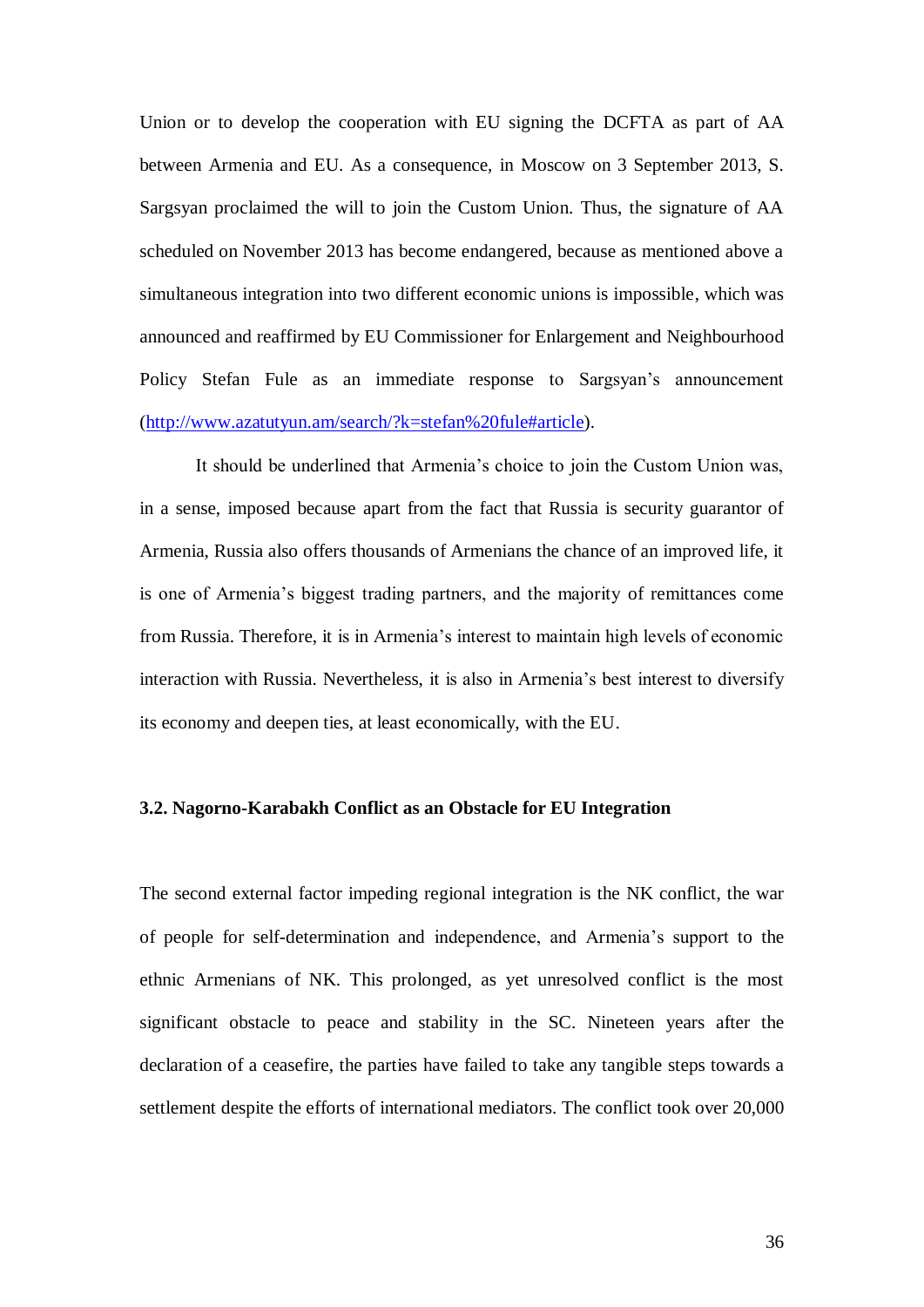lives, and today there is neither war nor peace (International Crisis Group Report, 2007).

In 1992, the Organization for Security and Co-operation in Europe (OSCE) Minsk Group was formed to resolve the NK conflict. OSCE Minsk group became the mediator in the negotiations (with Co-Chairs USA, Russia and France) (Balayan, 2004). Starting from 1994 the negotiations continued under the mediation of the Co-Chairs of the OSCE Minsk Group. The Budapest summit of CSCE in December 1994, instructed the Minsk Group to conduct negotiations with all the parties to the conflict: Azerbaijan, NK and Armenia. During the past 20 years the Co-Chairs have submitted numerous recommendations to the parties. It is worthy to mention that Russia has the biggest share of involvement in resolving of this conflict.

The potential for this conflict existed throughout the Soviet period. Yet there have been arguments that the quasi democratization of the Soviet Union was instrumental in triggering a full-fledged war. Although today, the conflict is an obstacle to democratization and regional integration, the resolution of the conflict in the long run also rests with successful democratization in the region (Mkrtchyan 2007). The Europeans acknowledge the urgency of this matter. For example, Peter Semneby, EU Special Representative's (EUSR) to the SC, after addressing the Permanent Council of the OSCE behind closed doors, said that "without stability, without a consensus around the rules of the game in terms of democratic institutions, elections, and so on, there will not be a basis for a mutually beneficial relationship based on mutual trust and common values with the EU. (…) Only by having legitimate, strong governments will it be possible to make the difficult decisions that will have to be made in overcoming those conflict situations" (Peuch, 2008).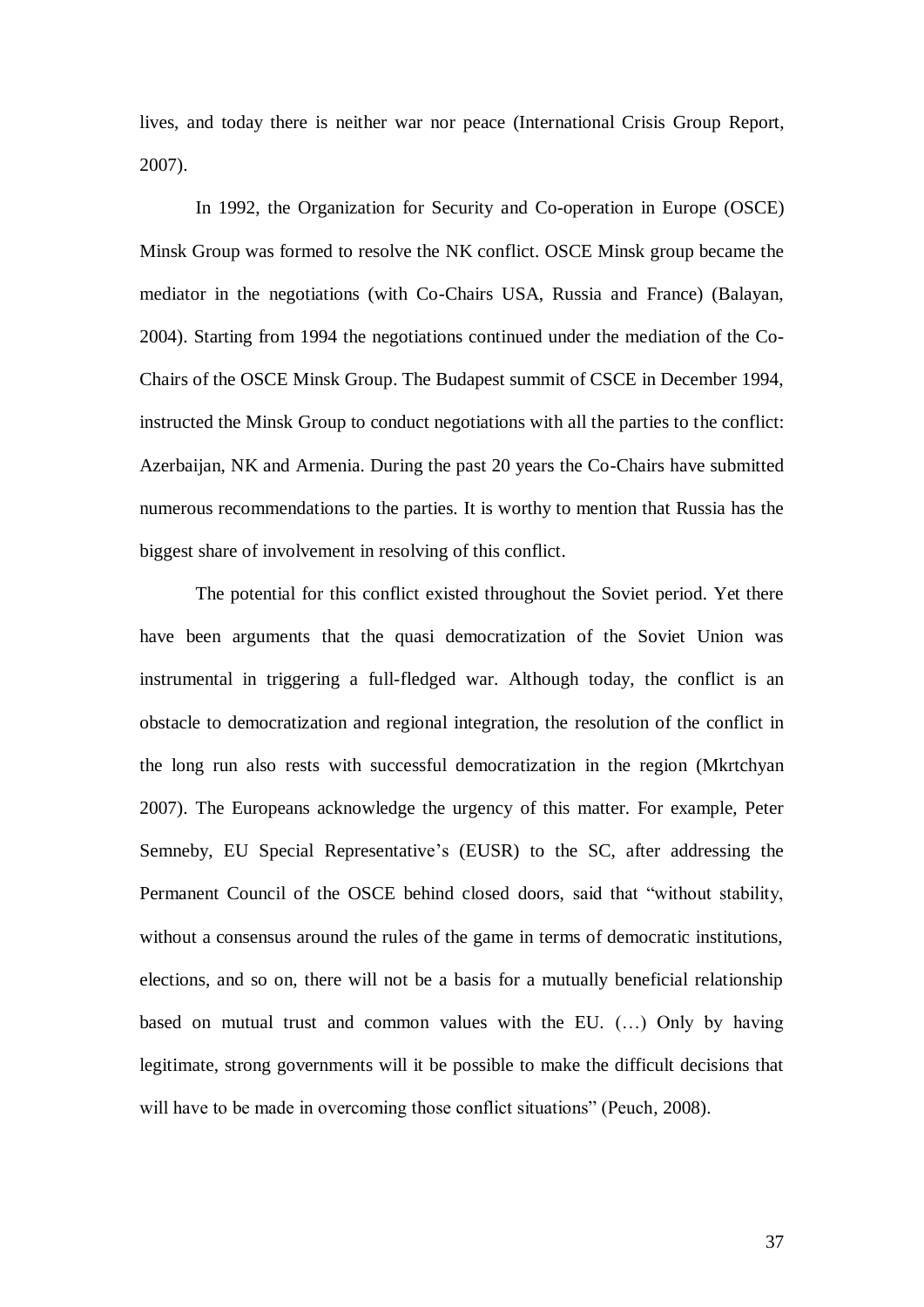Because of the conflict, Azerbaijan has acted to exclude Armenia from a number of important regional projects. These include oil and gas pipelines such as the Baku-Tbilisi-Ceyhan oil pipeline, the Baku-Tbilisi-Erzurum (or SC) gas pipeline, the Baku-Supsa oil pipeline and the planned TANAP pipeline. Projects of construction of a new railway (the Kars-Akhalkalaki-Tbilisi- Baku) have circumvented Armenia, despite the existing railway linking Armenia and Turkey (the Kars-Gyumri-Tbilisi railway, which was absolutely ignored by Turkey, Georgia and Azerbaijan). What is more, petroleum revenues helped Azerbaijan boost its military budget from 175 million US Dollar in 2004 to 1.3 billion US Dollar in 2008, ostensibly getting prepared for war against the people of NK to place them forcibly under Azerbaijani territorial sovereignty. Armenian officials assert that Baku"s purchase of powerful weaponry in 2005 and 2006 violated the terms of the Conventional Armed Forces in Europe Treaty (International Crisis Group Report, 2007).

Notwithstanding the danger posed by a restoration of this conflict, current EU involvement in the resolution of the NK dispute is very limited. EU is not directly involved in conflict resolution and prevention mechanisms, choosing instead to support actively the ongoing political dialogue between the three parties, as well as the activities of the OSCE Minsk Group. This support is provided largely by the EUSR, whose mandate covers precisely this area.

This kind of support from the EU is a start, but more needs to be done to break the negotiating deadlock. The EU"s official position is that it would consider contributing to peacekeeping forces in the region, if there was agreement between the parties on the deployment of such forces, a highly unlikely prospect (Popescu, 2007). The organisation"s determination to maintain a neutral position means that its policy towards the conflict is often incoherent and contradictory. This can be seen most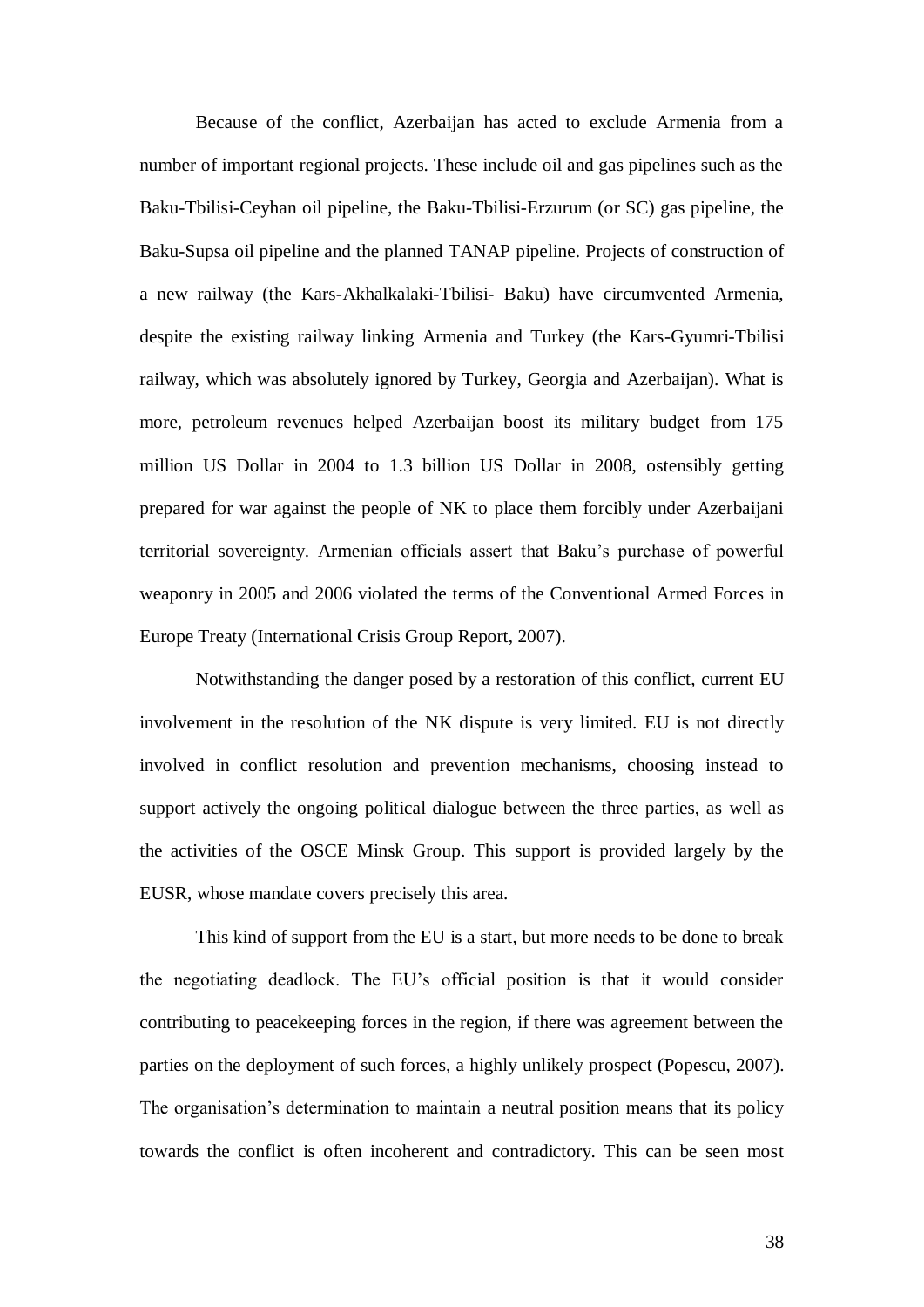clearly in APs for Armenia and Azerbaijan. The Azerbaijan Plan supports the country"s territorial integrity, whilst the Armenia Plan supports the contradictory 'principle of self-determination of peoples' (www.ec.europa.eu/world/enp).

In recent years, there have been suggestions from inside the EU that it should engage directly with NK"s de facto authorities, helping to jump-start democratization (or support and further foster the democratization processes which the area has been experiencing in the last thirteen years) and legal reform projects (Freizer 2006).The existence of NK could be internationally regularized, and the de facto government there brought into the scope of the international system. NK remains the only entity in the entire SC region where the EU has invested no resources for economic rehabilitation projects (Mkrtchyan 2007). Therefore, it would be useful for the EUSR to the SC to become more active in the conflict resolution process. This might include observing the Minsk process, supporting direct contacts with all parties (including NK), travelling to NK, and assessing conflict-related needs. Yet the EU has refrained from committing itself to participating in NK conflict resolution efforts. Realization of ENP plans with Armenia and Azerbaijan will be difficult unless the NK conflict is resolved peacefully as soon as possible.

This conflict has implications not only for stability in the SC region, but also for EU and the wider international community. As the EU seeks to expand their borders, it is becoming more important to focus on conflict resolution on the periphery, where the presence of weak or unstable states poses a threat to the stability of member states. Thus, resolution of these disputes has become more critical and the EU needs to use its not-inconsiderable influence to play a more active role in the search for a negotiated settlement, rather than waiting for other actors to negotiate a solution.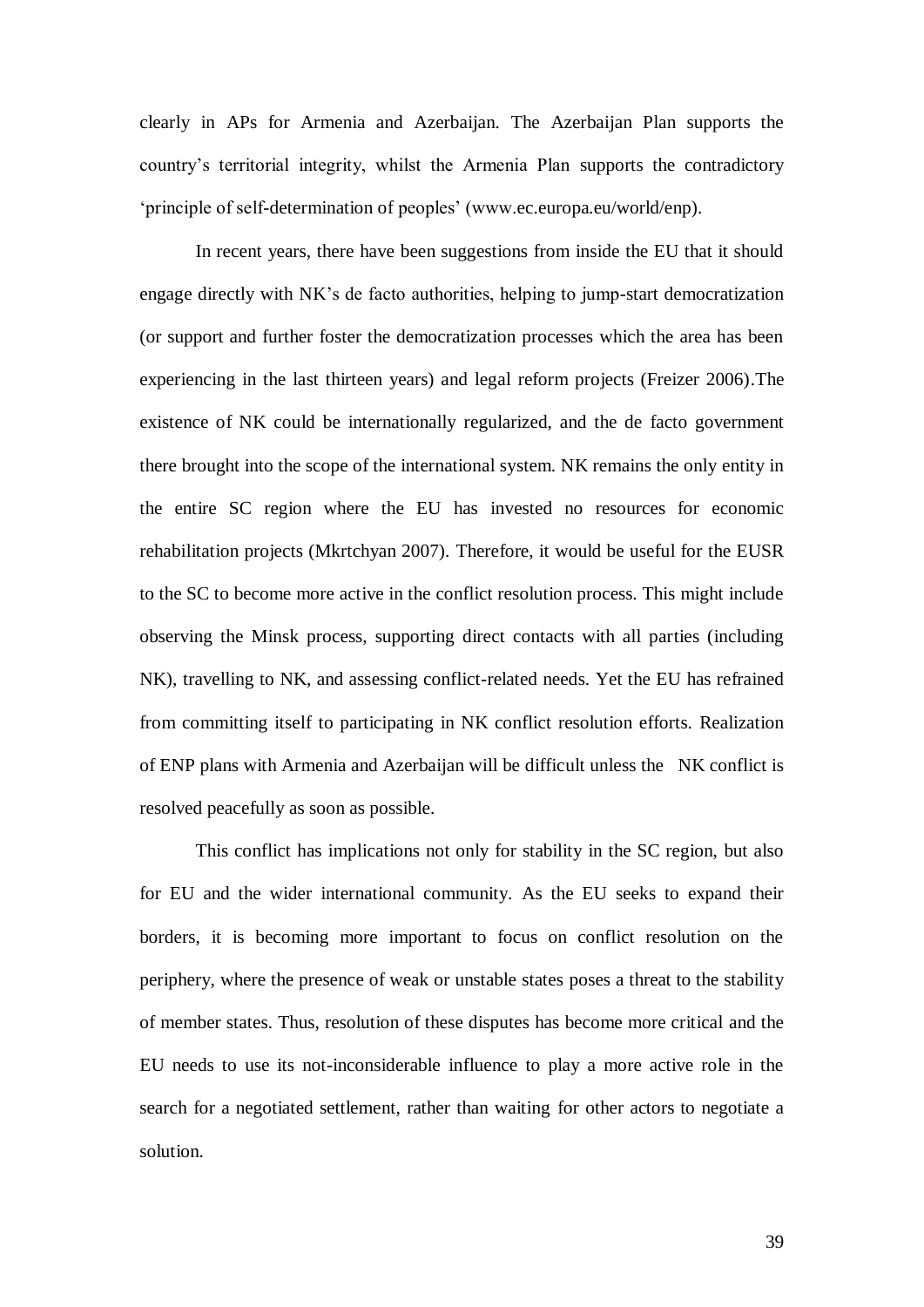#### **3.3. Problematic Relations between Armenia and Turkey**

The third external impediment to successful cooperation between Armenia and EU and in the wider SC region is the closed borders and the lack of diplomatic relations between Armenia and Turkey. As the NK war proceeded, and as the Karabakhi Armenian forces captured areas surrounding NK in 1993, Turkey sealed its land borders with Armenia (the air borders were and are open, with regular flights between Yerevan and Istanbul), and declined to establish diplomatic relations with Armenia (although Turkey had been one of the first nations to recognize the independence of Armenia in 1991, it had delayed the process of establishment of official diplomatic relations).

It should be mentioned that Armenian governments have often reiterated that they support the establishment of relations with Turkey without any preconditions. For instance, Armenia"s first president Levon Ter-Petrossian (1991–1998) lowered the priority placed on the campaign to win international recognition for the issue of the Armenian genocide, removing it from the country"s foreign policy agenda. Under his successor, Robert Kocharyan (1998–2008), the campaign became a cornerstone of Armenian foreign policy. Nevertheless, the recognition of the Armenian genocide by Turkey has never been presented as a precondition for establishing relations with Turkey, nor have any Armenian presidents argued that Armenia has any territorial claims toward Turkey, as Turkish officials often used to cite. Despite the fact that the position of Armenian Diaspora differs and they claim that the recognition of Armenian genocide becomes precondition for Turkey"s membership to EU, Armenian authorities do not object to Turkish regional initiatives or Turkish-EU membership.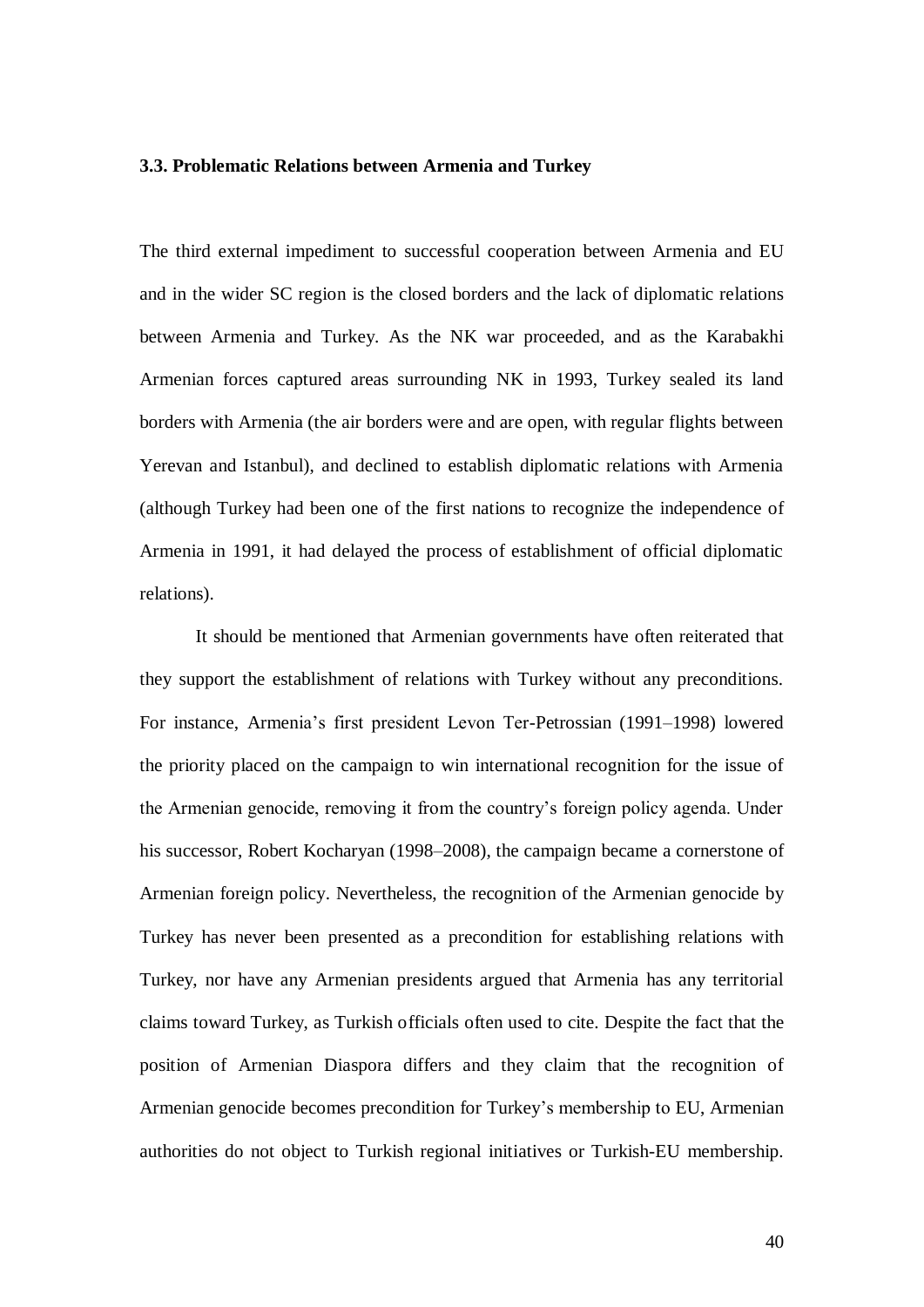However, Turkey had made the resolution of the NK conflict within a framework of Azerbaijani "territorial integrity" a necessary precondition for establishing relations and opening borders with Armenia. Today, Turkey does not allow transit through its territory for any goods destined for Armenia. The UN Convention on Transit Trade of Landlocked States (passed July 8, 1965), which Turkey joined in 1968, states in article 2 that "Freedom of transit shall be granted under the terms of this convention for traffic in transit and means of transport. (…) Consistent with the terms of this convention, no discrimination based on the place of origin, departure, entry, exit or destination or on any circumstances relating to the ownership of the goods or the ownership, place of registration or flag of vessels, land vehicles or other means of transport used shall be exercised. Turkey, therefore, violates this convention vis-à-vis Armenia.

Turkey"s preconditions towards Armenia have been changing. At various times, they have included the withdrawal of Armenian forces from NK and the surrounding Azerbaijani territories; the return of Shushi (a city in NK); recognition of Turkish and Azerbaijani territorial integrity and borders; provision of a communication corridor for Azerbaijan and Turkey via Meghri (a city in Armenia), reconfirmation of the 1921 treaties of Kars and Moscow; deletion of references to the Armenian Genocide and "Western Armenia" from Armenia"s Declaration of Independence; an end to the international campaign for recognition of the Armenian Genocide, and the establishment of a specialist committee (consisted of historians) to study the genocide (Mkrtchyan, 2007).

After S. Sargsyan became president of Armenia, the relations and talks between the Armenian and Turkish officials became more occasional even though S. Sargsyan had stated that the international recognition and condemnation of the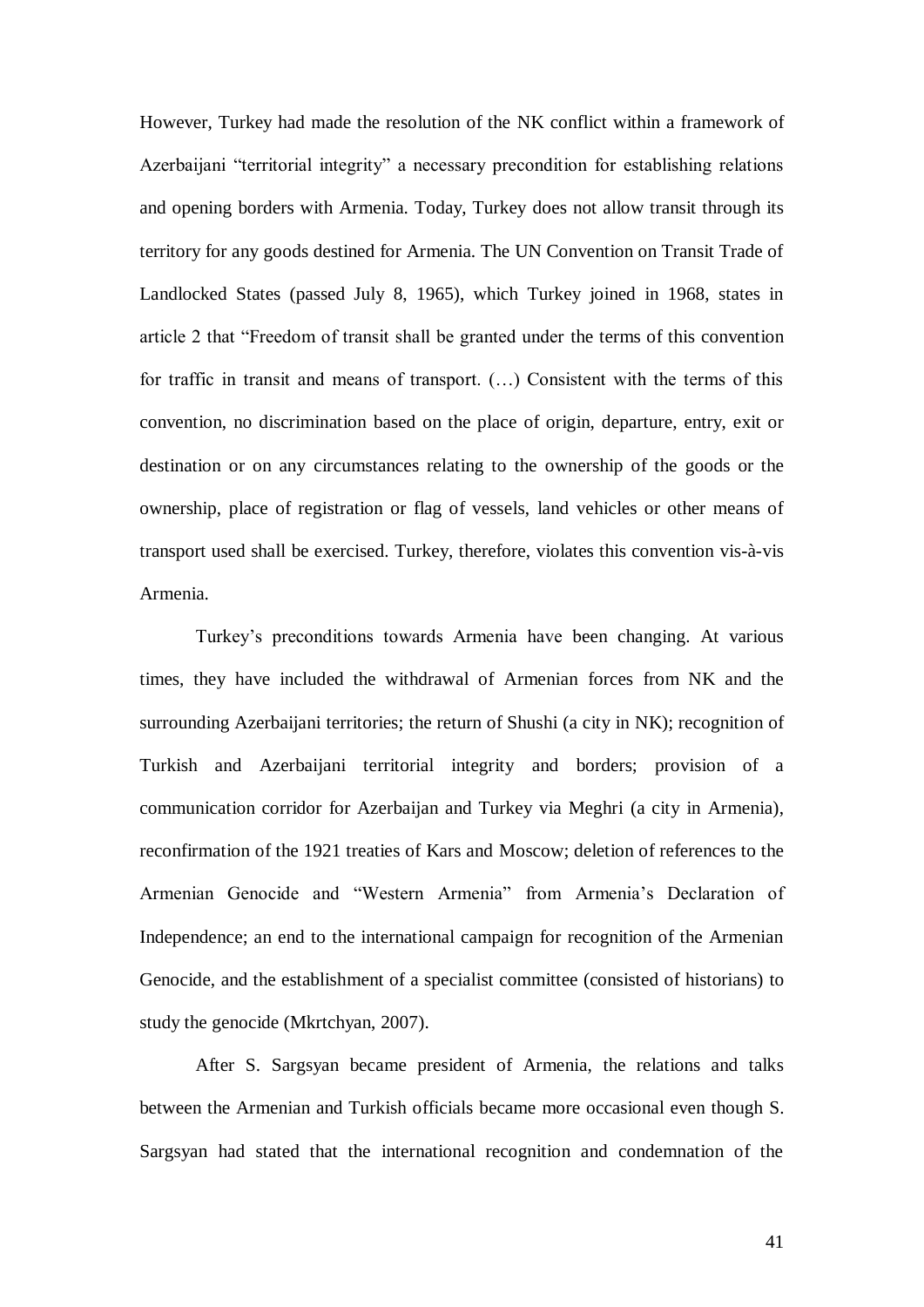Armenian genocide would remain in his foreign political agenda. The Turkish President A. Gül joined Armenian President S. Sarkissian to watch a match in Yerevan which was the first time a Turkish President visited Armenia. EU leaders such as Javier Solana and French President Nicolas Sarkozy welcomed this initiative. Both before and after that meeting, Armenian and Turkish diplomats have held secret negotiations. The most peak point of this process was steps by foreign ministers of Armenia and Turkey to sign a five-point agreement under the meditation of Switzerland in October 2009. The agreement emphasized on the normalization of relations. It was decided that the protocols, after signature, would be sent to respective parliaments and would be executable once approved by legislative bodies. However, Turkey avoids approving these two protocols in parliament and the process has been frozen.

It appears that both sides will benefit from an Armenian-Turkish reappointment

From the viewpoint of Armenia, as the country is landlocked, it will be able to establish its connection with the Black Sea, i.e. is with Europe through Turkey. In other words, one of the most effective ways for Armenia to solve its economic problems and become open to the EU is through a rapprochement with Turkey. This is the most secure, cheapest and shortest way out for Armenia. The country"s full independence from Russia and its close relations with the EU will be possible due to the normalization of relations with Turkey. As for Turkey, it will be able to establish connections with Central Asia, to minimize the growing pressure of the Armenian Diaspora in the global arena, and to draw closer their dream of membership of the EU. From the point of view of EU interests, the development of Yerevan-Ankara ties means shortening of space for Russia in the SC especially in the field of energy. The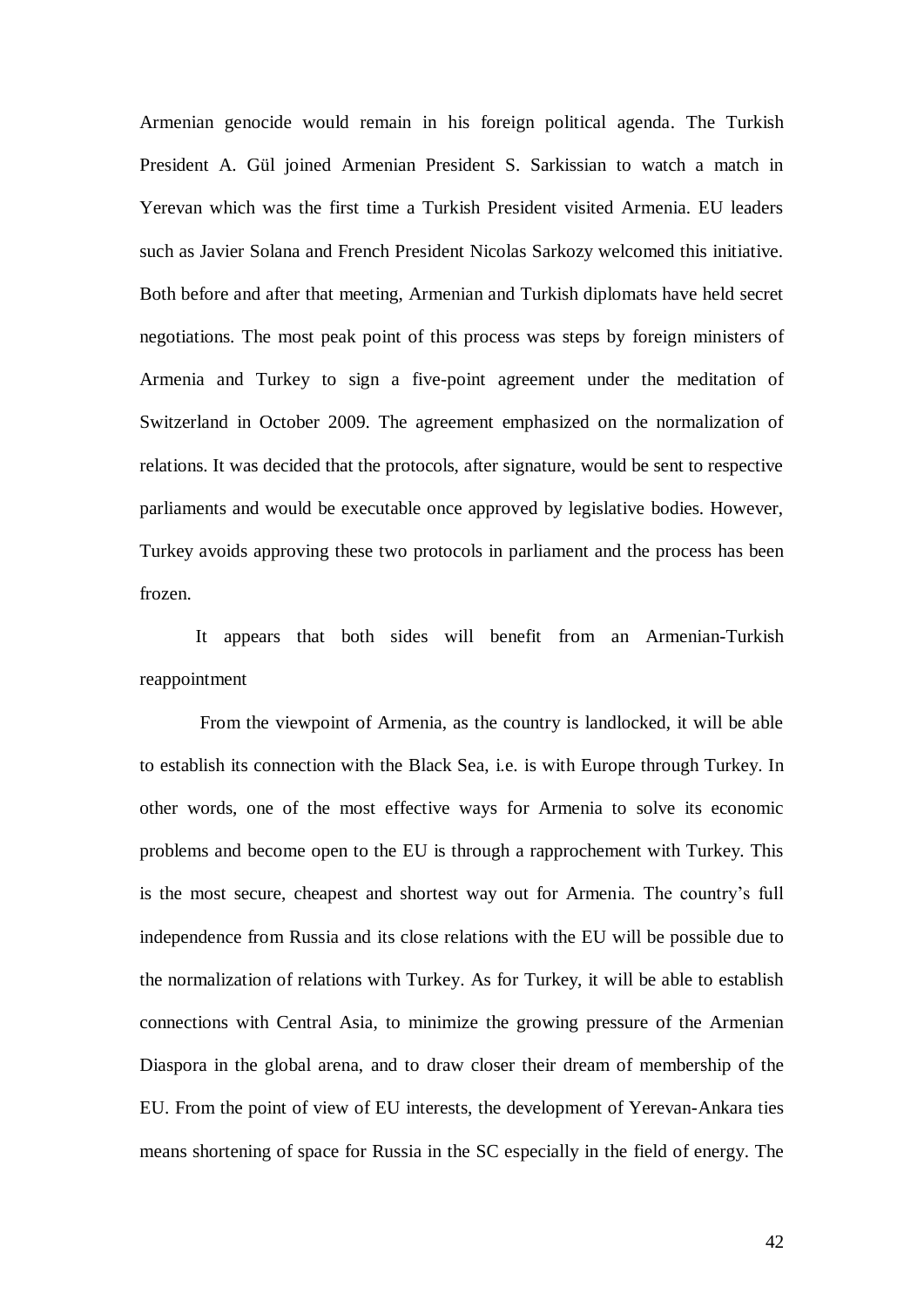Armenia-Turkey ties could provide suitable ground for EU influence in the SC equation as a counterbalance to the influence of Russia in the region.

**Conclusion**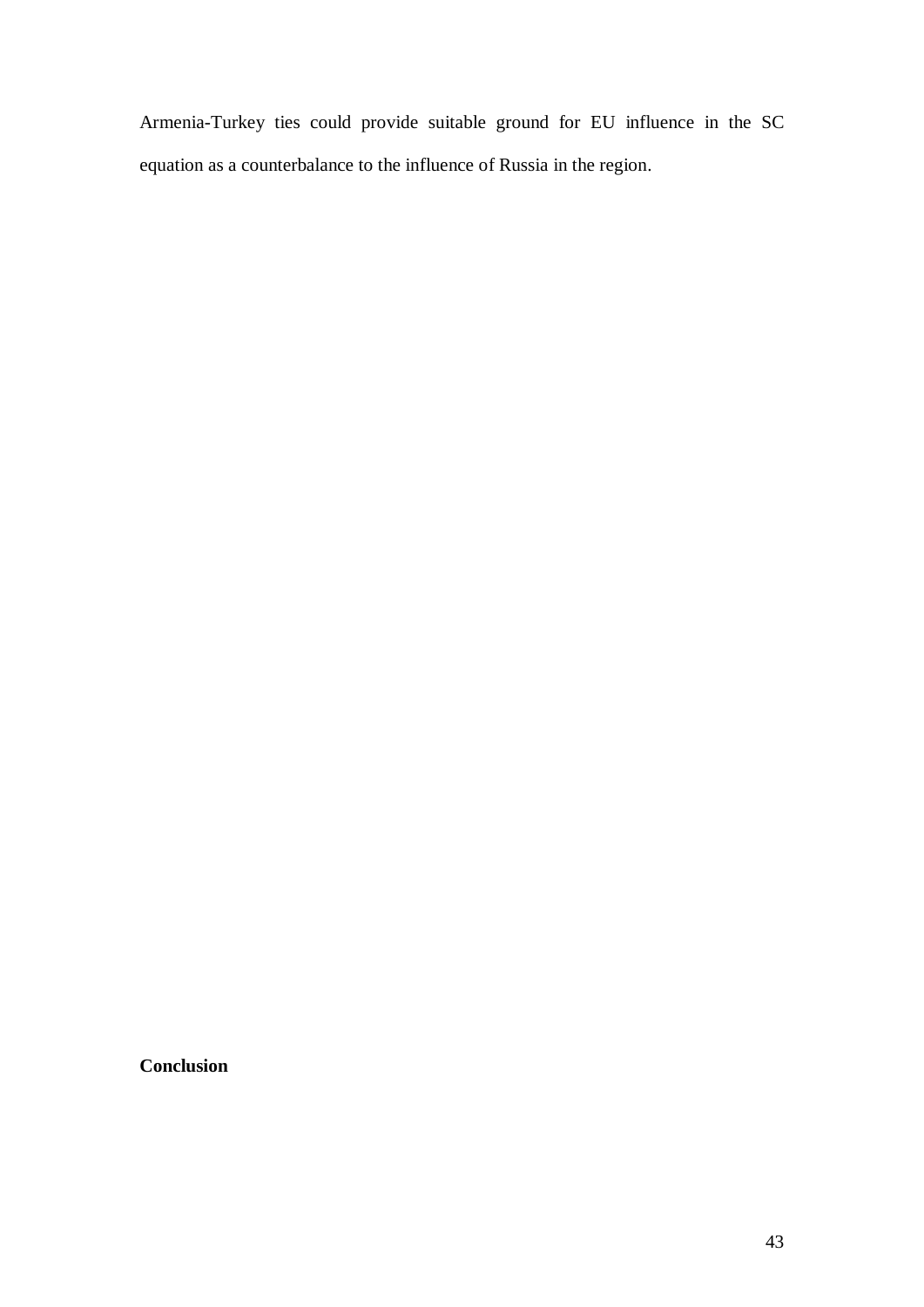In synopsis it can be stated that Armenian-EU relations have undergone continuous progress during the past 20 years, reaching the EaP stage. Until very recently, SC countries did not belong to the first ring of EU neighbours and their economic importance as potential partners of the EU was very limited. This situation began to change with the Eastern Enlargements of the EU, which were completed in 2007. The SC countries moved geographically from the second to the first ring of neighbors.

With respect to the development of Armenia-EU relations, it can be mentioned that assistance has been the major instrument of EU activity in Armenia in the decade following the independence of Armenia until the end of 1990s. The relations between Armenia and EU were developing in the context of above mentioned assistance programs and there was no legal framework between Armenia and EU, subsequently, the PCA in 1999 became the first legal basis for bilateral relations.

In 2004, by including Armenia in the ENP the relations between Armenia and EU in general became more comprehensive and increased the presence of EU in Armenia. But unfortunately the ENP AP, the main instruments to implement the ENP objectives, have not been successful tools for promoting democratic reforms in Armenia. The EU needs to develop clear and feasible objectives and take concrete actions and carry out active monitoring of the implementation. The costs of reforms promoted by the EU in neighbouring countries have been too high, while the incentives provided have been too weak (Borzel, 2009).

What is more, it seems that with the EaP EU wants to bring closer to it the partner countries. This is the most comprehensive political-economic social program package that the EU had ever concluded with Armenia and the rest countries concerned with attractive incentives for Armenia: the DCFTA and the visa facilitation or even a visa free regime with the EU, which could play an important role in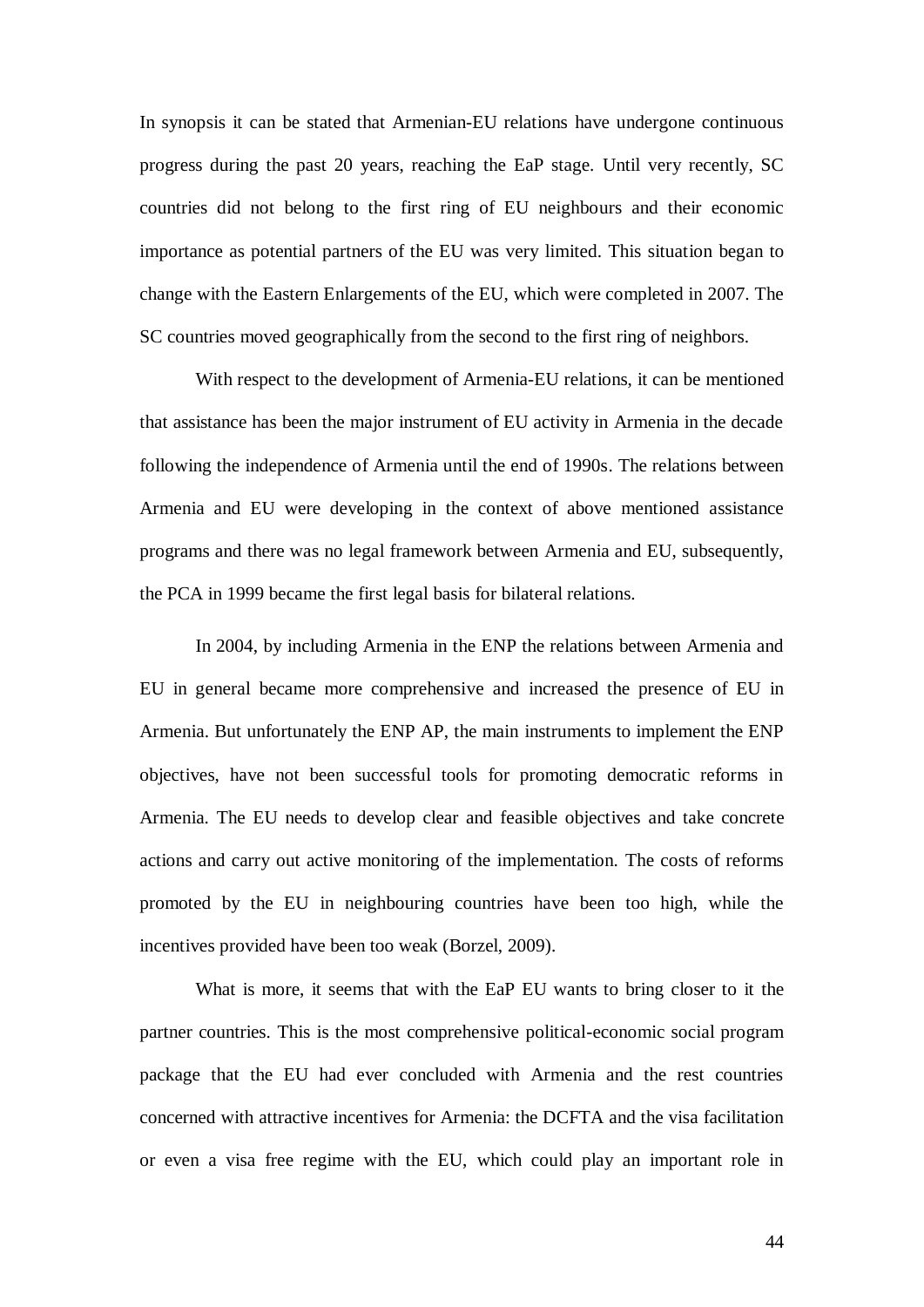mobilizing the population and political elites for reforms and rule adoption. The EaP addresses some of ENP weaknesses and it also significantly strengthens the EU"s offer to SC countries.

As already mentioned, since 2010 in the framework of EaP the AA including the DCFTA was being negotiated which aims at closely associating Armenia to the EU both in economic and political terms, in line with the EaP objectives. With regard to economic relations the EU has become the main trade partner for Armenia. On the other hand, Armenia plays only a marginal role in EU"s trade relations. As a consequence of this asymmetric relationship the effects of DCFTA between the Armenia and EU would have asymmetric effects on the EU and Armenia. The impact of DCFTA would be more pronounced for Armenia and rather marginal for the EU.

As presented in 2.1.2, Armenia's export to EU is less diversified and Armenia has perspectives to diversify its export and simultaneously to extend its geographical distribution of exports in EU. The DCFTA could be a boosting factor in this direction and in changing of the Armenia"s negative trade balance with EU. Moreover, it could also become an incentive for attracting more FDI"s into Armenia. Overall, it will have positive effect in Armenian economy.

Nevertheless, a deeper cooperation between Armenia and EU is hampered by those factors discussed in detail in Chapter 3. When we combine security dependence with the economic overdependence on Russia, we understand that Armenia has relatively limited manoeuvring room with respect to involvement in regional initiatives, or to diversifying its economic and political preferences. As a result, Armenia"s president has recently announced about the Armenia"s decision for joining in the Custom Union, which endangers the signing of the AA between Armenia and EU.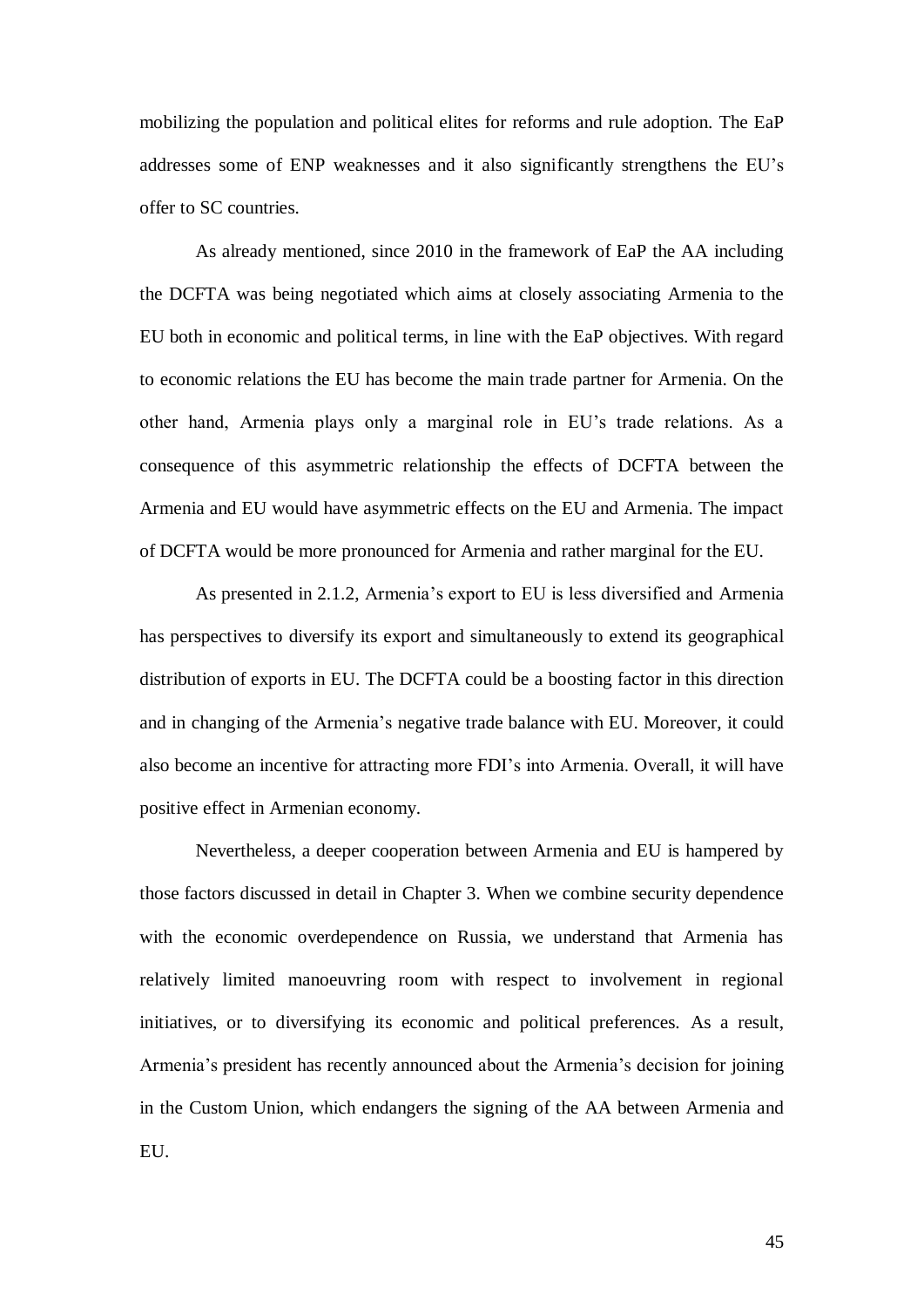Apart from overdependence on Russia, the other two factors (NK conflict and Armenia-Turkey relations) as well have their negative impact on Armenia-EU deeper cooperation. Despite the fact that the conflict resolution is the priority area in the Armenian ENP AP, the EU has not carried out any tangible involvement in the NK conflict. In fact, this is the conflict the EU is the least involved in the region.

As it has been discussed above, the conflict over NK was one of the causes of closed borders with Turkey, considerably hindering Armenia"s both economic and democratic development. In this as well the EU is less involved in actively pushing for the establishment of diplomatic relations between Armenia and Turkey and the opening of the last closed bolder of the "iron curtain", the Armenian-Turkish border. Turkey is a state aspiring to join the EU and Armenia is an EU partner country. Hence, the European platform could serve as the best arena for normalization of relations.

Thus, by getting more involved and contributing in normalization of relations between Armenia and Turkey and in solution of NK conflict, the EU can bring Armenia closer to it and as a result of which, Armenia"s dependence on Russia will be significantly diminished. And consequently, Armenia will be given the opportunity to diversify its economic and political relations and to develop a deeper cooperation with EU. Overall, security and stability in the region is in EU"s own interests.

#### **Bibliography**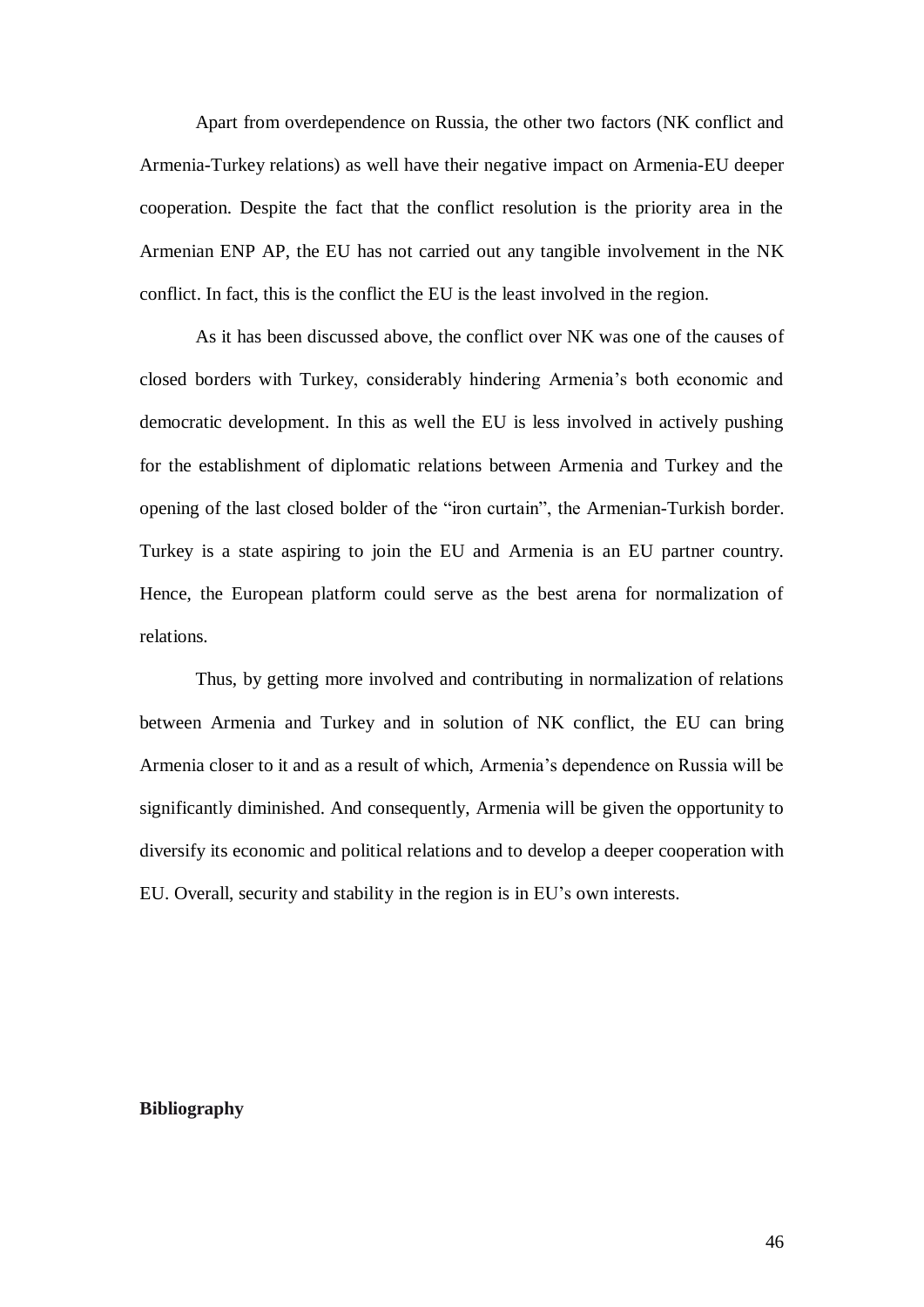- A1Plus (18 March 2013). EU Warns Armenia Against Joining Customs Union," <http://www.a1plus.am/en/politics/2013/03/18/elmar>
- Armenia Country Strategy (2011-2014). The European Neighborhood Partnership Instrument for the Republic of Armenia; Partnership and Cooperation Agreement.
- Armenia Strategy Paper", 2002-2006 and National Indicative Programme 2002-2003 adopted by the Commission, 27 December 2001.
- Balayan, T. (2004). Ղարաբաղյան հիմնահարցը և միջազգային դիվանագիտւթյունը 1991-1994թթ.. [Nagorno Karabakh problem and international diplomacy in 1991- 1994.], Yerevan.
- Boonstra, J., Shapovalova, N. (2007). The EUs Eastern Partnership: One year Backwards, FRIDE, 2010
- Bordeianu, D. (2007) *Politica Europeană de vecinătate*, Ed. Lumen, Iaşi.
- Borzel, T. (2009). When Europe Hits Beyond its Borders: Europeanization and the Near Abroad. Paper presented at the Barcelona Institute for International Studies, 19 November 2009.
- Buckley, P., Clegg, J., Forsans, N., and Reilly, K., (2001). Increasing the Size of "Country": Regional Economic Integration and Foreign Direct Investment in a Globalized World Economy. *Management International Review*, Vol.41, 3, pp.251-274.
- Coalson, R. (2013). Invigorated Customs Union Present Russia's Neighbours with Stark Choice. *Radio Free Europe/ Radio Liberty*, 8 January 2013.

Communication from the Commission, Eastern Partnership, COM (2008) 823 final.

Council of the European Union, 15917/02

Council of the European Union, Joint Declaration of the Eastern Partnership Summit. 2011, Warsaw, 29-30 September. 14983/11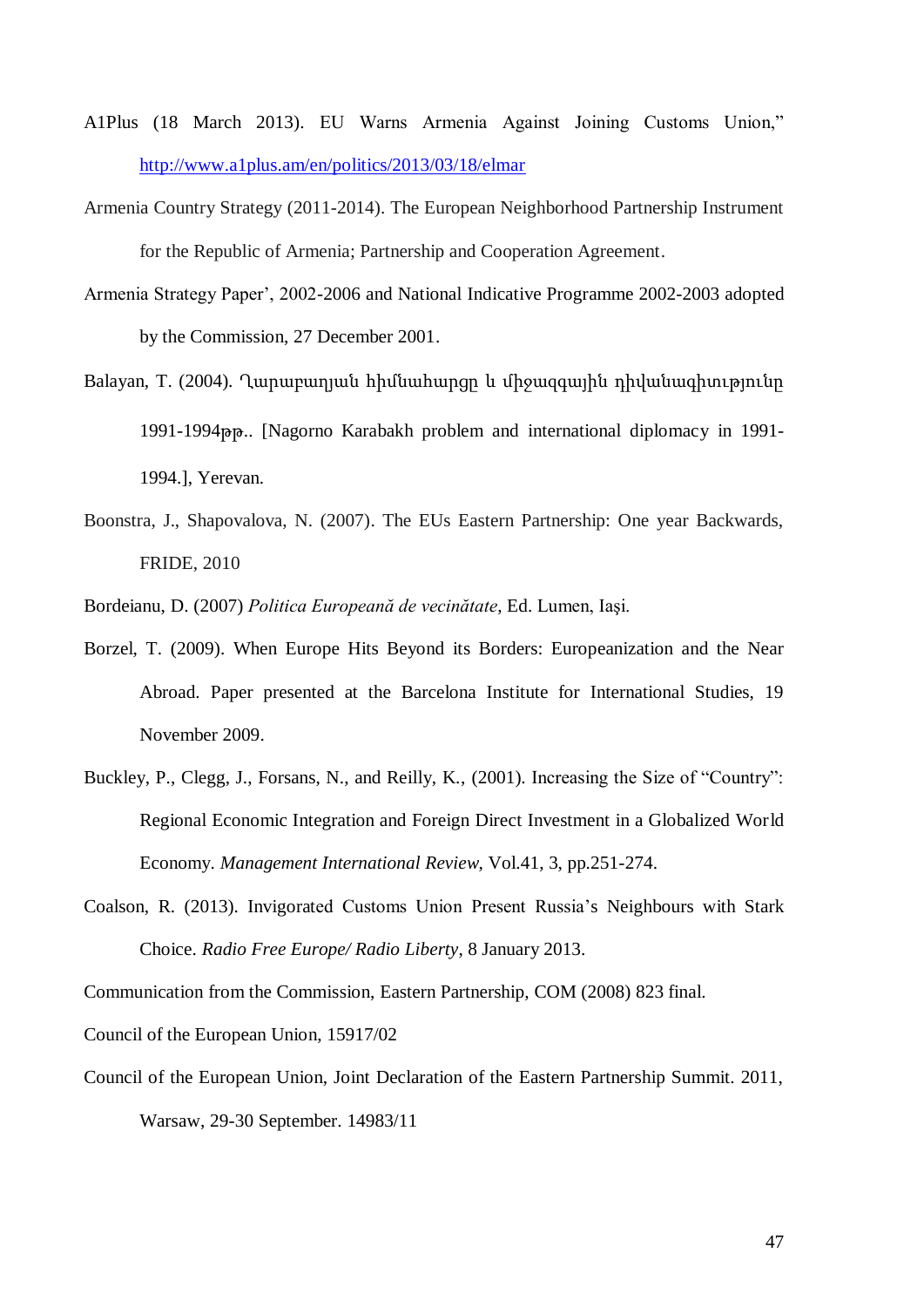- Council of the European Union, Joint Declaration of the Prague Eastern Partnership Summit. Prague, 7 May 2009, 8435/09
- Council of the European Union, Joint Declaration of the Prague Eastern Partnership Summit. Prague, 7 May 2009, 8435/09

Country Strategy Paper 2002 2006. Tacis National Indicative Programme 2002 2003.

- Danielyan, E. (2008). Cash Transfers to Armenia Jump to New High. Armenia Liberty. August 5 [\(www.armenialiberty.org/armeniareport/report/en/2008/08/4CC5\)](http://www.armenialiberty.org/armeniareport/report/en/2008/08/4CC5).
- Danielyan, E. (2013). "Armenia: Yerevan Keen to Opt Out of New Russian-Led Bloc," *Eurasianet.org*, 13 March 2013, http://www.eurasianet.org/node/66688.
- Economist Intelligence Unit 2006: 17
- Emerson, M. (2005). The reluctant debutant. *CEPS Working Document,* N223.
- European Commission, Communication on "ENP Strategy Paper", Brussels, 12 May, COM (2004) 373.
- European Commission/High Representative of the European Union for Foreign Affairs and Security Policy Joint Communication, European Neighbourhood Policy: Working Towards a Stronger Partnership, JOIN (2013) 4 final
- European Commission/High Representative of the European Union for Foreign Affairs and European friend of Armenia. "Free trade with Europe: boosting competitiveness and growth." EuFoA: Accessed October 30, 2012.
- European Neighborhood and Partnership Instrument, Armenia Country Strategy Paper 2007- 2013 [www.eu.armenia.](http://www.eu.armenia/)
- European Parliament resolution on the ENP, 19/01/06, point C
- Food Security Program in Armenia [www.delarm.cec.eu.programe.](http://www.delarm.cec.eu.programe/)
- Freizer, S. (2006). International Crisis Group (ICG). Responding to South Caucasus Conflicts in the European Neighbourhood, Public Hearing on "Promoting Stability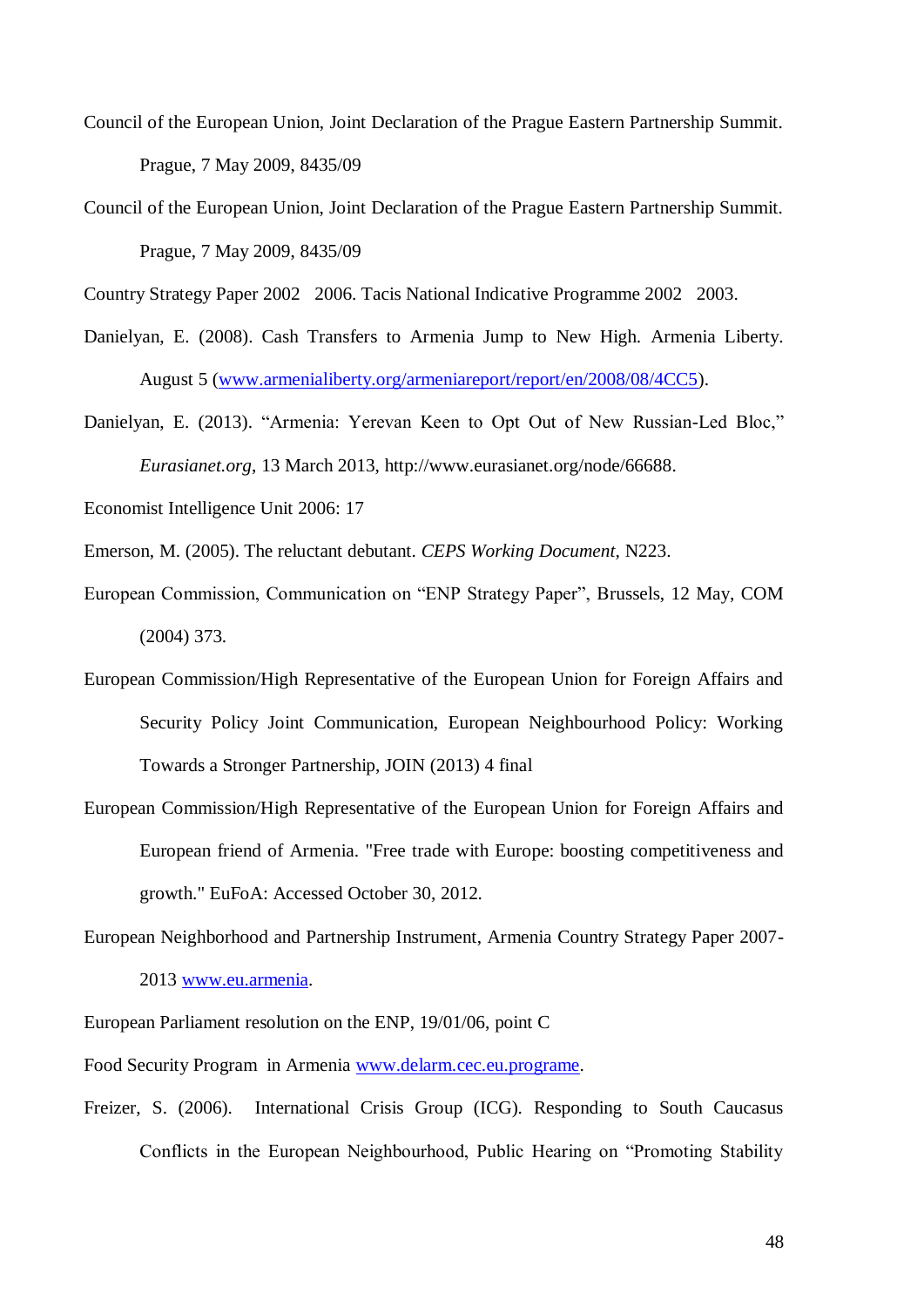and Democratization in our Neighbourhood: What role for the EU in the South Caucasus?" Organized by the Committee on Foreign Affairs, European Parliament.

Globerman, S. and Shapiro, D. (1999). The Impact of Government Policies on Foreign Direct Investment: the Canadian Experience. *Journal of International Business Studies*, Vol. 30, 3, pp. 513-532.

Golos Armenii (*daily newspaper*), November 15, 2006.

- Grabbe, H. (2004). *The constellations of Europe: How enlargements will transform the EU*. CER, London.
- Guillaume Van der Loo (2011). Ukraine"s Regional Economic Integration: Stuck in the Middle of its Neighbours? A Legal and Political Analysis. *Eastern Partnership Community*, (retrieved<http://www.easternpartnership.org/> publication/economy/2011-

11-04/ukraine-s-regional-economic-integration-stuck-middle-its-neighbours-l).

http//:www.traceca.org

[http://ec.europa.eu/world/enp/pdf/action\\_plans/armenia\\_enp\\_ap\\_final\\_en.pdf](http://ec.europa.eu/world/enp/pdf/action_plans/armenia_enp_ap_final_en.pdf)

http://eeas.europa.eu/delegations/armenia/eu\_armenia/trade\_relation/pref\_reg\_gsp/index\_en.

htm

[http://europa.eu/legislation\\_summaries/external\\_relations/index\\_en.htm.](http://europa.eu/legislation_summaries/external_relations/index_en.htm)

http:/[/www.arka.am/eng/economy/2008/09/17/11200.html.g](http://www.arka.am/eng/economy/2008/09/17/11200.html.g)

<http://www.armstat.am/en/?nid=82>

[http://www.eufoa.org/uploads/Documents/DCFTA\\_negotiations\\_launch.pdf](http://www.eufoa.org/uploads/Documents/DCFTA_negotiations_launch.pdf)

<http://www.freedomhouse.org/reports>

[http://www.inogate.org](http://www.inogate.org/)

IMF International Monetary Fund (2007). Coping with Strong Remittances: The Case of Armenia. Nienke Omes, IMF Resident Representative in Armenia. [www.imf.org/external/np/seminars/eng/2007/kazakhstan/oome sppt.pdf.F](http://www.imf.org/external/np/seminars/eng/2007/kazakhstan/oome%20sppt.pdf.F)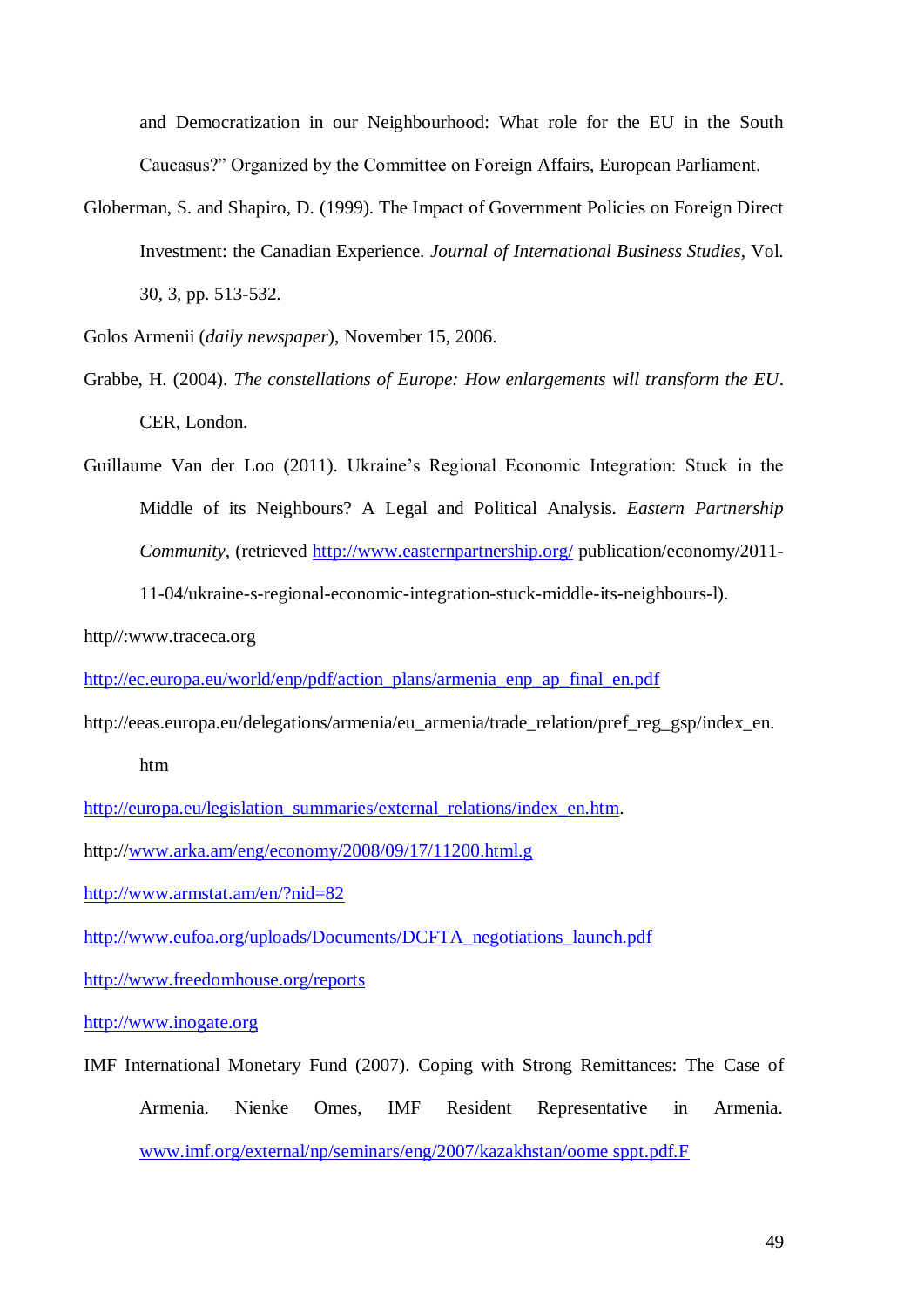- International Crisis Group, Nagorno-Karabakh: Risking War, Europe Report No. 187. November 4, 2007. [www.crisisgroup.org.](http://www.crisisgroup.org/)
- Jensen, J. and Tarr, D., (2012). Deep trade policy options for Armenia: The importance of trade facilitation, services and standards liberalization. *Economics-e-journal* 6, no. 2012-1: 1-54.
- Kelly, J. (2006). New Wine in Old Wineskins: Promoting Political Reforms through the New European Neighbourhood Policy. *JCMS*, Volume 44. No 1, pp. 29-55.
- Kratochvil, P. & Lippert, B., (2007). The cost-benefit analysis of the ENP for the EU"s Eastern Partners. *EP Directorate general external policies of the Union*.
- Mkrtchyan, T., (2007). Democratization and the Conflict on Nagorno-Karabakh. *Turkish Policy Quarterly*, No.3. Noyan.
- Mkrtchyan, T., (2007a). Post-Election Prospects for Armenian- Turkish Relations. *TESEV Foreign Policy Bulletin*, No. 5.
- Nicu Popescu, (2007). *The European Union and Conflicts in the South Caucasus*. 8 January 2007 [\(www.caucaz.com\)](http://www.caucaz.com/).
- Nitoiu, (2011). Reconceptualizing "Cooperation" in EU-Russia Relations. Perspectives *on European Politics and Security*, Vol 12, No 4, 463-465.
- Peuch, J.-Ch., (2008). European Union: Democratization Key to Conflict Resolution in South Caucasus [\(http://www.eurasianet.org/departments/insight/articles/eav061708.shtml\)](http://www.eurasianet.org/departments/insight/articles/eav061708.shtml).
- Recommendation from the European Commission IP/05/23 "European Neighbourhood Policy: Armenia", Brussels, 2 March 2005 Europa, European Union External Action, http://ec.europa.eu/external\_relations/armenia/index\_en.htm.
- Report to the meeting of Foreign Affairs Ministers, Implementation of the Eastern Partnership, 2009, December 8. Meeting doc. 319/09.